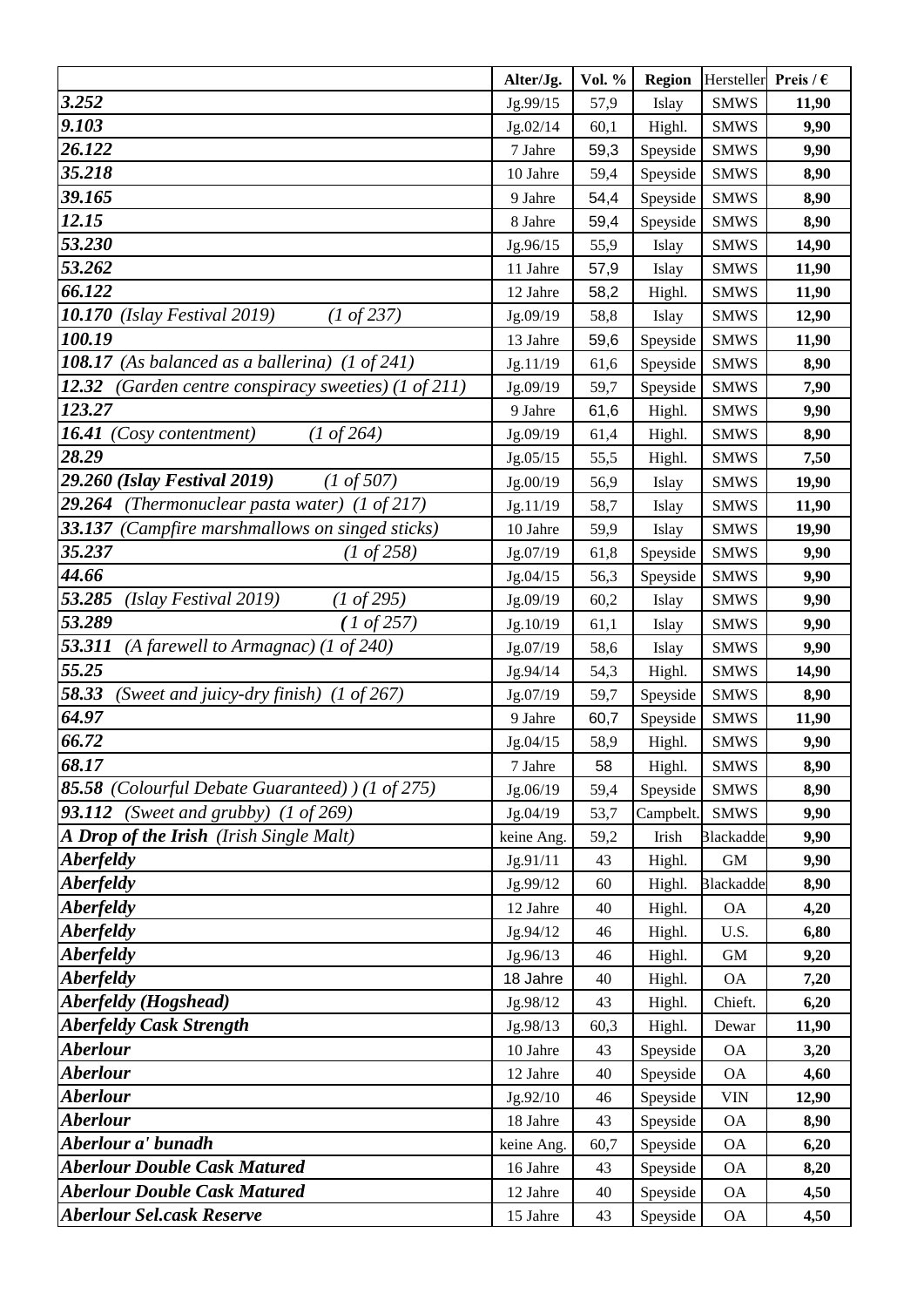| <b>Aichinger</b>                              | 13 Jahre     | 41     | Austria        | <b>OA</b>        | 4,20  |
|-----------------------------------------------|--------------|--------|----------------|------------------|-------|
| <b>Aichinger</b>                              | 8 Jahre      | 40     | Austria        | <b>OA</b>        | 3,80  |
| <b>Aichinger Red Wine Cask (Potstill Ed.)</b> | keine Ang.   | 51     | Austria        | <b>OA</b>        | 5,20  |
| Akashi Japanese Blended Whisky                | keine Ang.   | 40     | Japan          | <b>OA</b>        | 4,90  |
| Akashi Meisei (White Oak Blend. Whisky)       | keine Ang.   | 40     | Japan          | <b>OA</b>        | 4,90  |
| Akashi Red - Eigashima (Blend)                | keine Ang.   | 40     | Japan          | <b>OA</b>        | 4,90  |
| <b>Alastairs</b>                              | keine Ang.   | 40     | <b>Blended</b> | <b>OA</b>        | 2,30  |
| Allt-A-Bhainne                                | Jg.91/08     | 50     | Speyside       | DL               | 9,90  |
| Allt-A-Bhainne                                | Jg.96/12     | 46     | Speyside       | <b>GM</b>        | 7,20  |
| <b>Amrut (Single Malt)</b>                    | keine Ang.   | 40     | Indien         | <b>OA</b>        | 4,60  |
| <b>Amrut Cask Strength Single Malt</b>        | keine Ang.   | 61,8   | India          | <b>OA</b>        | 7,90  |
| <b>Amrut</b> peated                           | keine Ang.   | 58,1   | Indien         | <b>Blackadde</b> | 9,90  |
| An Cnoc                                       | 16 Jahre     | 46     | Highl.         | <b>OA</b>        | 8,20  |
| An Cnoc Black Hill                            | keine Ang.   | 46     | Highl.         | <b>OA</b>        | 4,20  |
| AN Cnoc Peter Arkle                           | keine Ang.   | 46     | Highl.         | <b>OA</b>        | 4,20  |
| <b>Angus Dundee (Pure Malt)</b>               | keine Ang.   | 40     | Blended        | <b>OA</b>        | 2,90  |
| <b>Ardbeg</b>                                 | 10 Jahre     | 43     | Islay          | <b>OA</b>        | 4,50  |
| Ardbeg (OMC)                                  | Jg.91/05     | 50     | Islay          | DL               | 14,90 |
| Ardbeg An Oa                                  | keine Ang.   | 46,6   | Islay          | <b>OA</b>        | 5,20  |
| Ardbeg Auriverdes (Limited Ed. 2014)          | keine Ang.   | 49,9   | Islay          | <b>OA</b>        | 14,90 |
| <b>Ardbeg Corryvreckan</b>                    | keine Ang.   | 57,1   | Islay          | <b>OA</b>        | 8,90  |
| Ardbeg Dark Cove ((Limited Ed. 2016)          | keine Ang.   | 46,5   | Islay          | <b>OA</b>        | 14,90 |
| Ardbeg DRUM - The Ultimate (2019)             | keine Ang.   | 46     | Islay          | <b>OA</b>        | 15,90 |
| Ardbeg Grooves (Limited Ed. 2018)             | keine Ang.   | 46     | Islay          | <b>OA</b>        | 14,90 |
| Ardbeg Kelpie ((Limited Ed. 2017)             | keine Ang.   | 46     | Islay          | <b>OA</b>        | 14,90 |
| Ardbeg Perpetuum ((Limited Ed. 2015)          | keine Ang.   | 47,4   | Islay          | <b>OA</b>        | 14,90 |
| Ardbeg Uigeadail                              | keine Ang.   | 54,2   | Islay          | <b>OA</b>        | 6,20  |
| <b>Ardmore</b>                                | Jg.91/07     | 57,3   | Highl.         | <b>GM</b>        | 9,90  |
| Ardmore                                       | Jg.81/94     | 40     | Highl.         | <b>GM</b>        | 12,90 |
| Ardmore                                       | Jg.81/97     | 40     | Highl.         | GM               | 12,90 |
| Ardmore                                       | Jg.85/99     | 40     | Highl.         | <b>GM</b>        | 12,90 |
| <b>Ardmore</b>                                | Jg.87/01     | 40     | Highl.         | $\mbox{GM}$      | 9,90  |
| <b>Ardmore (Peated Traditional Cask)</b>      | keine Ang.   | 46     | Highl.         | <b>OA</b>        | 3,20  |
| <b>Ardmore Legacy</b>                         | keine Ang.   | 40     | Highl.         | <b>OA</b>        | 3,60  |
| <b>Ardmore Port Wood Finish</b>               | 12 Jahre     | 46     | Highl.         | <b>OA</b>        | 4,60  |
| <b>Arran</b>                                  | 17 Jahre     | 46     | Arran          | <b>OA</b>        | 8,20  |
| Arran                                         | keine Ang.   | 46     | Arran          | <b>OA</b>        | 3,60  |
| Arran                                         | 14 Jahre     | 46     | Arran          | <b>OA</b>        | 4,20  |
| Arran (100 Proof)                             | 10 Jahre     | 57     | Arran          | <b>OA</b>        | 4,90  |
| Arran (Amarone Finish)                        | keine Ang.   | 50     | Arran          | <b>OA</b>        | 4,30  |
| <b>Arran (Provenance)</b>                     | Jg.98/08     | 46     | Arran          | McGibb.          | 3,80  |
| <b>Arran (Robert Burns)</b>                   | keine Ang.   | 40     | Arran          | <b>OA</b>        | 3,40  |
| <b>Arran (Sauternes Finish)</b>               | keine Ang.   | 50     | Arran          | <b>OA</b>        | 4,90  |
| <b>Arran 46%</b>                              | 10 Jahre     | $46\,$ | Arran          | <b>OA</b>        | 4,20  |
| Arran Blaufr. Finish (Potstill Ed.)           | g.07/01.2015 | 59,9   | Arran          | <b>OA</b>        | 8,90  |
| Arran Blaufr. Finish (Potstill Ed.)           | g.07/07.2015 | 59,5   | Arran          | <b>OA</b>        | 8,90  |
| <b>Arran-Bothy Quater Cask -Batch 2</b>       | keine Ang.   | 55,2   | Arran          | <b>OA</b>        | 6,50  |
| <b>Arran Cask Strength</b>                    | Jg.97/13     | 56,5   | Arran          | <b>OA</b>        | 6,20  |
| <b>Arran Cask Strength</b>                    | 12 Jahre     | 54,1   | Arran          | <b>OA</b>        | 4,60  |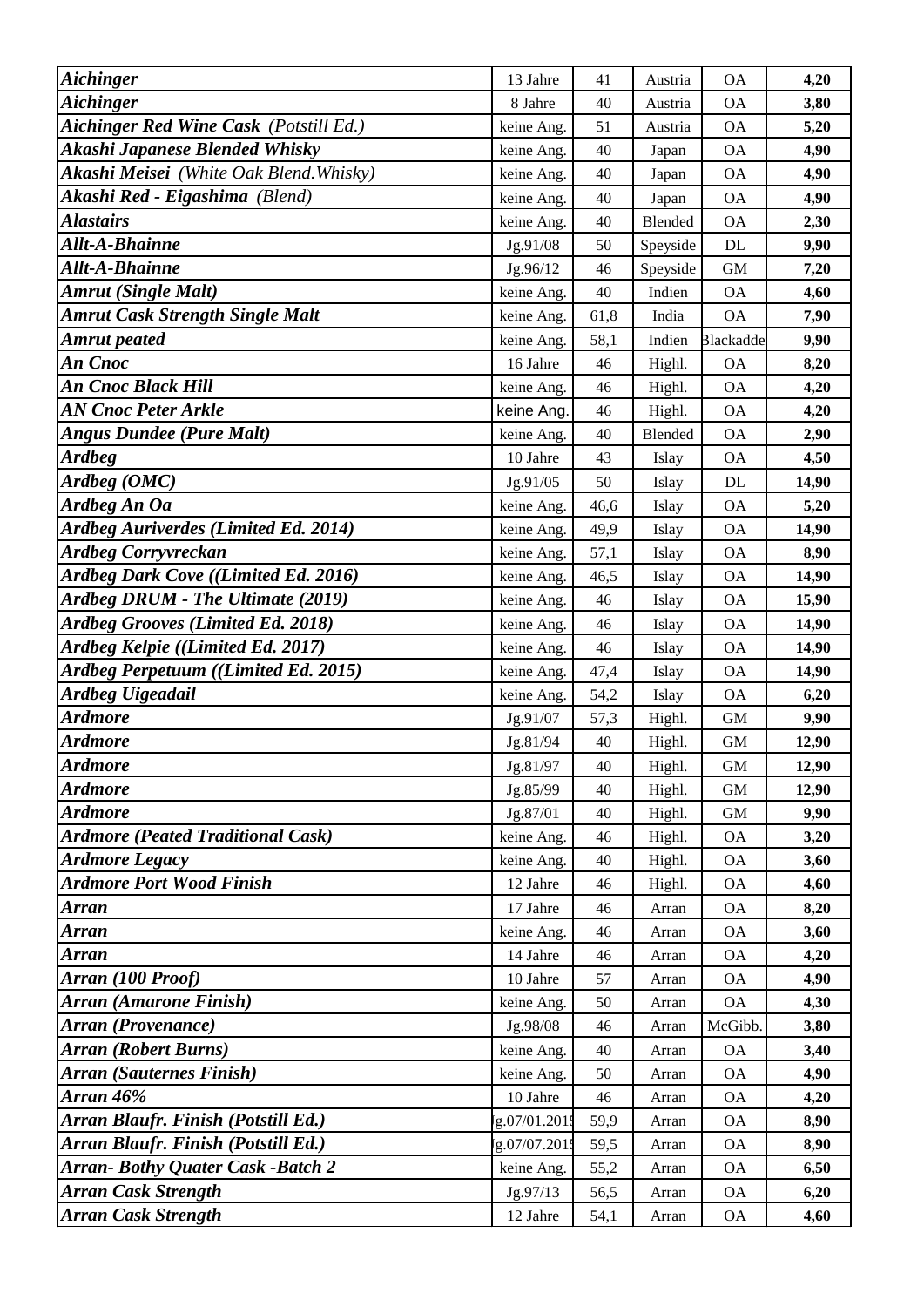| <b>Arran Cask Strength Batch 5</b>                | 12 Jahre             | 52,9     | Arran            | <b>OA</b>                  | 6,90         |
|---------------------------------------------------|----------------------|----------|------------------|----------------------------|--------------|
| Arran Cream Liqueur                               | keine Ang.           | 17       | Arran            | <b>OA</b>                  | 2,40         |
| Arran Lochranza Reserve                           | keine Ang.           | 43       | Arran            | <b>OA</b>                  | 3,20         |
| <b>Arran Machrie Moor (peated)</b>                | keine Ang.           | 46       | Highl.           | <b>OA</b>                  | 4,10         |
| <b>Arran Machrie Moor Cask Strength</b>           | keine Ang.           | 58,2     | Arran            | <b>OA</b>                  | 5,90         |
| Arran Smuggler III Exciseman                      | keine Ang.           | 56,8     | Arran            | <b>OA</b>                  | 16,90        |
| As we get it (Cask Strength)                      | keine Ang.           | 61,7     | Islay            | ML                         | 5,30         |
| <b>Atlantic Whisky</b>                            | keine Ang.           | 40       | Bulgarien        | <b>OA</b>                  | 3,60         |
| <b>Auchentoshan</b>                               | 12 Jahre             | 40       | Lowl.            | <b>OA</b>                  | 4,20         |
| <b>Auchentoshan</b> (American Oak)                | keine Ang.           | 40       | Lowl.            | <b>OA</b>                  | 4,50         |
| <b>Auchentoshan</b> (Cooper's Reserve)            | 14 Jahre             | 46       | Lowl.            | <b>OA</b>                  | 4,60         |
| <b>Auchentoshan Classic</b>                       | keine Ang.           | 40       | Lowl.            | <b>OA</b>                  | 3,60         |
| <b>Auchentoshan Heartwood</b>                     | keine Ang.           | 43       | Lowl.            | <b>OA</b>                  | 3,80         |
| <b>Auchentoshan Springwood</b>                    | keine Ang.           | 40       | Lowl.            | <b>OA</b>                  | 3,80         |
| <b>Auchentoshan Three Wood</b>                    | keine Ang.           | 43       | Lowl.            | <b>OA</b>                  | 5,90         |
| <b>Auchentoshan Valinch</b> (Bourb. Cask)         | keine Ang.           | 57,2     | Lowl.            | <b>OA</b>                  | 4,90         |
| <b>Auchentoshan</b> (Limited Release)             | 21 Jahre             | 43       | Lowl.            | <b>OA</b>                  | 12,90        |
| <b>Auchnagie (Blended Malt)</b>                   | keine Ang.           | 46       | Scotland         | Lost                       | 8,90         |
| <b>Auchroisk</b>                                  | 13 Jahre             | 43       | Speyside         | Chieft.                    | 4,60         |
| <b>Auchroisk (Bourbon Cask)</b>                   | Jg.91/13             | 56,6     | Speyside         | Dewar                      | 12,90        |
| <b>Auchroisk Maverick</b>                         | Jg.93/04             | 46       | Speyside         | <b>OA</b>                  | 5,20         |
| <b>Auld Reekie</b>                                | 10 Jahre             | 46       | Islay            | $\mathop{\rm DT}\nolimits$ | 4,60         |
| Aultmore                                          | Jg.89/05             | 43       | Speyside         | <b>VIN</b>                 | 7,90         |
| <b>Aultmore</b>                                   | Jg.91/13             | 57,5     | Speyside         | Dewar                      | 12,90        |
| Aultmore                                          | Jg.91/11             | 50       | Speyside         | <b>WM</b>                  | 12,90        |
| <b>Aultmore (Potstill Ed.)</b>                    | Jg. 08/15            | 59,8     | Speyside         | DT                         | 5,90         |
| <b>Aultmore (Sherry Cask)</b>                     | Jg.91/05             | 46       | Speyside         | <b>WM</b>                  | 9,90         |
| <b>Aultmore (Sherry Cask)</b>                     | Jg.97/10             | 43       | Speyside         | Chieft.                    | 4,90         |
| <b>Aultmore Foggie Moss</b>                       | 12 Jahre             | 46       | Speyside         | <b>OA</b>                  | 4,20         |
| <b>Aultmore Octave Cask (Potst. Ed.)</b>          | Jg.08/17             | 53,9     | Speyside         | DT                         | 7,90         |
| <b>Avonside</b>                                   | keine Ang.           | 40       | Blended          | <b>OA</b>                  | 2,60         |
| <b>Balblair</b>                                   | 10 Jahre             | 40       | Highl.           | <b>GM</b>                  | 4,20         |
| <b>Balblair Elements</b>                          | keine Ang.           | 40       | Highl.           | <b>OA</b>                  | 3,90         |
| <b>Ballantines</b>                                | 12 Jahre             | 40       | Blended          | <b>OA</b>                  | 3,20         |
| <b>Ballantines</b>                                | keine Ang.           | 40       | Blended          | <b>OA</b>                  | 2,40         |
| <b>Ballantines (Pure Malt)</b>                    | 12 Jahre             | 40       | Blend. Mal       | <b>OA</b>                  | 3,20         |
| <b>Balmenach</b><br><b>Balmenach</b>              | Jg.91/09             | 43       | Highl.           | GM                         | 9,90         |
| <b>Balmenach</b>                                  | 12 Jahre             | 40       | Speyside         | Deerst.                    | 4,60         |
| <b>Balvenie (Double Wood)</b>                     | 12 Jahre<br>12 Jahre | 40       | Speyside         | Chieft.<br><b>OA</b>       | 4,20         |
| <b>Balvenie (Founders Reserve9</b>                | 10 Jahre             | 40<br>40 | Highl.           | <b>OA</b>                  | 3,80         |
| <b>Balvenie (Single Barrel)</b>                   | 12 Jahre             | 47,8     | Highl.<br>Highl. | <b>OA</b>                  | 3,40<br>5,90 |
| <b>Balvenie (Single Barrel)</b>                   | 15 Jahre             | 47,8     | Highl.           | <b>OA</b>                  | 6,90         |
| <b>Balvenie Caribbean Cask</b>                    | 14 Jahre             | 43       | Speyside         | <b>OA</b>                  | 8,50         |
| <b>Balvenie Triple Cask</b>                       | 16 Jahre             | 40       | Highl.           | <b>OA</b>                  | 8,90         |
| <b>Banff</b>                                      | Jg.79/02             | 46       | Speyside         | Chieft.                    | 19,90        |
| <b>Bank Note (Blend)</b>                          | 5 Jahre              | 43       | Scotland         | <b>OA</b>                  | 2,90         |
| <b>Battle Axe</b> (Blended Islay Malt) (Batch 08) | 8 Jahre              | 50       | Islay            | <b>SMWS</b>                | 7,90         |
| <b>Bell's</b>                                     | 8 Jahre              | 43       | Blended          | <b>OA</b>                  | 2,40         |
|                                                   |                      |          |                  |                            |              |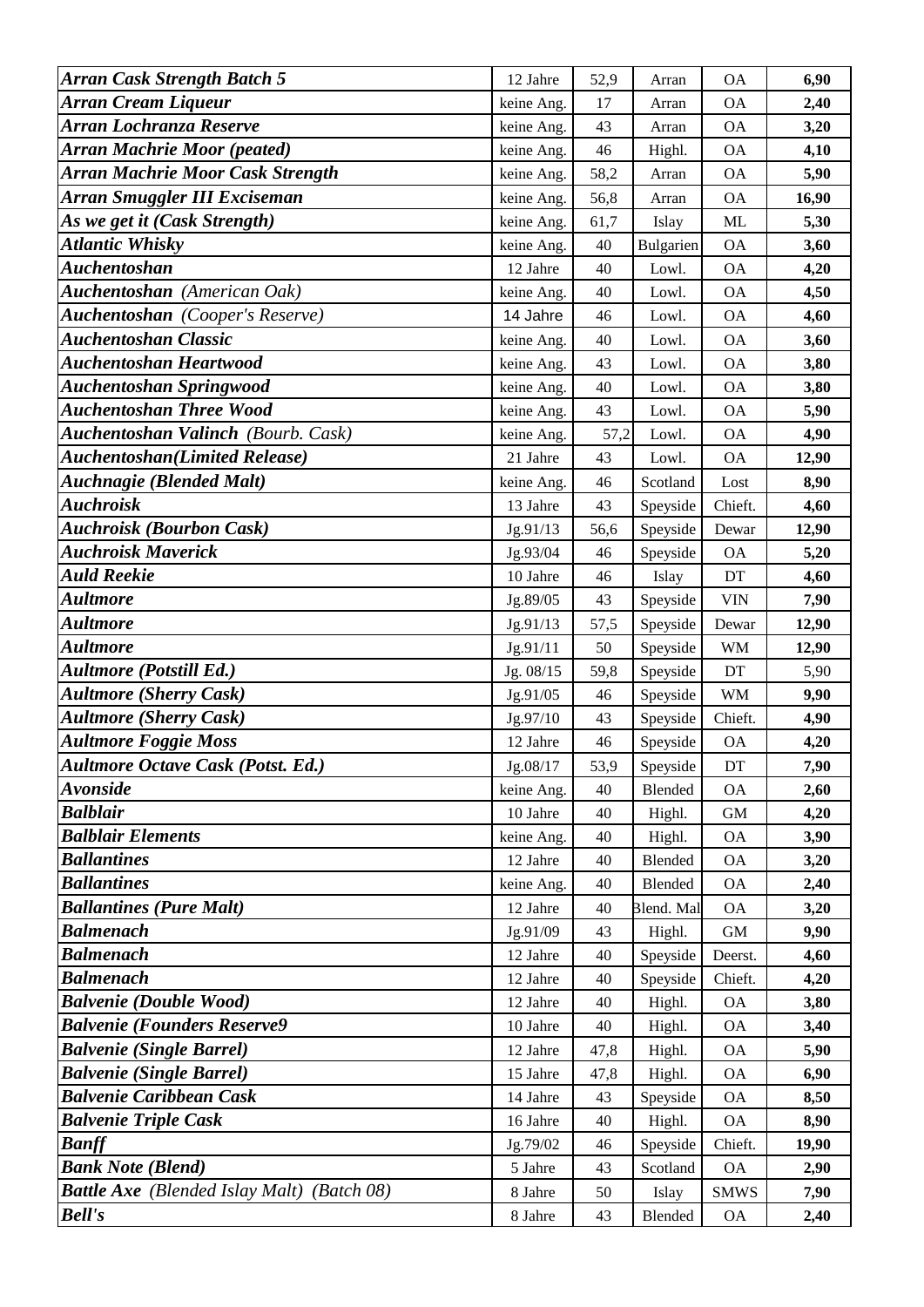| <b>Ben Bracken Pure Malt</b>                         | 12 Jahre             | 40     | Speyside | <b>OA</b>    | 2,60  |
|------------------------------------------------------|----------------------|--------|----------|--------------|-------|
| <b>Ben Bracken SingleMalt</b>                        | 12 Jahre             | 40     | Speyside | <b>OA</b>    | 2,90  |
| <b>Ben Nevis</b>                                     | 10 Jahre             | 46     | Highl.   | <b>OA</b>    | 5,20  |
| <b>Ben Nevis</b>                                     | Jg.96/09             | 46     | Highl.   | <b>VIN</b>   | 9,90  |
| <b>Ben Nevis (Potstill Edition)</b>                  | Jg.96/13             | 53,8   | Highl.   | Morrison     | 8,50  |
| <b>Ben Nevis NC2</b>                                 | 16 Jahre             | 46     | Highl.   | DT           | 5,90  |
| <b>Ben Riach</b>                                     | 16 Jahre             | 43     | Speyside | <b>OA</b>    | 4,90  |
| <b>Ben Riach</b>                                     | 20 Jahre             | 43     | Speyside | <b>OA</b>    | 7,20  |
| <b>Ben Riach</b>                                     | Jg. 91/13            | 49,1   | Speyside | Dewar        | 9,90  |
| <b>Ben Riach (Sherry wood finish)</b>                | 12 Jahre             | 40     | Speyside | <b>OA</b>    | 3,20  |
| <b>Ben Riach (Heart of Speyside)</b>                 | keine Ang.           | 40     | Speyside | <b>OA</b>    | 2,90  |
| <b>Ben Riach (MaderensisFumosus)</b>                 | 13 J.                | 46     | Speyside | <b>OA</b>    | 5,20  |
| <b>Ben Riach (Pedro Ximinez Sherry F.)</b>           | 15 Jahre             | 46     | Speyside | <b>OA</b>    | 5,20  |
| <b>Ben Riach (Tawny Port Finish)</b>                 | 15 Jahre             | 46     | Speyside | <b>OA</b>    | 5,20  |
| <b>Ben Riach Birnie Moss</b>                         | keine Ang.           | 48     | Speyside | <b>OA</b>    | 3,80  |
| <b>Ben Riach Cask Strength Batch 1</b>               | keine Ang.           | 57,2   | Speyside | <b>OA</b>    | 8,90  |
| <b>Ben Riach Curiositas (Peated)</b>                 | 10 Jahre             | 46     | Speyside | <b>OA</b>    | 4,90  |
| <b>Ben Riach Heredotus (Pedro Ximinez Fin.)</b>      | 12 Jahre             | 46     | Speyside | <b>OA</b>    | 4,50  |
| <b>Ben Riach Horizons</b>                            | 12 Jahre             | 50     | Speyside | <b>OA</b>    | 5,40  |
| <b>Ben Riach Latada (Peated Madeira Cask F.)</b>     | 18 Jahre             | 46     | Speyside | <b>OA</b>    | 9,20  |
| <b>Ben Riach Quarter Cask peatet</b>                 | keine Ang.           | 46     | Speyside | <b>OA</b>    | 7,90  |
| <b>Ben Riach Septendecim</b>                         | 17 Jahre             | 46     | Speyside | <b>OA</b>    | 6,20  |
| <b>Ben Riach Solstice</b>                            | 17 Jahre             | 50     | Speyside | <b>OA</b>    | 8,90  |
| <b>Ben Roland</b>                                    | 5 Jahre              | 40     | Blended  | <b>OA</b>    | 2,30  |
| <b>Benrinnes</b>                                     | Jg.91/06             | 43     | Speyside | <b>GM</b>    | 9,90  |
| <b>Benrinnes</b>                                     | Jg.98/13             | 50     | Speyside | <b>WM</b>    | 5,80  |
| <b>Benrinnes (Potstill Ed.)</b>                      | Jg.97/16             | 57,5   | Speyside | Potstill     | 12,90 |
| <b>Benrinnes (Provenance)</b>                        | Jg.97/07             | 46     | Speyside | McGibb.      | 3,80  |
| <b>Benromach</b>                                     | 15 Jahre             | $40\,$ | Speyside | $\mbox{GM}$  | 5,20  |
| <b>Benromach</b>                                     | $10\ \mathrm{Jahre}$ | 43     | Speyside | <b>OA</b>    | 3,80  |
| <b>Benromach (Cask Strength)</b>                     | Jg.02/12             | 60,3   | Speyside | <b>OA</b>    | 5,80  |
| <b>Benromach (Cask Strength)</b>                     | Jg.03/13             | 59,4   | Speyside | <b>OA</b>    | 5,80  |
| <b>Benromach (Chateau Cissac Fin.)</b>               | Jg.09/17             | 45     | Speyside | <b>OA</b>    | 5,20  |
| <b>Benromach (Potstill Edition - Bourbon Barrel)</b> | Jg.08/17             | 58,7   | Speyside | <b>OA</b>    | 8,90  |
| <b>Benromach (Sassicaia Fin.)</b>                    | Jg.09/17             | 45     | Speyside | <b>OA</b>    | 5,20  |
| <b>Benromach 100°Proof</b>                           | 10 Jahre             | 57     | Speyside | <b>OA</b>    | 6,90  |
| <b>Benromach Organic</b>                             | Jg.08/14             | 43     | Speyside | <b>OA</b>    | 4,50  |
| <b>Benromach Organic</b>                             | keine Ang.           | 43     | Speyside | <b>OA</b>    | 4,80  |
| <b>Benromach Peat Smoke</b>                          | Jg.05/14             | 46     | Speyside | <b>OA</b>    | 4,80  |
| <b>Benromach Peat Smoke (67 ppm)</b>                 | Jg.05/13             | 46     | Speyside | <b>OA</b>    | 4,80  |
| <b>Benromach Traditional</b>                         | keine Ang.           | $40\,$ | Speyside | <b>OA</b>    | 3,20  |
| <b>Berry's Best</b>                                  | 8 Jahre              | 43     | Islay    | <b>Berry</b> | 3,60  |
| <b>Big Smoke</b>                                     | keine Ang.           | 60     | Islay    | DT           | 4,90  |
| <b>Black &amp; White</b>                             | keine Ang.           | 40     | Blended  | <b>OA</b>    | 2,30  |
| <b>Black Bottle</b>                                  | 10 Jahre             | 40     | Islay    | <b>OA</b>    | 3,90  |
| <b>Black Bottle Fine Old</b>                         | keine Ang.           | 40     | Islay    | <b>OA</b>    | 3,20  |
| <b>Black Bull</b><br><b>Black Bull Kyloe</b>         | 12 Jahre             | 50     | Blended  | <b>OA</b>    | 3,90  |
| <b>Black Burn</b>                                    | keine Ang.           | 50     | Blended  | D.Taylor     | 4,20  |
|                                                      | keine Ang.           | 40     | Blended  | <b>OA</b>    | 3,20  |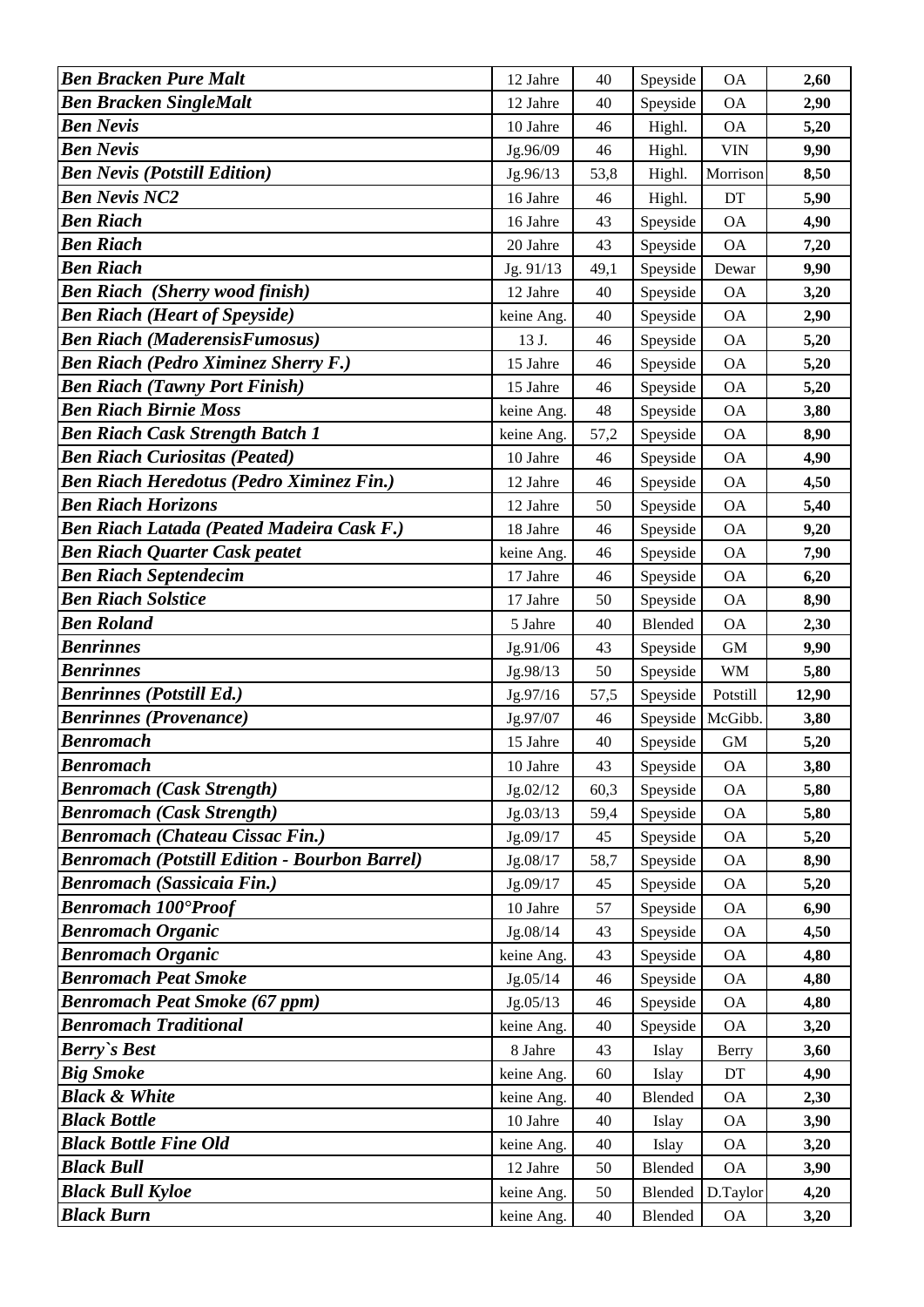| <b>Black Snake VAT</b>                                                                                            | keine Ang.             | 58,9     |          | Scotland Blackadde  | 5,60  |
|-------------------------------------------------------------------------------------------------------------------|------------------------|----------|----------|---------------------|-------|
| <b>Black Velvet</b>                                                                                               | keine Ang.             | 40       | Canada   | <b>OA</b>           | 2,90  |
| <b>Black Velvet Reserve</b>                                                                                       | 8 Jahre                | 40       | Canada   | <b>OA</b>           | 3,40  |
| <b>Blackstone</b>                                                                                                 | 15 Jahre               | 40       | Highl.   | <b>OA</b>           | 3,50  |
| <b>Blackstone</b>                                                                                                 | 18 Jahre               | 40       | Highl.   | <b>OA</b>           | 3,90  |
| <b>Bladnoch</b>                                                                                                   | Jg. 86/96              | 40       | Lowl.    | <b>GM</b>           | 7,90  |
| <b>Bladnoch</b>                                                                                                   | 11 Jahre               | 46       | Lowl.    | <b>OA</b>           | 4,50  |
| <b>Bladnoch</b>                                                                                                   | Jg. 87/99              | 40       | Lowl.    | <b>GM</b>           | 8,90  |
| <b>Blair Athol</b>                                                                                                | Jg. 89/13              | 46       | Highl.   | <b>VIN</b>          | 9,90  |
| <b>Blair Athol</b>                                                                                                | Jg. 95/10              | 50       | Highl.   | DL                  | 6,20  |
| <b>Blair Athol</b>                                                                                                | Jg. 97/12              | 43       | Highl.   | <b>GM</b>           | 3,90  |
| <b>Blairmhor</b>                                                                                                  | 8 Jahre                | 43       |          | Blend. MalCarmichae | 3,20  |
| <b>Blanton's Single Barrel</b>                                                                                    | keine Ang.             | 47       | Bourbon  | <b>OA</b>           | 4,50  |
| <b>Bond 7</b>                                                                                                     | keine Ang.             | 40       | Uganda   | <b>OA</b>           | 3,80  |
| <b>Bowmore</b>                                                                                                    | 10 Jahre               | 40       | Islay    | MA                  | 3,70  |
| <b>Bowmore</b>                                                                                                    | 12 Jahre               | 40       | Islay    | <b>OA</b>           | 3,90  |
| <b>Bowmore</b>                                                                                                    | 9 Jahre                | 53,4     | Islay    | <b>OA</b>           | 4,80  |
| <b>Bowmore</b>                                                                                                    | 17 Jahre               | 43       | Islay    | <b>OA</b>           | 6,20  |
| <b>Bowmore</b>                                                                                                    | 18 Jahre               | 43       | Islay    | <b>OA</b>           | 7,90  |
| <b>Bowmore (Sherry Cask)</b>                                                                                      | 15 Jahre               | 49,5     | Islay    | MaltM               | 6,50  |
| <b>Bowmore Black Rock</b>                                                                                         | keine Ang.             | 40       | Islay    | <b>OA</b>           | 4,20  |
| <b>Bowmore Darkest</b>                                                                                            | 15 Jahre               | 43       | Islay    | <b>OA</b>           | 6,60  |
| <b>Bowmore Enigma</b>                                                                                             | 12 Jahre               | 40       | Islay    | <b>OA</b>           | 4,50  |
| <b>Bowmore Gold Reef</b>                                                                                          | keine Ang.             | 43       | Islay    | <b>OA</b>           | 4,90  |
| <b>Bowmore Legend</b>                                                                                             | keine Ang.             | 40       | Islay    | <b>OA</b>           | 2,90  |
| <b>Bowmore Small Batch- Bourbon Cask</b>                                                                          | keine Ang.             | 40       | Islay    | <b>OA</b>           | 4,50  |
| <b>Bowmore Surf</b>                                                                                               | keine Ang.             | 40       | Islay    | <b>OA</b>           | 4,30  |
| <b>Boxing Hares</b>                                                                                               | keine Ang.             | 35       | Scotland | <b>OA</b>           | 2,60  |
| <b>Braes o'Glenlivet</b>                                                                                          | 13 Jahre               | 46       | Highl.   | MacG                | 6,90  |
| Braeval (Hogshead)                                                                                                | 16 Jahre               | 43       | Speyside | $DB$                | 8,50  |
| <b>Braeval</b> (Provenance)                                                                                       | 8 Jahre                | 46       | Speyside | MacG                | 4,90  |
| <b>Brexit</b>                                                                                                     | keine Ang.             | 43,3     | Austria  | <b>OA</b>           | 5,20  |
| <b>Bruichladdich</b>                                                                                              | Jg.91/11               | 51,5     | Islay    | MA                  | 9,90  |
| <b>Bruichladdich</b>                                                                                              | Jg.92/13               | 46       | Islay    | <b>VIN</b>          | 9,90  |
| <b>Bruichladdich Bere B.2008</b>                                                                                  | 6 Jahre                | 50       | Islay    | <b>OA</b>           | 5,20  |
| <b>Bruichladdich Islay B. Heavily Peated</b>                                                                      | keine Ang.             | 50       | Islay    | <b>OA</b>           | 6,90  |
| <b>Bruichladdich Islay Barley (unpeated)</b>                                                                      | Jg. 2009               | 50       | Islay    | $\mathsf{OA}$       | 7,20  |
| <b>Bruichladdich Islay Barley (unpeated)</b>                                                                      | Jg.2010                | 50       | Islay    | <b>OA</b>           | 7,20  |
| <b>Bruichladdich Islay Barley (unpeated)Rockside Farm</b>                                                         | Jg. 2007               | 50       | Islay    | <b>OA</b>           | 6,90  |
| Bruichladdich Octomore (Ed.06.1)167ppm                                                                            | 5 Jahre                | 57       | Islay    | <b>OA</b>           | 14,90 |
| <b>Bruichladdich Octomore 6.3</b> (258 ppm)                                                                       | 5 Jahre                | 64       | Islay    | <b>OA</b>           | 22,90 |
| <b>Bruichladdich Octomore 7.1 (208 ppm)</b>                                                                       | 5 Jahre                | 59,9     | Islay    | <b>OA</b>           | 14,90 |
| <b>Bruichladdich Octomore 7.2</b> (208 ppm)                                                                       | 5 Jahre                | 58,5     | Islay    | <b>OA</b>           | 16,90 |
| <b>Bruichladdich Organic</b>                                                                                      | keine Ang.             | 46       | Islay    | <b>OA</b>           | 4,20  |
| <b>Bruichladdich Organic Scottish Barley</b>                                                                      | keine Ang.             | 50       | Islay    | <b>OA</b>           | 6,50  |
| <b>Bruichladdich Port Chalotte (Bourb.C.)</b>                                                                     | Jg.07/15               | 46       | Islay    | <b>VIN</b>          | 9,20  |
| <b>Bruichladdich Port Chalotte (Heavily Peated)</b><br><b>Bruichladdich Port Chalotte (Heavily Peated 40 ppm)</b> | keine Ang.<br>10 Jahre | 50<br>46 | Islay    | <b>OA</b>           | 8,20  |
| <b>Bruichladdich Rocks</b>                                                                                        |                        |          | Islay    | <b>OA</b>           | 8,20  |
|                                                                                                                   | keine Ang.             | 46       | Islay    | <b>OA</b>           | 3,50  |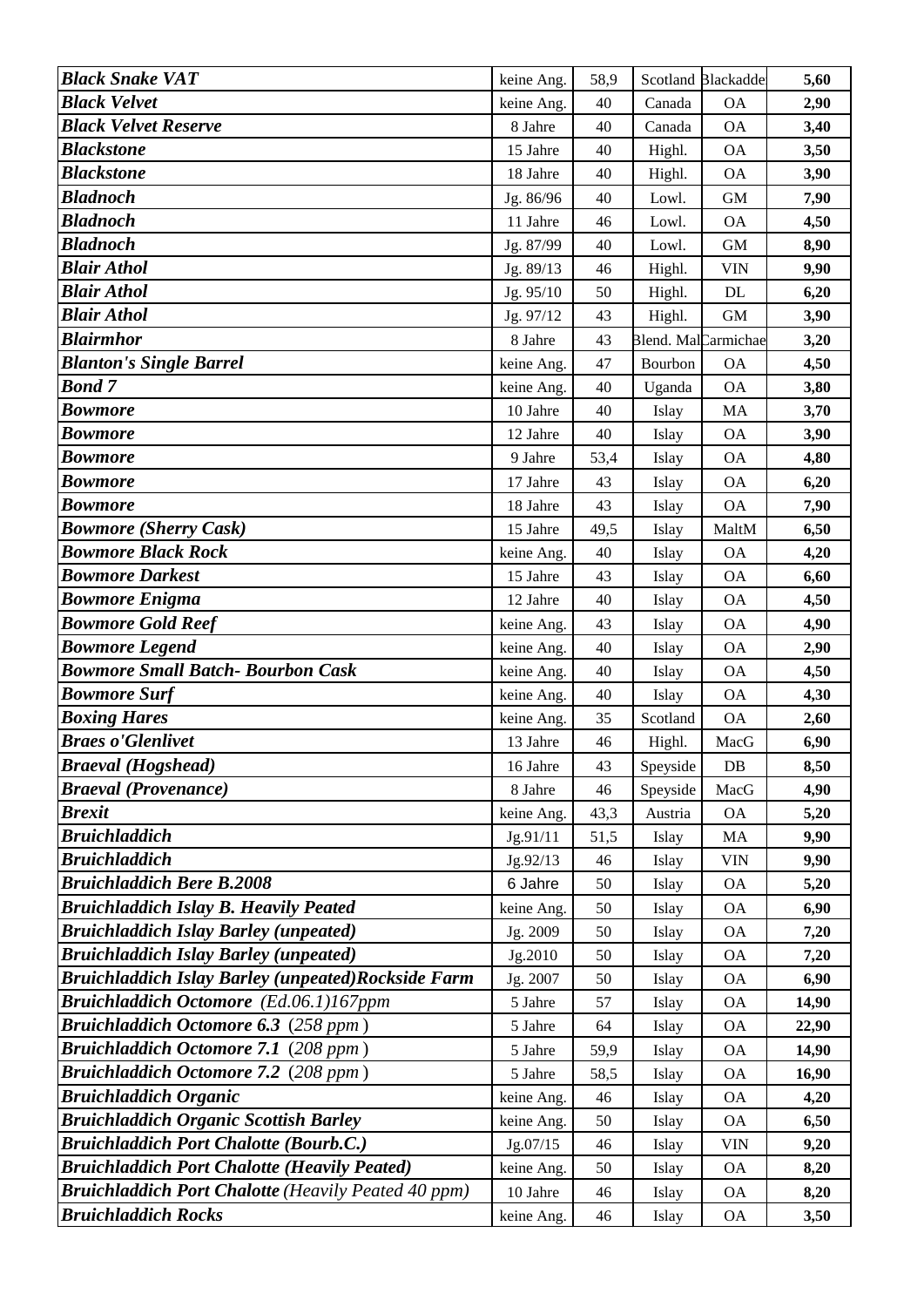| <b>Bruichladdich Scottish Barley</b>             | keine Ang. | 50   | Islay     | <b>OA</b>                  | 4,20  |
|--------------------------------------------------|------------|------|-----------|----------------------------|-------|
| <b>Bruichladdich-The Laddie Eight (unpeated)</b> | 8 Jahre    | 50   | Islay     | <b>OA</b>                  | 7,20  |
| <b>Buffalo Trace</b>                             | keine Ang. | 40   | Kentucky  | <b>OA</b>                  | 3,20  |
| <b>Bulleit</b>                                   | keine Ang. | 40   | Bourbon   | <b>OA</b>                  | 3,50  |
| <b>Bulleit 95% Rye</b>                           | keine Ang. | 45   | Bourbon   | <b>OA</b>                  | 3,50  |
| Bunnahabhain                                     | 12 Jahre   | 40   | Islay     | <b>OA</b>                  | 4,20  |
| Bunnahabhain                                     | 18 Jahre   | 43   | Islay     | <b>OA</b>                  | 7,90  |
| Bunnahabhain                                     | 18 Jahre   | 53,7 | Islay     | Dewar                      | 8,20  |
| <b>Bunnahabhain</b>                              | Jg. 89/00  | 40   | Islay     | <b>GM</b>                  | 8,20  |
| Bunnahabhain                                     | 20 Jahre   | 57,1 | Islay     | Cad.                       | 9,90  |
| Bunnahabhain                                     | Jg. 91/11  | 46   | Islay     | <b>VIN</b>                 | 9,90  |
| <b>Bunnahabhain (Sherry But)</b>                 | 21 Jahre   | 49,5 | Islay     | MaltM                      | 12,90 |
| <b>Bunnahabhain An Cladach</b>                   | keine Ang. | 50   | Islay     | <b>OA</b>                  | 4,90  |
| <b>Bunnahabhain CeObanach</b>                    | keine Ang. | 46,3 | Islay     | <b>OA</b>                  | 9,90  |
| Bunnahabhain Cruach- Mhòna                       | keine Ang. | 50   | Islay     | <b>OA</b>                  | 5,20  |
| Bunnahabhain Darach Ùr                           | keine Ang. | 46,3 | Islay     | <b>OA</b>                  | 5,90  |
| Bunnahabhain Eirigh Na Greine                    | keine Ang. | 46,3 | Islay     | <b>OA</b>                  | 5,90  |
| Bunnahabhain Móine                               | keine Ang. | 46,3 | Islay     | <b>OA</b>                  | 5,60  |
| <b>Bunnahabhain Stiúireadair</b>                 | keine Ang. | 46,3 | Islay     | <b>OA</b>                  | 4,90  |
| <b>Bunnahabhain Toiteach</b>                     | keine Ang. | 46   | Islay     | <b>OA</b>                  | 5,40  |
| <b>Bunnahabhain-The Octave-Potstill Ed.</b>      | Jg.14/18   | 54,2 | Islay     | $\mathop{\rm DT}\nolimits$ | 6,20  |
| <b>Bunnahabhain-The Octave-Potstill Ed.</b>      | Jg.08/18   | 53,3 | Islay     | DT                         | 7,90  |
| <b>Bushmills (Irish Single Malt)</b>             | 10 Jahre   | 40   | Irish     | <b>OA</b>                  | 4,20  |
| <b>Bushmills (Irish Single Malt)</b>             | 16 Jahre   | 40   | Irish     | <b>OA</b>                  | 7,20  |
| <b>Bushmills Black</b>                           | keine Ang. | 40   | Irish     | <b>OA</b>                  | 2,90  |
| <b>Bushmills Irish Honey</b>                     | keine Ang. | 35   | Irish     | <b>OA</b>                  | 3,20  |
| <b>Bushmills Malt</b>                            | 21 Jahre   | 40   | Irish     | <b>OA</b>                  | 11,90 |
| <b>Bushmills Old</b>                             | keine Ang. | 43   | Irish     | <b>OA</b>                  | 3,20  |
| <b>Bushmills Reserve 1608</b>                    | keine Ang. | 46   | Irish     | <b>OA</b>                  | 5,90  |
| <b>Bushmills Smooth &amp; Mellow</b>             | keine Ang. | 40   | Irish     | ОA                         | 2,40  |
| <b>Cameron Brig (Single Grain)</b>               | keine Ang. | 40   | Blended   | <b>OA</b>                  | 3,80  |
| <b>Campbeltown Classic Pure M.</b>               | keine Ang. | 40   | Campbelt. | Cad.                       | 4,50  |
| <b>Campbeltown Loch</b>                          | keine Ang. | 40   | Blended   | Springb.                   | 3,10  |
| <b>Canadian Club</b>                             | 6 Jahre    | 40   | Canada    | <b>OA</b>                  | 2,90  |
| <b>Canadian Club Barrel Blended</b>              | keine Ang. | 40   | Canada    | <b>OA</b>                  | 2,90  |
| Canadian Club Classic (Small Batch)              | 12 Jahre   | 40   | Canada    | <b>OA</b>                  | 3,90  |
| <b>Canadian Special Old</b>                      | keine Ang. | 40   | Canada    | <b>OA</b>                  | 3,60  |
| Caol Ila                                         | 12 Jahre   | 43   | Islay     | <b>OA</b>                  | 4,40  |
| Caol Ila                                         | 15 Jahre   | 50   | Islay     | <b>Dun Bheag</b>           | 7,50  |
| Caol Ila                                         | 18 Jahre   | 43   | Islay     | <b>OA</b>                  | 9,90  |
| Caol Ila                                         | 17 Jahre   | 48   | Islay     | Chieft.                    | 7,90  |
| Caol Ila                                         | Jg.97/09   | 43   | Islay     | <b>GM</b>                  | 5,80  |
| Caol Ila - Discovery                             | 13 Jahre   | 43   | Islay     | GM                         | 6,20  |
| Caol Ila (1st fill Sherry Butts)                 | Jg.05/16   | 57,3 | Islay     | <b>GM</b>                  | 9,90  |
| Caol Ila (Bourbon Cask)                          | 11 Jahre   | 46   | Islay     | MaltM                      | 4,80  |
| Caol Ila (Dist.Ed.Moscartel Finish)              | Jg.02/14   | 43   | Islay     | <b>OA</b>                  | 6,50  |
| Caol Ila (Dist.Ed.Moscartel Finish)              | Jg.93/06   | 43   | Islay     | <b>OA</b>                  | 9,90  |
| Caol Ila (Dist.Ed.Moscartel Finish)              | Jg.98/11   | 43   | Islay     | <b>OA</b>                  | 9,90  |
| Caol Ila (Dist.Ed.Moscartel Finish)              | Jg.03/15   | 43   | Islay     | <b>OA</b>                  | 7,20  |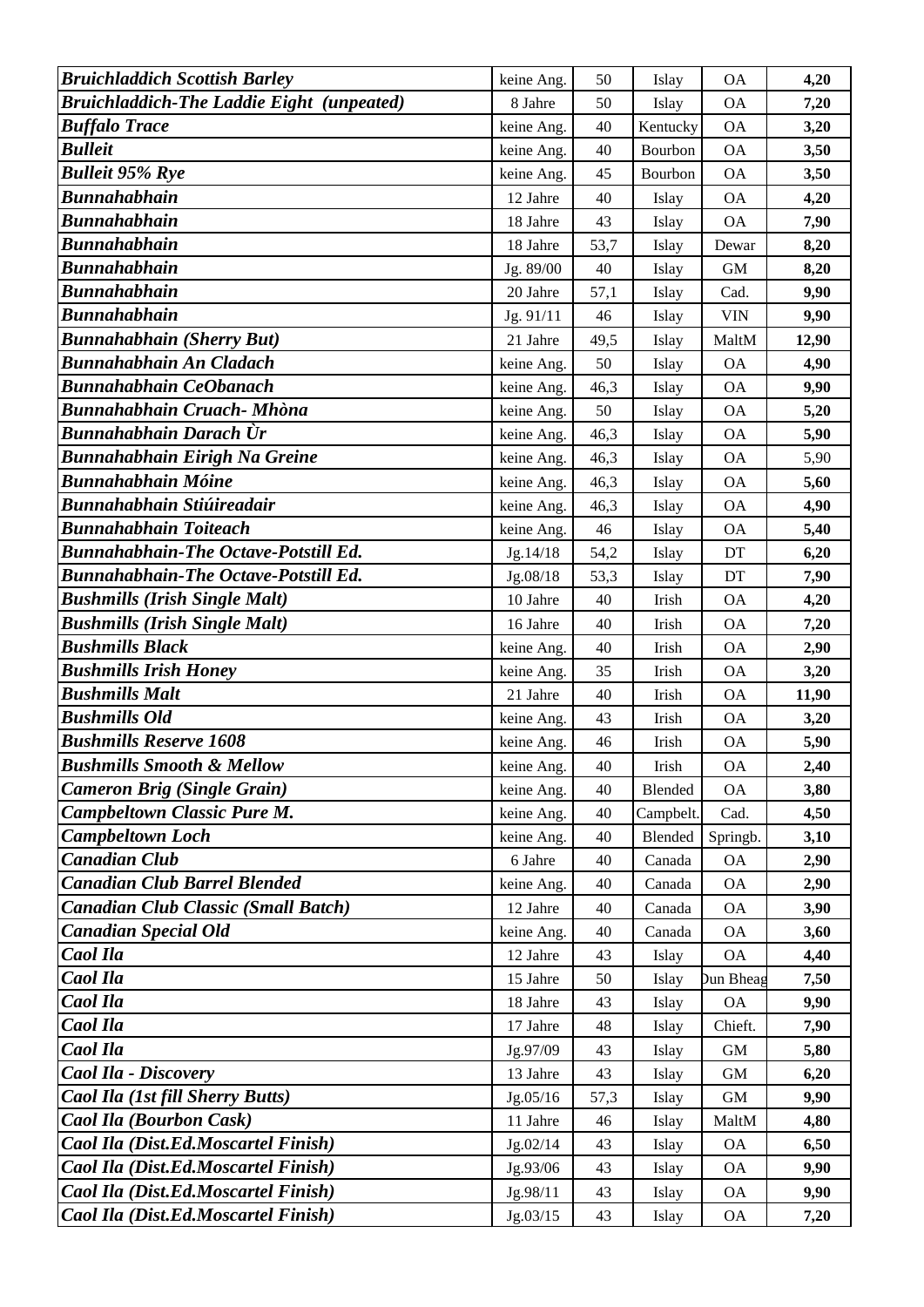| Caol Ila (Dist.Ed.Moscartel Finish)       | Jg.01/13    | 43    | Islay      | <b>OA</b>   | 6,90  |
|-------------------------------------------|-------------|-------|------------|-------------|-------|
| <b>Caol Ila (Duthies)</b>                 | 15 Jahre    | 46    | Islay      | Cad.        | 6,90  |
| Caol Ila (Potstill Ed.)                   | Jg. 08/16   | 56,5  | Islay      | Carn.M.     | 7,90  |
| <b>Caol Ila (Potstill Edition)</b>        | Jg.05/14    | 57,6  | Islay      | <b>GM</b>   | 6,20  |
| <b>Caol Ila (Sherry Butt)</b>             | Jg.01/14    | 59,6  | Islay      | <b>GM</b>   | 6,90  |
| Caol Ila (Single Cask)                    | Jg.08/16    | 46    | Islay      | M & M       | 6,20  |
| Caol Ila (Sp. Rel. 2012- unpeated)        | 14 Jahre    | 59,3  | Islay      | <b>OA</b>   | 7,50  |
| Caol Ila (unpeated)                       | 18 Jahre    | 59,8  | Islay      | <b>OA</b>   | 14,90 |
| Caol Ila (Whisky Trail)                   | Jg.99/11    | 43    | Islay      | Sp.Drinks   | 5,80  |
| <b>Caol Ila Moch</b>                      | keine Ang.  | 43    | Islay      | <b>OA</b>   | 5,50  |
| <b>Caol Ila Old Limited</b>               | 25 Jahre    | 43    | Islay      | <b>OA</b>   | 19,90 |
| Caol Ila Potstill Ed. (2nd Edition)       | Jg.03/15    | 58,5  | Islay      | <b>GM</b>   | 8,20  |
| <b>Caol Ila Stitchell Reserve</b>         | 2013        | 59,6  | Islay      | <b>OA</b>   | 9,90  |
| <b>Caperdonich</b>                        | Jg.92/11    | 46    | Speyside   | <b>OA</b>   | 9,90  |
| <b>Caperdonich</b>                        | Jg.68/95    | 40    | Speyside   | <b>GM</b>   | 24,90 |
| Caperdonich                               | Jg.70/00    | 50    | Speyside   | D. Laing    | 24,90 |
| Cardhu                                    | 12 Jahre    | 40    | Highl.     | <b>OA</b>   | 3,90  |
| Cardhu                                    | 15 Jahre    | 40    | Speyside   | <b>OA</b>   | 4,60  |
| Cardhu                                    | 18 Jahre    | 40    | Speyside   | <b>OA</b>   | 6,80  |
| Cardhu (Special Cask Reserve)             | keine Ang.  | 40    | Speyside   | <b>OA</b>   | 4,90  |
| <b>Cardhu Amber Rock</b>                  | keine Ang.  | 40    | Highl.     | <b>OA</b>   | 4,30  |
| <b>Cardhu Gold Cask</b>                   | keine Ang.  | 40    | Speyside   | <b>OA</b>   | 4,20  |
| Cask Islay                                | keine Ang.  | 46    | Islay      | Dewar       | 3,80  |
| Cask Islay (Cask Strength/Sherry Edition) | keine Ang.  | 59,9  | Islay      | Dewar       | 5,90  |
| <b>Catto's De Luxe</b>                    | 12 Jahre    | 40    | Blended    | <b>OA</b>   | 3,20  |
| <b>Catto's Rare Old</b>                   | keine Ang.  | 40    | Blended    | <b>OA</b>   | 2,40  |
| <b>Century of Malts</b>                   | keine Ang.  | 43    | Blend. Mal | Chivas      | 9,90  |
| <b>Charles House</b>                      | 12 Jahre    | 40    | Blended    | <b>OA</b>   | 2,80  |
| <b>Charles House</b>                      | keine Ang.  | 40    | Blended    | <b>OA</b>   | 2,30  |
| <b>Chivas Legend</b>                      | keine Ang.  | 40    | Blended    | <b>OA</b>   | 6,20  |
| <b>Chivas Regal</b>                       | 12 Jahre    | 40    | Blended    | <b>OA</b>   | 3,20  |
| <b>Chivas Regal Rare Old</b>              | 18 Jahre    | 40    | Blended    | <b>OA</b>   | 6,90  |
| <b>Clan Campbell</b>                      | keine Ang.  | 40    | Blended    | <b>OA</b>   | 2,30  |
| <b>Clan Mac Gregor</b>                    | keine Ang.  | 40    | Blended    | <b>OA</b>   | 2,60  |
| <b>Clanroy</b>                            | keine Ang.  | 40    | Blended    | McClelland  | 2,20  |
| Clarke's                                  | keine Ang.  | 43    | Bourbon    | <b>OA</b>   | 2,90  |
| <b>Classic of Islay</b>                   | Bottl. 2015 | 57,35 | Islay      | <b>JWWW</b> | 4,80  |
| <b>Classic of Islay</b>                   | Bottl. 2014 | 56    | Islay      | <b>JWWW</b> | 5,20  |
| <b>Claymore</b>                           | keine Ang.  | 40    | Blended    | <b>OA</b>   | 2,40  |
| <b>Clontarf (Irish Single Malt)</b>       | keine Ang.  | 40    | Irish      | <b>OA</b>   | 3,90  |
| <b>Clontarf</b> 1014                      | keine Ang.  | 40    | Irish      | <b>OA</b>   | 2,70  |
| <b>Clontarf Black Label</b>               | keine Ang.  | 40    | Irish      | <b>OA</b>   | 3,20  |
| <b>Clontarf Reserve Gold Label</b>        | keine Ang.  | 40    | Irish      | <b>OA</b>   | 3,90  |
| Clydesdale                                | 18 Jahre    | 40    | Highl.     | <b>OA</b>   | 4,20  |
| <b>Clynelish</b>                          | 12 Jahre    | 46    | Speyside   | <b>OA</b>   | 4,40  |
| <b>Clynelish</b>                          | Jg.95/10    | 46    | Speyside   | WM          | 9,90  |
| <b>Clynelish</b>                          | 14 Jahre    | 46    | Speyside   | <b>OA</b>   | 5,20  |
| <b>Clynelish</b>                          | Jg.89/00    | 40    | Speyside   | $\mbox{GM}$ | 9,90  |
| <b>Clynelish</b>                          | Jg.97/15    | 46    | Speyside   | Chieft.     | 8,20  |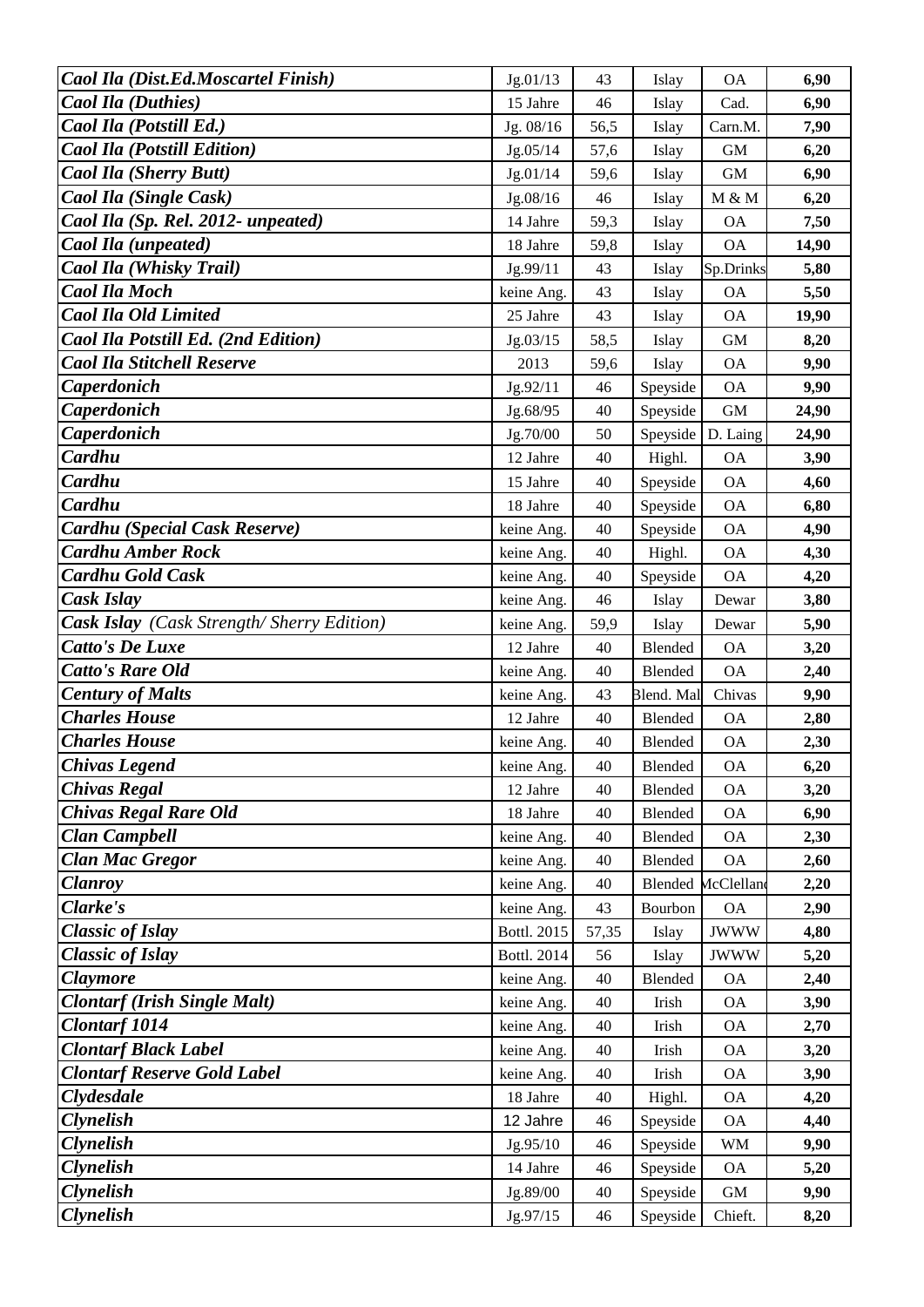| Clynelish (Dist. Ed./Oloroso Finish)                     | Jg.92/08              | 46       | Speyside         | <b>OA</b>       | 8,90         |
|----------------------------------------------------------|-----------------------|----------|------------------|-----------------|--------------|
| Clynelish (Dist. Ed./Oloroso Finish)                     | Jg.92/09              | 46       | Speyside         | <b>OA</b>       | 8,90         |
| Clynelish (Dist. Ed./Oloroso Finish)                     | Jg.97/11              | 46       | Speyside         | <b>OA</b>       | 6,50         |
| Clynelish (Dist. Ed./Oloroso Finish)                     | Jg.97/12              | 46       | Speyside         | <b>OA</b>       | 7,90         |
| <b>Coleraine</b>                                         | keine Ang.            | 40       | Irish            | <b>OA</b>       | 3,20         |
| Connemara (Peated Irish S. Malt)                         | keine Ang.            | 40       | Irish            | <b>OA</b>       | 3,30         |
| Connemara (Peated Irish S. Malt)                         | keine Ang.            | 59       | Irish            | <b>OA</b>       | 4,40         |
| Connemara Dist. Ed.                                      | keine Ang.            | 43       | Irish            | <b>OA</b>       | 5,60         |
| <b>Connemara Peated Single Malt</b>                      | 12 Jahre              | 40       | Irish            | <b>OA</b>       | 4,90         |
| <b>Convalmore</b>                                        | 15 Jahre              | 43       | Highl.           | Chieft.         | 5,40         |
| <b>Cotswolds</b>                                         | Jg.14/17              | 46       | GB               | <b>OA</b>       | 4,60         |
| Cragganmore                                              | 12 Jahre              | 40       | Highl.           | <b>OA</b>       | 3,90         |
| Cragganmore (Dist.Ed.Double Matured)                     | Jg.93/07              | 40       | Highl.           | <b>OA</b>       | 8,90         |
| Cragganmore (Dist.Ed.Double Matured)                     | Jg.01/14              | 40       | Speyside         | <b>OA</b>       | 5,90         |
| Cragganmore 14J.                                         | 14 Jahre              | 40       | Speyside         | <b>OA</b>       | 4,80         |
| <b>Craigellachie</b>                                     | 13 Jahre              | 46       | Speyside         | <b>OA</b>       | 4,20         |
| <b>Craigellachie</b>                                     | 18 Jahre              | 43       | Speyside         | Chieft.         | 6,90         |
| <b>Craigellachie</b>                                     | Jg.87/00              | 40       | Speyside         | <b>GM</b>       | 9,90         |
| Craigellachie                                            | Jg.93/12              | 46       | Speyside         | <b>GM</b>       | 9,90         |
| <b>Craigellachie</b>                                     | 17 Jahre              | 46       | Speyside         | <b>OA</b>       | 6,90         |
| Craigellachie                                            | Jg. 74/94             | 43       | Speyside         | <b>GM</b>       | 19,90        |
| Craigellachie                                            | Jg.91/03              | 46       | Highl.           | MacG            | 9,90         |
| Craigellachie (Bourb. Barrel-Single Cask)                | Jg.8.06/1.17          | 46       | Speyside         | Mor.&M          | 6,20         |
| Craigellachie (Single Cask)                              | Jg.91/07              | 50       | Speyside         | DL              | 9,90         |
| Craigellachie Potstill Ed. (Sherry Butt)                 | Jg.08/15              | 56,8     | Speyside         | Dewar           | 6,50         |
| <b>Craignure</b>                                         | 10 Jahre              | 40       | Island           | Inverg.         | 4,50         |
| <b>Crested Ten</b>                                       | keine Ang.            | 40       | Irish            | <b>OA</b>       | 3,20         |
| Croftengea                                               | Jg.97/06              | 45       | Highl.           | <b>OA</b>       | 3,60         |
| Cromwell's                                               | keine Ang.            | 40       | Blended          | <b>OA</b>       | 2,40         |
| <b>Crown Royal</b>                                       | keine Ang.            | 40       | Canada           | Segrams         |              |
| Cú Dhub Black Malt                                       |                       |          |                  |                 | 3,40         |
|                                                          | keine Ang.            | 40       | Highl.           | <b>OA</b>       | 3,90         |
| <b>Cutty Sark</b>                                        | keine Ang.            | 40       | Blended          | Berry B.        | 2,40         |
| <b>Cutty Sark Emerald</b>                                | 12 Jahre              | 43       | Blended          | Berry B.        | 3,20         |
| Dailuaine                                                | 12 Jahre              | 62,2     | Highl.           | <b>JMA</b>      | 9,20         |
| <b>Dailuaine</b>                                         | Jg.94/09              | 43       | Speyside         | <b>GM</b>       | 5,80         |
| Dailuaine                                                | 16 Jahre              | 43       | Speyside         | <b>OA</b>       | 9,20         |
| <b>Dallas Dhu</b>                                        | Jg. 80/01             | 40       | Highl.           | $\mbox{GM}$     | 19,90        |
| <b>Dalmore</b>                                           | 12 Jahre              | 43       | Highl.           | <b>OA</b>       | 4,20         |
| <b>Dalmore</b>                                           | Jg.91/07              | 50       | Speyside         | $\rm DL$        | 9,90         |
| <b>Dalmore Black Pearl</b>                               | 12 Jahre              | 40       | Highl.           | <b>OA</b>       | 5,20         |
| <b>Dalwhinnie</b>                                        | 15 Jahre              | 43       | Highl.           | <b>OA</b>       | 3,90         |
| Dalwhinnie (Dist. Ed.)                                   | Jg.95/11              | 43       | Highl.           | <b>OA</b>       | 5,20         |
| <b>Dalwhinnie Winter's Gold</b>                          | keine Ang.            | 43       | Highl.           | <b>OA</b>       | 4,50         |
| <b>Danton's Old Cask</b>                                 | keine Ang.            | 40       | Blended          | <b>OA</b>       | 2,30         |
| Dean's                                                   | keine Ang.            | 40       | Blended          | <b>OA</b>       | 2,20         |
| Deanston                                                 | 12 Jahre              | 46,3     | Highl.           | <b>OA</b>       | 7,20         |
| Deanston                                                 | 12 Jahre              | 40       | Highl.           | <b>OA</b>       | 4,40         |
| <b>Deanston (OMC)</b><br><b>Deanston (Sherry Finish)</b> | Jg.96/08<br>Jg. 06/16 | 50<br>46 | Highl.<br>Highl. | $\rm DL$<br>VIN | 4,60<br>6,90 |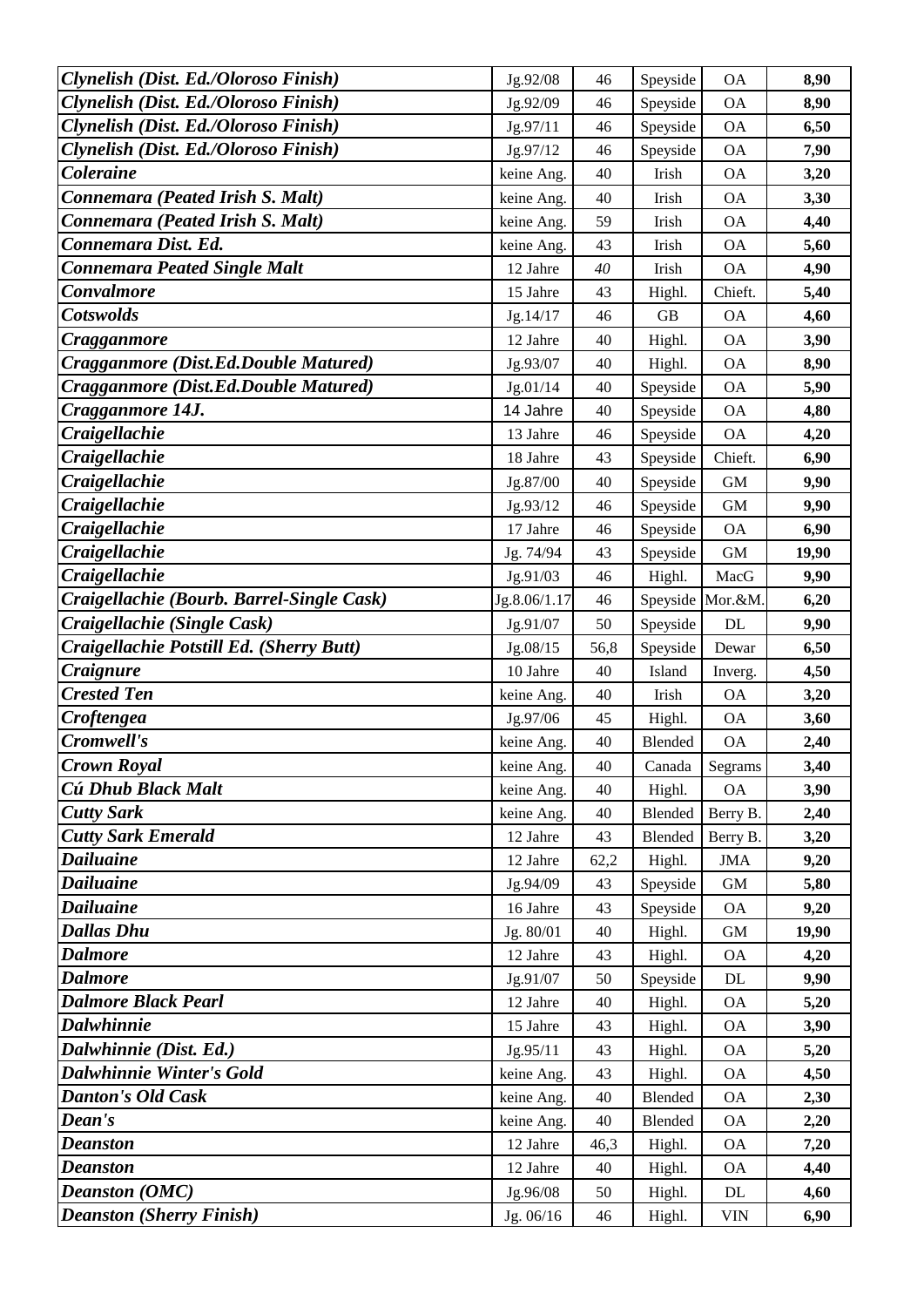| <b>Deveron</b>                             | 12 Jahre   | 40     | Highl.   | <b>OA</b>   | 5,20 |
|--------------------------------------------|------------|--------|----------|-------------|------|
| <b>Dewar's Special Reserve</b>             | 12 Jahre   | 43     | Blended  | <b>OA</b>   | 3,20 |
| <b>Dewar's White Label</b>                 | keine Ang. | 40     | Blended  | <b>OA</b>   | 2,90 |
| <b>Dimple</b>                              | 15 Jahre   | 40     | Blended  | <b>OA</b>   | 3,90 |
| <b>Dimple (Golden Selection)</b>           | keine Ang. | 40     | Blended  | <b>OA</b>   | 2,90 |
| <b>Dimple Original Deluxe</b>              | 18 Jahre   | 40     | Blended  | <b>OA</b>   | 6,90 |
| Dingle(Sherry Cask- Briana's Choice)       | keine Ang. | 57,3   | Irish    | <b>OA</b>   | 8,20 |
| Doble-V                                    | keine Ang. | 40     | Espana   | <b>OA</b>   | 2,60 |
| Drambuie (Whisky Liqueur)                  | keine Ang. | 40     | Scotland | <b>OA</b>   | 3,20 |
| <b>Druichan</b>                            | 10 Jahre   | 40     | Islay    | Inverg.     | 4,50 |
| Drum Major                                 | 6 Jahre    | 43     | Islay    | <b>OA</b>   | 2,60 |
| <b>Drum Major</b>                          | 6 Jahre    | 43     | Lowl.    | <b>OA</b>   | 2,60 |
| Drum Major                                 | 6 Jahre    | 43     | Speyside | <b>OA</b>   | 2,60 |
| <b>Drumguish</b>                           | keine Ang. | 40     | Highl.   | <b>OA</b>   | 2,90 |
| <b>Dufftown</b>                            | 15 Jahre   | 43     | Speyside | <b>OA</b>   | 5,90 |
| <b>Dufftown</b>                            | Jg. 97/11  | 46     | Speyside | U.S.        | 5,20 |
| Dun Bheagan                                | keine Ang. | 43     | Island   | <b>OA</b>   | 2,90 |
| Dun Bheagan                                | keine Ang. | 43     | Islay    | <b>OA</b>   | 2,90 |
| Dun Bheagan                                | keine Ang. | 40     | Speyside | <b>OA</b>   | 2,90 |
| Dun Bheagan                                | 8 Jahre    | 43     | Lowl.    | <b>OA</b>   | 2,90 |
| Dun Bheagan (ab 2019)                      | keine Ang. | 43     | Islay    | <b>OA</b>   | 3,50 |
| Dundalgan                                  | keine Ang. | 40     | Irish    | <b>OA</b>   | 2,90 |
| <b>Dunphys</b>                             | keine Ang. | 40     | Irish    | <b>OA</b>   | 3,20 |
| <b>Dunstone</b>                            | keine Ang. | 40     | Blended  | <b>OA</b>   | 2,30 |
| <b>DYC</b>                                 | keine Ang. | 40     | Espana   | <b>OA</b>   | 2,60 |
| <b>DYC</b>                                 | 8 Jahre    | 40     | Espana   | <b>OA</b>   | 3,40 |
| <b>Edradour</b>                            | 10 Jahre   | 40     | Highl.   | <b>OA</b>   | 4,80 |
| <b>Edradour Ballechin</b>                  | 10 Jahre   | 46     | Highl.   | Edradour    | 5,60 |
| <b>Edradour Ballechin (Sautern Finish)</b> | keine Ang. | 46     | Highl.   | Edradour    | 7,90 |
| Edradour Caledonia                         | 12 Jahre   | 46     | Highl.   | <b>OA</b>   | 6,90 |
| Elijah Craig                               | 12 Jahre   | 47     | Bourbon  | <b>OA</b>   | 3,90 |
| Evan Williams                              | keine Ang. | 40     | Bourbon  | <b>OA</b>   | 2,60 |
| Evan Williams                              | 7 Jahre    | 40     | Bourbon  | <b>OA</b>   | 2,90 |
| Evan Williams (Single Barrel)              | Jg.02/12   | 43,3   | Bourbon  | <b>OA</b>   | 4,20 |
| <b>Evan Williams (Small Batch)</b>         | keine Ang. | 43     | Bourbon  | <b>OA</b>   | 2,60 |
| <b>Evan Williams Single Barrel</b>         | Jg.00/10   | 43,3   | Bourbon  | <b>OA</b>   | 4,20 |
| Ezra Brooks Black Label                    | keine Ang. | 40     | Bourbon  | <b>OA</b>   | 2,80 |
| Ezra Brooks Gold Label                     | keine Ang. | 40     | Bourbon  | <b>OA</b>   | 3,20 |
| Ezra Brooks Green Label                    | keine Ang. | 40     | Bourbon  | <b>OA</b>   | 2,90 |
| <b>Famous Grouse</b>                       | keine Ang. | 40     | Blended  | <b>OA</b>   | 2,30 |
| <b>Famous Grouse (Black Grouse)</b>        | keine Ang. | 40     | Blended  | <b>OA</b>   | 2,30 |
| <b>Famous Grouse Gold Reserve</b>          | 12 Jahre   | 40     | Blended  | <b>OA</b>   | 3,20 |
| <b>Famous Grouse- Snow Grouse</b>          | keine Ang. | 40     | Blended  | <b>OA</b>   | 2,50 |
| Ferintosh                                  | 10 Jahre   | 40     | Highl.   | Inverg.     | 4,50 |
| <b>Fettercairn</b>                         | Jg. 97/14  | 46     | Highl.   | $\mbox{GM}$ | 6,80 |
| <b>Fettercairn (Signatory Vintage)</b>     | Jg. 96/15  | 46     | Highl.   | Signatory   | 9,90 |
| <b>Fettercairn (Single Cask)</b>           | Jg.91/05   | 50     | Highl.   | DL          | 9,90 |
| <b>Fettercairn (Single Cask)</b>           | Jg.09/16   | $46\,$ | Highl.   | $M \& M$    | 5,60 |
| <b>Fettercairn Old</b>                     | 10 Jahre   | 43     | Highl.   | <b>OA</b>   | 5,30 |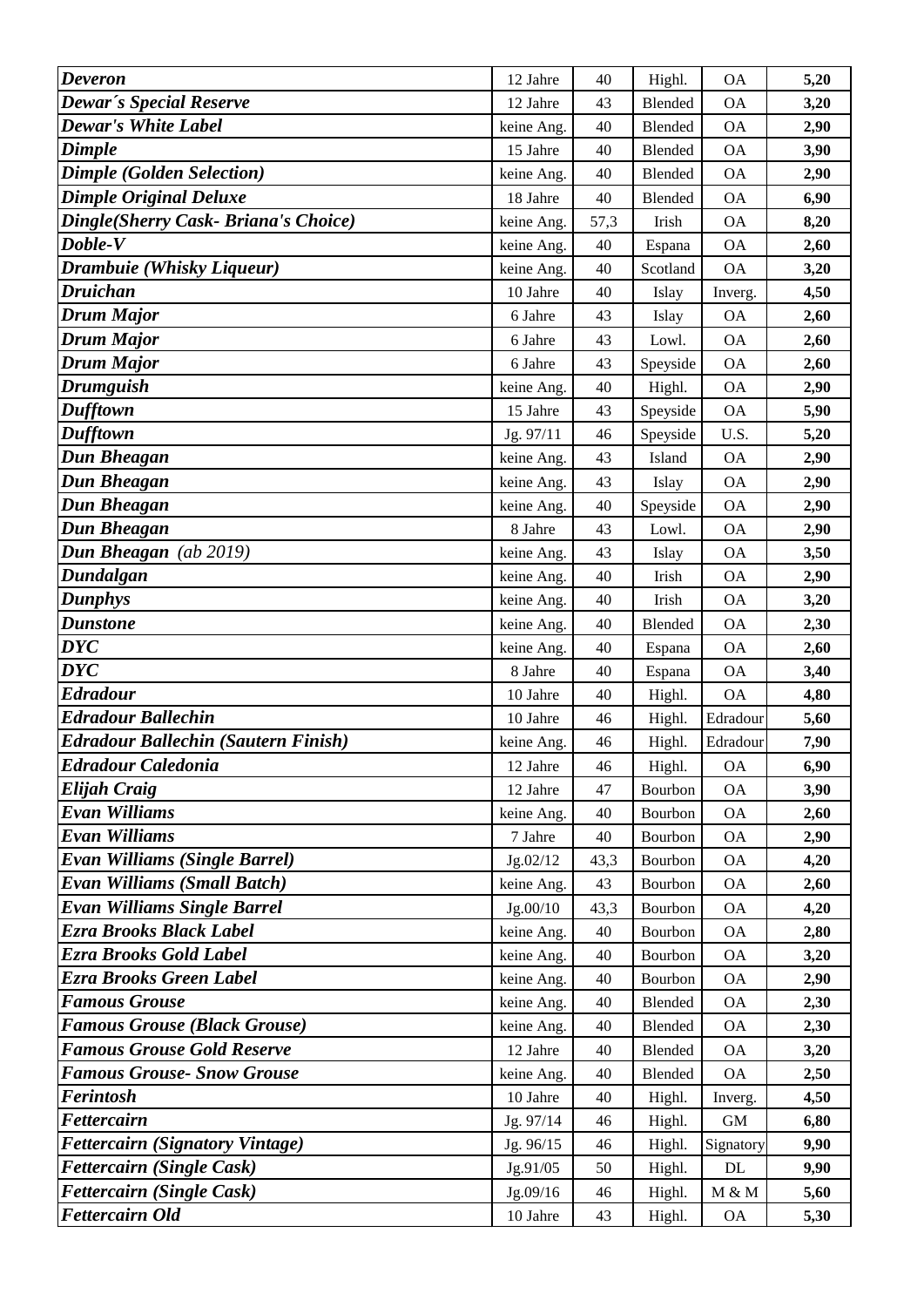| <b>Finlaggan Eilean Mor</b>            | keine Ang. | 46           | Islay    | <b>VIN</b>         | 4,60  |
|----------------------------------------|------------|--------------|----------|--------------------|-------|
| <b>Finlaggan Old Reserve</b>           | 10 Jahre   | 40           | Islay    | <b>VIN</b>         | 3,20  |
| Finlaggan Old Reserve (Port Wood)      | keine Ang. | 46           | Islay    | <b>VIN</b>         | 4,90  |
| Finlaggan Original                     | keine Ang. | 40           | Islay    | <b>VIN</b>         | 4,20  |
| Finlaggan Original (Cask Strength)     | keine Ang. | 58           | Islay    | <b>VIN</b>         | 5,40  |
| <b>Flannigans (Blended Irish)</b>      | keine Ang. | 40           | Irish    | OA                 | 2,50  |
| <b>Four Roses</b>                      | keine Ang. | 40           | Bourbon  | <b>OA</b>          | 2,30  |
| <b>Four Roses Single Barrel</b>        | keine Ang. | 43           | Bourbon  | <b>OA</b>          | 4,20  |
| <b>Frasers Reserve</b>                 | keine Ang. | 40           | Highl.   | Strathnairr        | 2,90  |
| <b>Frasers Reserve</b>                 | keine Ang. | 40           | Islay    | Strathnairr        | 2,90  |
| <b>George Dickel Cascade Hollow</b>    | keine Ang. | 40           | Bourbon  | <b>OA</b>          | 3,90  |
| <b>George Dickel No. 12</b>            | keine Ang. | 45           | Bourbon  | <b>OA</b>          | 4,50  |
| <b>George Dickel No. 8</b>             | keine Ang. | 40           | Bourbon  | <b>OA</b>          | 4,50  |
| <b>Gerston (Blended Malt)</b>          | keine Ang. | 46           | Scotland | Lost               | 8,90  |
| <b>Glen Ardoch</b>                     | keine Ang. | 40           | Highl.   | St.Andrew          | 2,50  |
| <b>Glen Avon</b>                       | 21 Jahre   | 40           | Highl.   | <b>OA</b>          | 12,90 |
| <b>Glen Broch</b>                      | 10 Jahre   | 40           | Highl.   | <b>OA</b>          | 3,20  |
| <b>Glen Broch</b>                      | 12 Jahre   | 40           | Highl.   | <b>OA</b>          | 3,20  |
| <b>Glen Broch</b>                      | 12 Jahre   | 40           | Speyside | <b>OA</b>          | 3,20  |
| <b>Glen Calder</b>                     | keine Ang. | 40           | Highl.   | <b>OA</b>          | 2,80  |
| <b>Glen Deveron</b>                    | 10 Jahre   | 40           | Highl.   | <b>OA</b>          | 3,20  |
| <b>Glen Elgin</b>                      | Jg.91/07   | 50           | Speyside | $\rm DL$           | 9,90  |
| <b>Glen Elgin</b>                      | Jg.91/08   | 57,3         |          | Speyside Blackadde | 11,90 |
| <b>Glen Elgin</b>                      | Jg.91/11   | 50           | Speyside | <b>WM</b>          | 9,90  |
| <b>Glen Elgin</b>                      | Jg.68/95   | $40\,$       | Speyside | $\mbox{GM}$        | 19,90 |
| <b>Glen Elgin</b>                      | 12 Jahre   | 43           | Speyside | <b>OA</b>          | 4,30  |
| <b>Glen Elgin (Sherry Wood)</b>        | Jg.91/08   | 54,6         | Speyside | MA                 | 9,90  |
| <b>Glen Garioch</b>                    | 8 Jahre    | 40           | Highl.   | <b>OA</b>          | 3,20  |
| <b>Glen Garioch</b>                    | Jg. 90/07  | 52,5         | Highl.   | Dewar              | 9,90  |
| <b>Glen Garioch</b>                    | Jg.90/10   | 43           | Highl.   | MacKill            | 9,90  |
| <b>Glen Garioch (Single Cask)</b>      | Jg.91/06   | 50           | Speyside | DL                 | 9,90  |
| <b>Glen Garioch 12J.</b>               | 12 Jahre   | 48           | Highl.   | <b>OA</b>          | 4,20  |
| <b>Glen Garioch Founders Reserve</b>   | keine Ang. | 48           | Highl.   | <b>OA</b>          | 3,80  |
| <b>Glen Grant</b>                      | 21 Jahre   | 40           | Highl.   | <b>GM</b>          | 9,90  |
| <b>Glen Grant</b>                      | 10 Jahre   | 40           | Speyside | <b>OA</b>          | 3,60  |
| <b>Glen Grant</b>                      | 12 Jahre   | 43           | Speyside | <b>OA</b>          | 3,90  |
| <b>Glen Grant</b>                      | Jg. 91/11  | 46           | Highl.   | Dewar              | 9,90  |
| <b>Glen Grant (Pure Malt)</b>          | keine Ang. | $40\,$       | Highl.   | $\mbox{GM}$        | 2,90  |
| <b>Glen Grant Cask Strenght</b>        | 10 Jahre   | 57           | Highl.   | <b>GM</b>          | 7,90  |
| <b>Glen Grant Major's Reserve</b>      | keine Ang. | 40           | Highl.   | <b>OA</b>          | 2,80  |
| <b>Glen Green</b>                      | 5 Jahre    | 40           | Highl.   | <b>OA</b>          | 2,30  |
| <b>Glen Keith</b><br><b>Glen Mhor</b>  | 10 Jahre   | 43           | Highl.   | <b>OA</b>          | 4,70  |
|                                        | Jg.65/97   | 40           | Highl.   | <b>GM</b>          | 25,00 |
| <b>Glen Mhor</b>                       | 8 Jahre    | 40           | Highl.   | $\,$ GM $\,$       | 4,70  |
| <b>Glen Moray</b>                      | 12 Jahre   | 40           | Highl.   | <b>OA</b>          | 4,80  |
| <b>Glen Moray</b><br><b>Glen Moray</b> | 16 Jahre   | 40           | Speyside | <b>OA</b>          | 5,80  |
| <b>Glen Moray</b>                      | keine Ang. | 40           | Speyside | <b>OA</b>          | 2,90  |
| <b>Glen Moray - Classic Peated</b>     | Jg.91/08   | 50<br>$40\,$ | Speyside | $\rm DL$           | 9,90  |
|                                        | keine Ang. |              | Speyside | <b>OA</b>          | 3,90  |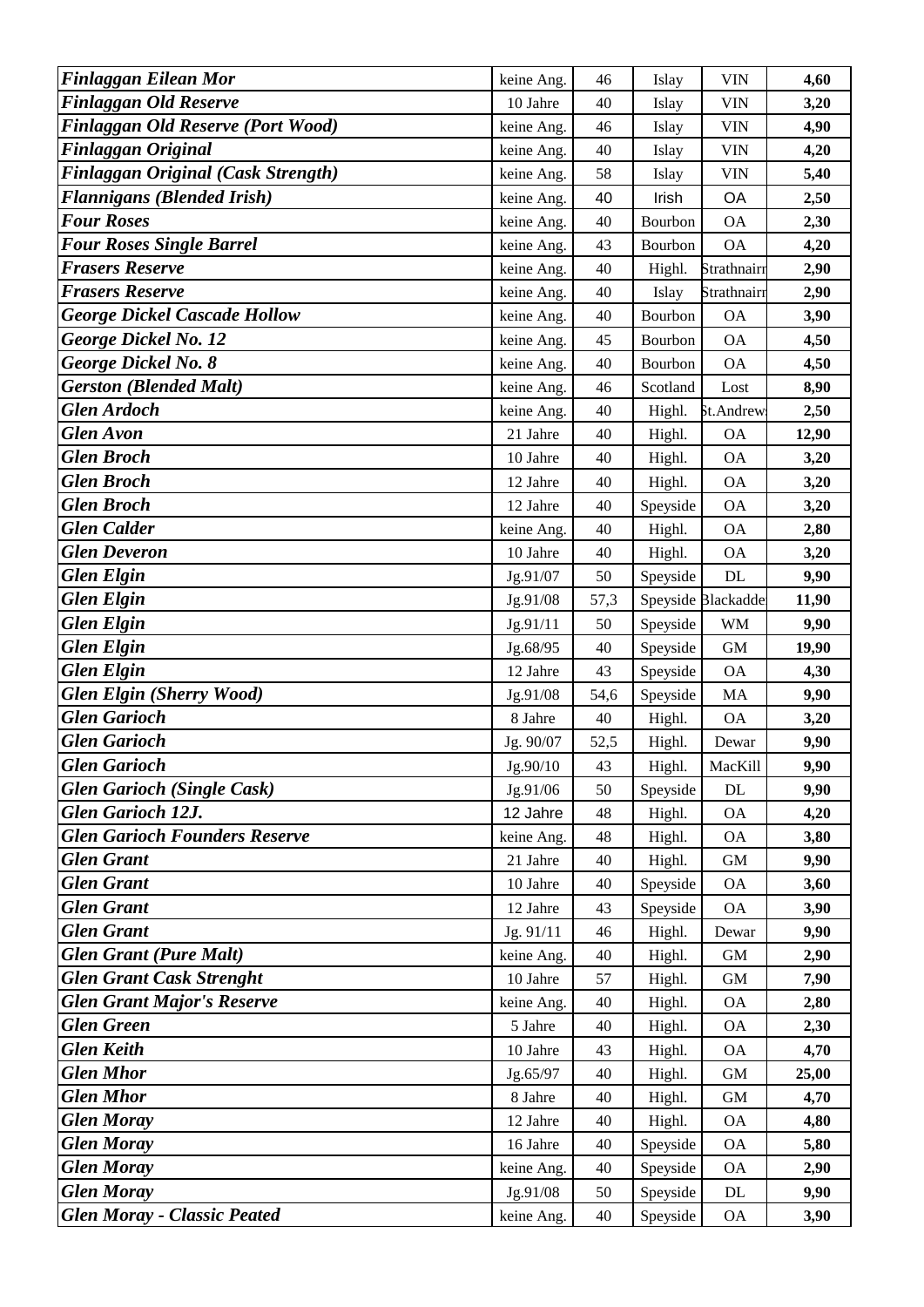| <b>Glen Moray (Duthies)</b>                     | 12 Jahre   | 46     | Speyside  | Cad.             | 4,50  |
|-------------------------------------------------|------------|--------|-----------|------------------|-------|
| <b>Glen Moray (Sautern Finish)</b>              | 13 Jahre   | 43     | Speyside  | DB               | 4,10  |
| <b>Glen Orchy</b>                               | 8 Jahre    | 40     | Highl.    | Clydesdale       | 3,20  |
| <b>Glen Ord</b>                                 | 12 Jahre   | 40     | Highl.    | <b>OA</b>        | 4,50  |
| <b>Glen Ord (Provenance)</b>                    | Jg.96/08   | 46     | Highl.    | Mc Gibb.         | 5,20  |
| <b>Glen Parker</b>                              | keine Ang. | 40     | Highl.    | <b>OA</b>        | 3,20  |
| <b>Glen Ranoch</b>                              | keine Ang. | 40     | Highl.    | <b>OA</b>        | 3,30  |
| <b>Glen Scotia</b>                              | 14 Jahre   | 40     | Campbelt  | Gibson           | 4,60  |
| <b>Glen Scotia</b>                              | 18 Jahre   | 46     | Campbelt. | <b>OA</b>        | 9,90  |
| <b>Glen Scotia Double Cask</b>                  | keine Ang. | 46     | Campbelt. | <b>OA</b>        | 4,80  |
| Glen Scotia Single Cask (Limited Potstill Ed.)  | Jg.07/17   | 56,2   | Campbelt. | <b>OA</b>        | 9,90  |
| Glen Scotia (Potst.Ed. Briana's Choice Nr.5)    | Jg. 04/16  | 55,9   | Campbelt. | <b>OA</b>        | 7,20  |
| <b>Glen Spey</b>                                | 14 Jahre   | 46     | Highl.    | Cad.             | 5,80  |
| <b>Glen Spey</b>                                | Jg.91/12   | 48,7   | Speyside  | Dewar            | 9,90  |
| <b>Glen Spey</b>                                | Jg.91/14   | 51,9   | Speyside  | <b>Blackadde</b> | 12,90 |
| <b>Glen Torran</b>                              | 8 Jahre    | 40     | Highl.    | Roderick         | 3,40  |
| <b>Glen Torran</b>                              | keine Ang. | $40\,$ | Highl.    | Roderick         | 2,70  |
| <b>Glen Turner</b>                              | 8 Jahre    | 40     | Highl.    | <b>OA</b>        | 3,20  |
| <b>Glen Turner</b>                              | 12 Jahre   | 40     | Highl.    | <b>OA</b>        | 3,90  |
| <b>Glen Turner</b>                              | 18 Jahre   | 40     | Highl.    | <b>OA</b>        | 5,20  |
| <b>Glenallachie</b>                             | Jg.92/09   | 43     | Speyside  | <b>GM</b>        | 9,90  |
| <b>Glenallachie (Refill Sherry Hogshead)</b>    | Jg.89/13   | 46     | Speyside  | Vin              | 9,90  |
| <b>Glenallachie (Signatory Vintage)</b>         | Jg.96/15   | 43     | Highl.    | Signatory        | 9,90  |
| <b>Glenandrew</b>                               | 10 Jahre   | 40     | Highl.    | Wh.Ltd           | 3,90  |
| <b>Glenburgie</b>                               | 8 Jahre    | 40     | Highl.    | GM               | 3,90  |
| Glenburgie (Hogshead)                           | Jg.98/15   | 46     | Speyside  | ML               | 6,90  |
| <b>Glencadam</b>                                | Jg.74/95   | 40     | Highl.    | <b>GM</b>        | 19,90 |
| Glencadam Origin 1825                           | keine Ang. | 40     | Highl.    | <b>OA</b>        | 4,90  |
| <b>Glendalough Double Barrel (Hand Crafted)</b> | keine Ang. | 42     | Irish     | <b>OA</b>        | 4,60  |
| Glendalough Irish Single M.(Bourb./Porter Cask) | 7 Jahre    | 46     | Irish     | ОA               | 4,90  |
| <b>Glendalough Single Malt (Hand Crafted)</b>   | 7 Jahre    | 46     | Irish     | <b>OA</b>        | 5,90  |
| <b>Glendarroch</b> (Galore)                     | Jg. 88     | 40     | Highl.    | <b>OA</b>        | 6,20  |
| <b>Glendronach</b>                              | 18 Jahre   | 46     | Highl.    | <b>OA</b>        | 8,90  |
| <b>Glendronach - Thr Hielan</b>                 | 8 Jahre    | 46     | Highl.    | <b>OA</b>        | 4,90  |
| <b>Glendronach</b> (Galore)                     | Jg. 90/03  | 46     | Highl.    | <b>OA</b>        | 6,20  |
| <b>Glendronach Peated</b>                       | keine Ang. | 46     | Highl.    | <b>OA</b>        | 4,90  |
| <b>Glendronach Revival</b>                      | 15 Jahre   | 46     | Highl.    | <b>OA</b>        | 6,50  |
| <b>Glendullan</b>                               | Jg.97/11   | 43     | Speyside  | $\,$ GM $\,$     | 5,20  |
| <b>Glendullan</b>                               | 8 Jahre    | $40\,$ | Speyside  | <b>OA</b>        | 3,40  |
| <b>Glendullan</b>                               | Jg.94/04   | 46     | Speyside  | Mc Gibb.         | 3,90  |
| <b>Glendullan</b>                               | Jg. 98/11  | 46     | Speyside  | <b>VIN</b>       | 6,50  |
| <b>Glenfarclas</b>                              | 15 Jahre   | 46     | Highl.    | <b>OA</b>        | 4,90  |
| <b>Glenfarclas</b>                              | 21 Jahre   | 43     | Highl.    | <b>OA</b>        | 9,90  |
| <b>Glenfarclas</b>                              | 25 Jahre   | 43     | Highl.    | <b>OA</b>        | 9,90  |
| <b>Glenfarclas</b>                              | 10 Jahre   | 40     | Highl.    | <b>OA</b>        | 3,30  |
| <b>Glenfarclas</b>                              | 12 Jahre   | 43     | Highl.    | <b>OA</b>        | 3,70  |
| <b>Glenfarclas</b>                              | 8 Jahre    | 40     | Highl.    | <b>OA</b>        | 2,90  |
| <b>Glenfarclas</b>                              | 17 Jahre   | 43     | Highl.    | $\mathsf{OA}$    | 6,90  |
| <b>Glenfarclas</b>                              | 18 Jahre   | 43     | Highl.    | <b>OA</b>        | 7,60  |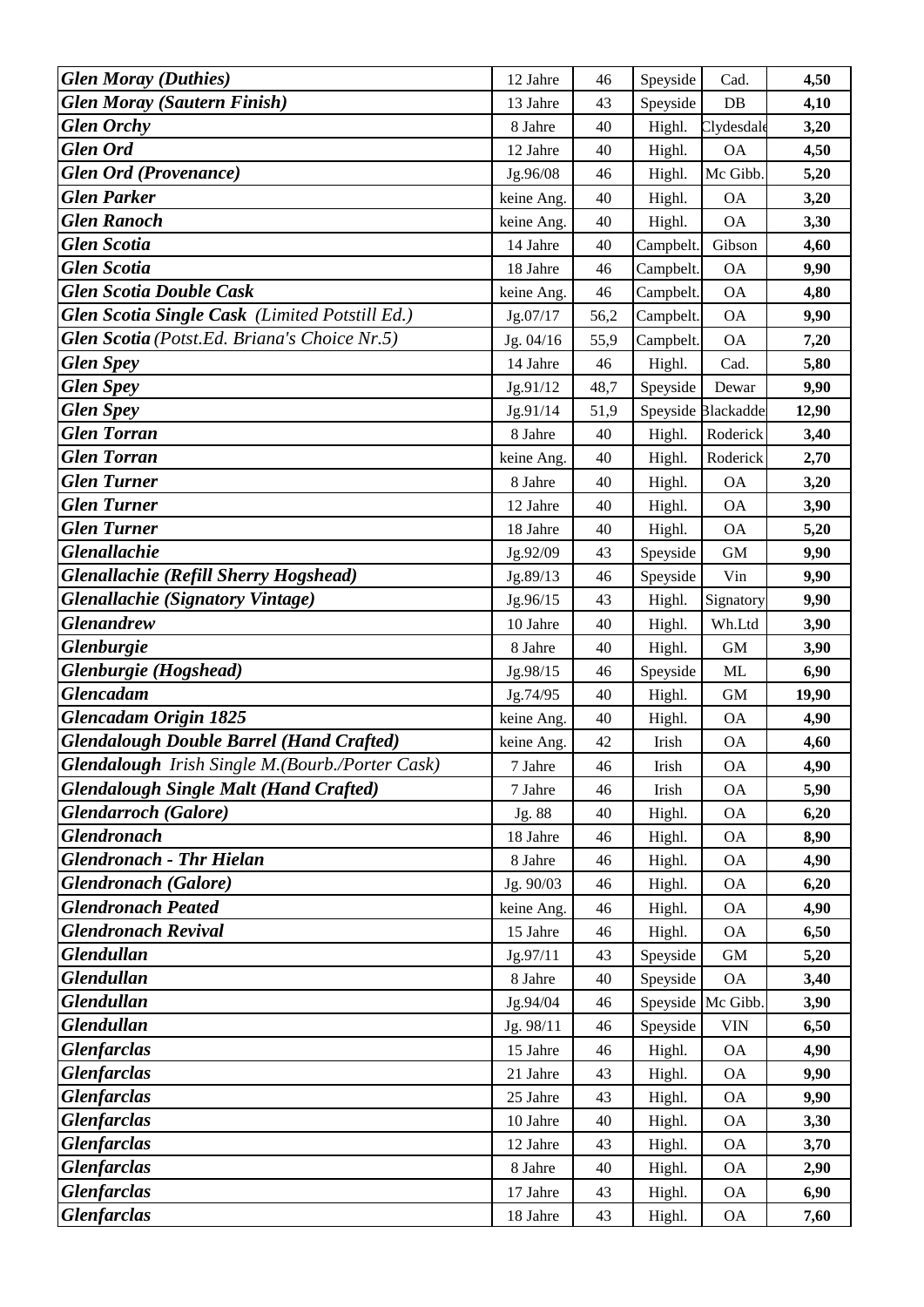| Glenfarclas (Potstill Ed.)                    | Jg. 07/15  | 57   | Speyside | <b>OA</b> | 6,90  |
|-----------------------------------------------|------------|------|----------|-----------|-------|
| Glenfarclas 105                               | keine Ang. | 60   | Highl.   | <b>OA</b> | 5,20  |
| <b>Glenfarclas Heritage</b>                   | keine Ang. | 40   | Highl.   | <b>OA</b> | 2,90  |
| <b>Glenfiddich</b>                            | 12 Jahre   | 40   | Highl.   | <b>OA</b> | 3,50  |
| Glenfiddich                                   | 18 Jahre   | 40   | Highl.   | <b>OA</b> | 8,20  |
| Glenfiddich (Rich Oak)                        | 14 Jahre   | 40   | Highl.   | <b>OA</b> | 4,20  |
| Glenfiddich (Solera)                          | 15 Jahre   | 40   | Highl.   | <b>OA</b> | 4,30  |
| <b>Glenfiddich Caoran Reserve</b>             | 12 Jahre   | 40   | Highl.   | <b>OA</b> | 3,90  |
| <b>Glenfiddich IPA Experiment</b>             | keine Ang. | 43   | Speyside | <b>OA</b> | 4,90  |
| <b>Glenfohry Pure Malt</b>                    | 8 Jahre    | 40   | Highl.   | <b>OA</b> | 2,40  |
| <b>Glengannon Pure Malt</b>                   | 5 Jahre    | 40   | Highl.   | <b>OA</b> | 2,90  |
| <b>Glenglassaugh Evolution</b>                | keine Ang. | 57,2 | Highl.   | <b>OA</b> | 5,60  |
| <b>Glenglassaugh Octaves Classic</b>          | keine Ang. | $44$ | Highl.   | <b>OA</b> | 7,90  |
| <b>Glenglassaugh Revival</b>                  | 3 Jahre    | 46   | Highl.   | <b>OA</b> | 3,20  |
| Glenglassaugh Torfa                           | keine Ang. | 50   | Highl.   | <b>OA</b> | 4,60  |
| <b>Glengoyne</b>                              | 10 Jahre   | 40   | Highl.   | <b>OA</b> | 3,50  |
| Glengoyne                                     | 12 Jahre   | 43   | Highl.   | <b>OA</b> | 4,20  |
| <b>Glengoyne</b>                              | 15 Jahre   | 43   | Highl.   | <b>OA</b> | 4,80  |
| <b>Glengoyne</b>                              | 18 Jahre   | 43   | Highl.   | <b>OA</b> | 7,20  |
| Glengoyne (Blaufränkisch Finish)              | Jg.96/12   | 50   | Highl.   | <b>OA</b> | 9,90  |
| <b>Glengoyne Burnfoot</b>                     | keine Ang. | 40   | Highl.   | ang Broth | 3,60  |
| <b>Glengoyne</b> Cask Strenght                | keine Ang. | 58,9 | Highl.   | <b>OA</b> | 4,80  |
| <b>Glengoyne Distillers Gold</b>              | 15 Jahre   | 40   | Highl.   | <b>OA</b> | 5,20  |
| <b>Glenkinchie</b>                            | 12 Jahre   | 43   | Highl.   | <b>OA</b> | 4,50  |
| <b>Glenkinchie</b>                            | 10 Jahre   | 40   | Lowl.    | <b>OA</b> | 3,90  |
| <b>Glenlivet</b>                              | 12 Jahre   | 40   | Highl.   | <b>OA</b> | 3,50  |
| <b>Glenlivet</b>                              | 18 Jahre   | 43   | Highl.   | <b>OA</b> | 7,50  |
| <b>Glenlivet</b>                              | 21 Jahre   | 40   | Highl.   | <b>OA</b> | 8,50  |
| <b>Glenlivet - French Oak Reserve</b>         | 15 Jahre   | 40   | Highl.   | <b>OA</b> | 4,50  |
| <b>Glenlivet Founders Reserve</b>             | keine Ang. | 40   | Speyside | ОA        | 3,80  |
| <b>Glenlivet Masters Dist: Reserve</b>        | keine Ang. | 40   | Highl.   | <b>OA</b> | 4,60  |
| <b>Glenlivet Nàdurra</b>                      | 16 Jahre   | 56,1 | Highl.   | <b>OA</b> | 8,30  |
| <b>Glenlossie</b>                             | Jg.74/94   | 40   | Highl.   | <b>OA</b> | 19,90 |
| <b>Glenluig</b>                               | 10 Jahre   | 40   | Highl.   | Inverg.   | 3,50  |
| Glenmorangie Allta (Private Ed. No 10)        | keine Ang. | 51,2 | Speyside | <b>OA</b> | 10,90 |
| <b>Glenmorangie Astar</b>                     | keine Ang. | 57,1 | Highl.   | <b>OA</b> | 8,20  |
| Glenmorangie Cellar 13                        | keine Ang. | 43   | Highl.   | <b>OA</b> | 4,50  |
| <b>Glenmorangie Dornoch</b>                   | keine Ang. | 43   | Highl.   | <b>OA</b> | 6,20  |
| <b>Glenmorangie Duthac</b>                    | keine Ang. | 43   | Highl.   | <b>OA</b> | 6,20  |
| <b>Glenmorangie Extremly Rare</b>             | 18 Jahre   | 43   | Highl.   | <b>OA</b> | 9,90  |
| <b>Glenmorangie Finealta</b>                  | keine Ang. | 46   | Highl.   | <b>OA</b> | 4,20  |
| Glenmorangie Lasanta                          | 12 Jahre   | 43   | Highl.   | <b>OA</b> | 4,90  |
| Glenmorangie-Nectar d'Or                      | 12 Jahre   | 46   | Highl.   | <b>OA</b> | 5,50  |
| <b>Glenmorangie Original</b>                  | 10 Jahre   | 40   | Highl.   | <b>OA</b> | 3,80  |
| Glenmorangie Quinta Ruban                     | 12 Jahre   | 46   | Highl.   | <b>OA</b> | 4,90  |
| Glenmorangie Quinta Ruban                     | keine Ang. | 46   | Highl.   | <b>OA</b> | 4,50  |
| <b>Glenmorangie Tùsail</b><br><b>Glenross</b> | keine Ang. | 46   | Highl.   | <b>OA</b> | 9,20  |
| <b>Glenrothes</b>                             | keine Ang. | 43   | Blended  | <b>OA</b> | 2,40  |
|                                               | Jg.85/01   | 43   | Speyside | Cooper's  | 7,20  |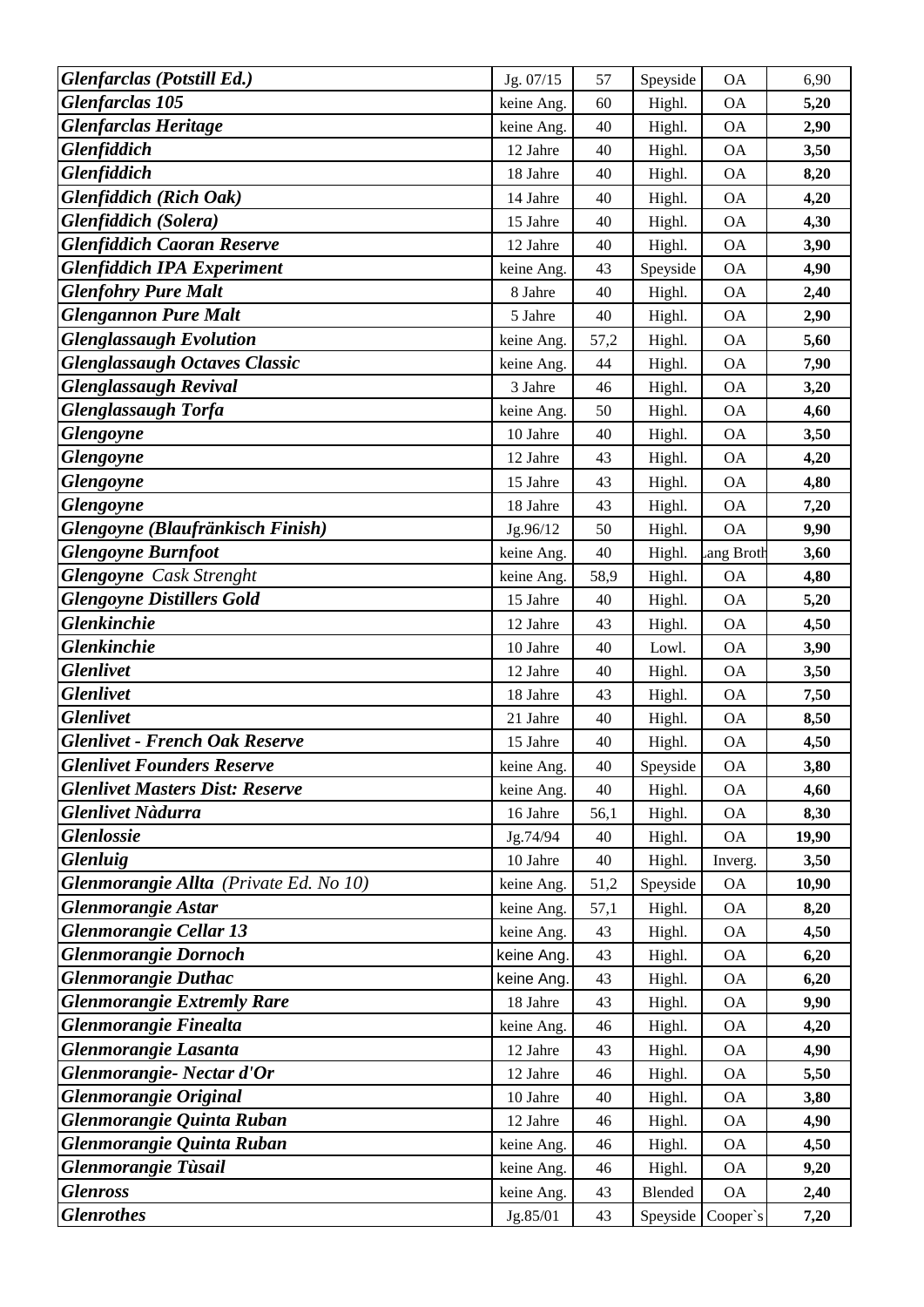| <b>Glenrothes</b>                                                         | Jg.99/14                 | 46         | Speyside            | <b>WM</b>              | 5,60         |
|---------------------------------------------------------------------------|--------------------------|------------|---------------------|------------------------|--------------|
| <b>Glenrothes</b>                                                         | Jg.98/09                 | 43         | Speyside            | <b>OA</b>              | 8,50         |
| <b>Glenrothes</b>                                                         | Jg.90/08                 | 46         | Speyside            | Cooper's               | 9,90         |
| <b>Glenrothes Select Reserve</b>                                          | keine Ang.               | 43         | Speyside            | <b>OA</b>              | 4,80         |
| <b>Glentauchers</b>                                                       | Jg.79/93                 | 40         | Highl.              | <b>GM</b>              | 16,90        |
| <b>Glentauchers</b>                                                       | Jg.91/09                 | 43         | Speyside            | <b>GM</b>              | 9,90         |
| <b>Glentauchers</b>                                                       | 10 Jahre                 | 46         |                     | Speyside Blackadde     | 3,80         |
| <b>Glentauchers</b>                                                       | Jg. 96/12                | 54,3       | Speyside            | DT                     | 5,90         |
| <b>Glenturret</b>                                                         | 10 Jahre                 | 40         | Highl.              | <b>OA</b>              | 3,60         |
| <b>Glenturret</b>                                                         | 17 Jahre                 | 43         | Highl.              | ML                     | 5,20         |
| <b>Glenturret (Rupp's Edition No. 1)</b>                                  | Jg.10/19                 | 55,5       | Highl.              | <b>OA</b>              | 6,50         |
| <b>Glob Kitty</b>                                                         | keine Ang.               | 40         | Blended             | Benmoore               | 2,20         |
| <b>Gold Country</b>                                                       | 4 Jahre                  | 40         | Bourbon             | <b>OA</b>              | 2,30         |
| <b>Golden Dew</b>                                                         | keine Ang.               | 40         | Blended             | <b>OA</b>              | 2,20         |
| <b>Golden Sun</b>                                                         | 6 Jahre                  | 40         | Bourbon             | <b>OA</b>              | 2,20         |
| <b>Golser Camum Single Malt</b>                                           | keine Ang.               | 40,3       | Austria             | <b>OA</b>              | 3,90         |
| <b>Gooderham &amp; Worts</b>                                              | keine Ang.               | 40         | Canada              | <b>OA</b>              | 3,60         |
| Grant's 100 Proof                                                         | keine Ang.               | 50         | Blended             | <b>OA</b>              | 3,90         |
| <b>Grant's (Family Reserve)</b>                                           | keine Ang.               | 43         | Blended             | <b>OA</b>              | 2,50         |
| <b>Grant's (Sherry Cask)</b>                                              | keine Ang.               | 40         | Blended             | <b>OA</b>              | 3,60         |
| <b>Great Buffalo</b>                                                      | keine Ang.               | 40         | Bourbon             | <b>OA</b>              | 2,30         |
| <b>Great Macaulay</b>                                                     | keine Ang.               | 40         | Blended             | Wallace                | 2,20         |
| <b>Green Spot</b>                                                         | keine Ang.               | 40         | Irish               | <b>OA</b>              | 4,50         |
| <b>Greenore Single Grain</b>                                              | 8 Jahre                  | 40         | Irish               | <b>OA</b>              | 3,20         |
| <b>Greenore Single Grain</b>                                              | Jg.99/07                 | 40         | Irish               | Cooley D               | 3,80         |
| <b>Hammerfall Legacy of Kings 2013</b>                                    | keine Ang.               | 46         | sle of MullTobermor |                        | 6,80         |
| <b>Hankey Bannister</b>                                                   | keine Ang.               | 40         | Blended             | <b>OA</b>              | 2,60         |
| <b>Hazelburn</b>                                                          | 10 Jahre                 | 46         | Campbelt.           | <b>OA</b>              | 4,80         |
| Hazelburn                                                                 | 12 Jahre                 | 46         | Campbelt.           | <b>OA</b>              | 5,80         |
| <b>Hazelburn</b>                                                          | 8 Jahre                  | 46         | Campbelt. Mitchell  |                        | 4,60         |
| Hazelburn (Oloroso Cask) 13 J.                                            | Jg.04/18                 | 47,4       | Campbelt.           | <b>OA</b>              | 9,90         |
| <b>Heaven Hill</b>                                                        | keine Ang.               | 40         | Bourbon             | <b>OA</b>              | 2,80         |
| <b>Henry Mason</b>                                                        | keine Ang.               | 40         | Blended             | <b>OA</b>              | 2,30         |
| <b>Henry Mason</b>                                                        | keine Ang.               | 40         | Bourbon             | <b>OA</b>              | 2,30         |
| <b>Hewitts</b>                                                            | keine Ang.               | 40         | Irish               | <b>OA</b>              | 3,20         |
| Hibiki (Japanese Harmony)                                                 | keine Ang.               | 43         | Japan               | Suntory                | 6,50         |
| <b>High Comissioner</b>                                                   | keine Ang.               | 40         | Blended             | <b>OA</b>              | 2,40         |
| <b>Highland Earl</b>                                                      | 3 Jahre                  | 40         | Blended             | <b>OA</b>              | 2,30         |
| <b>Highland Fusilier</b>                                                  | 8 Jahre                  | 40         | Highl.              | $\,$ GM $\,$           | 3,20         |
| <b>Highland Park</b>                                                      | Jg.92/13                 | 46         | Orkney              | <b>VIN</b>             | 12,90        |
| <b>Highland Park</b>                                                      | 12 Jahre                 | 40         | Orkney              | <b>OA</b>              | 4,50         |
| <b>Highland Park</b>                                                      | 8 Jahre                  | 40         | Orkney              | <b>GM</b>              | 3,90         |
| <b>Highland Park</b>                                                      | 18 Jahre                 | 40         | Orkney              | <b>OA</b>              | 8,20         |
| <b>Highland Park</b>                                                      | Jg. 90/10                | 40         | Orkney              | <b>OA</b>              | 9,90         |
| <b>Highland Park - Spirit of the Bear</b>                                 | keine Ang.               | 40         | Orkney              | <b>OA</b>              | 4,90         |
| <b>Highland Park (Viking Honour)</b><br><b>Highland Park Dark Origins</b> | 12 Jahre                 | 40         | Orkney              | <b>OA</b>              | 5,90         |
| Highland Park Drakkar                                                     | keine Ang.               | 46,8<br>40 | Orkney              | <b>OA</b>              | 7,90         |
| <b>Highland Park Einar</b>                                                | keine Ang.<br>keine Ang. | 40         | Orkney<br>Orkney    | <b>OA</b><br><b>OA</b> | 4,50<br>4,30 |
|                                                                           |                          |            |                     |                        |              |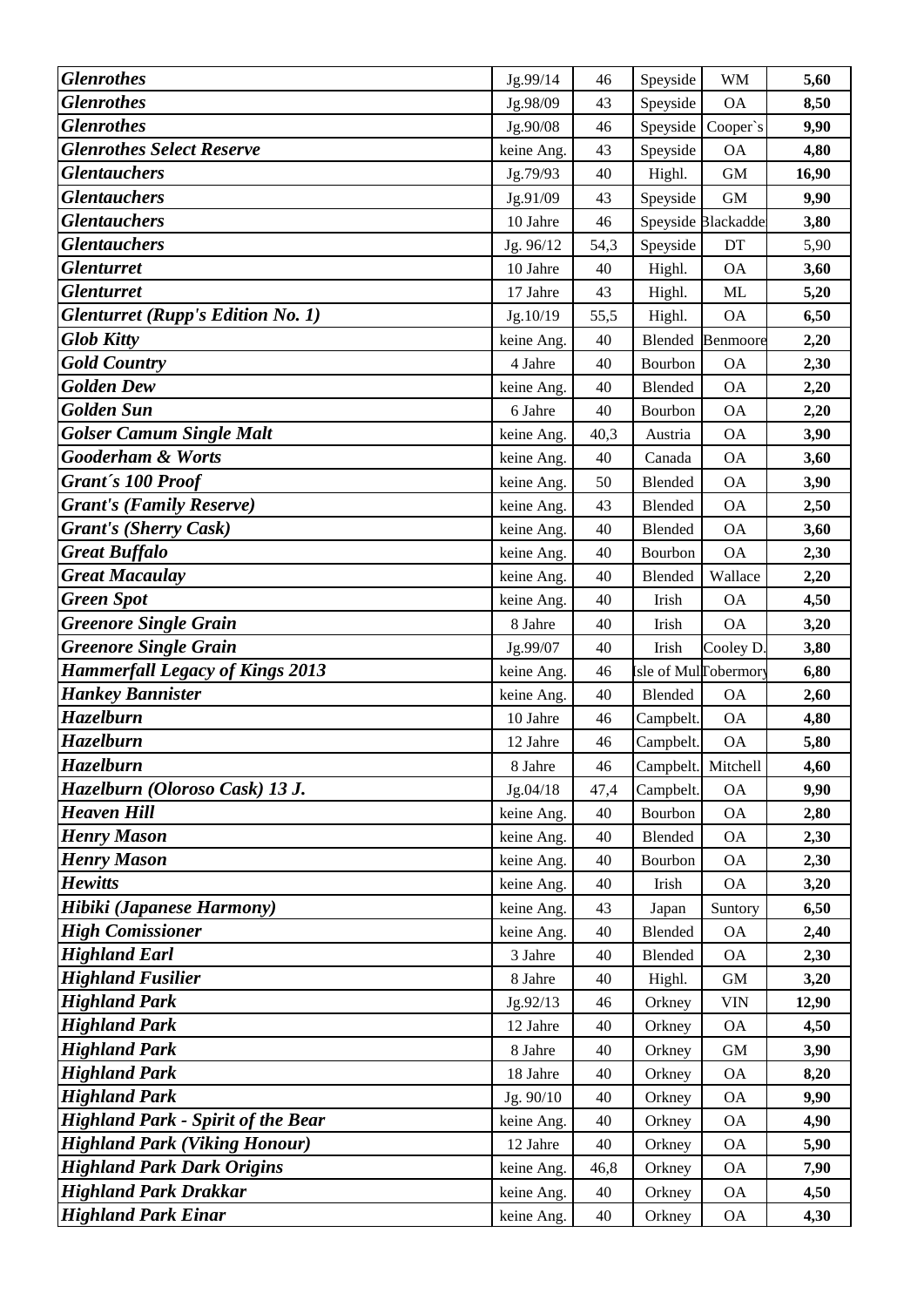| <b>Highland Park Harald</b>                          | keine Ang.               | 40       | Orkney             | <b>OA</b>              | 5,80         |
|------------------------------------------------------|--------------------------|----------|--------------------|------------------------|--------------|
| <b>Highland Park 'Leif Erikson'</b>                  | keine Ang.               | 40       | Orkney             | <b>OA</b>              | 6,90         |
| <b>Highland Park Svein</b>                           | keine Ang.               | $40\,$   | Orkney             | <b>OA</b>              | 3,80         |
| <b>Highland Park Valkyrie</b>                        | keine Ang.               | 45,9     | Orkney             | <b>OA</b>              | 7,90         |
| <b>Hogshead</b>                                      | keine Ang.               | 43       | Blended            | <b>OA</b>              | 3,20         |
| <b>House Malt (Sherry Cask)</b>                      | keine Ang.               | 43       | Speyside           | <b>WM</b>              | 3,50         |
| <b>Hunting Lodge</b>                                 | keine Ang.               | 40       | Blended            | <b>OA</b>              | 2,30         |
| <b>I.W.Harper</b>                                    | keine Ang.               | 43       | Bourbon            | <b>OA</b>              | 3,50         |
| <b>Ileach</b>                                        | keine Ang.               | 40       | Islay              | <b>OA</b>              | 3,20         |
| <b>Imperial</b>                                      | Jg.91/04                 | 40       | Highl.             | <b>GM</b>              | 9,90         |
| <b>Imperial</b>                                      | Jg.91/10                 | 43       | Speyside           | <b>OA</b>              | 12,90        |
| <b>Imperial</b>                                      | Jg.95/11                 | 46       |                    | Speyside Ultim. Sel    | 14,90        |
| <b>Imperial</b>                                      | Jg.91/08                 | 43       | Speyside           | <b>GM</b>              | 9,90         |
| <b>Inchgower</b>                                     | Jg. 00/14                | 46       | Speyside           | $\,$ GM $\,$           | 5,90         |
| <b>Inchgower</b>                                     | Jg.08/18                 | 46       | Speyside           | Morrison               | 5,20         |
| <b>Inchmurrin</b>                                    | 12 Jahre                 | 46       | Highl.             | <b>OA</b>              | 5,90         |
| <b>Inchmurrin</b>                                    | 15 Jahre                 | 46       | Highl.             | <b>OA</b>              | 5,90         |
| <b>Inchmurrin</b>                                    | Jg.01/05                 | 45       | Highl.             | <b>OA</b>              | 3,80         |
| <b>Inchmurrin</b> (Signatory Vintage)                | Jg.96/15                 | 43       | Highl.             | Signatory              | 9,90         |
| <b>Inishowen</b>                                     | keine Ang.               | 40       | Irish              | <b>OA</b>              | 3,80         |
| <b>Invergordon</b> (Single Grain)                    | 10 Jahre                 | 40       | Highl.             | <b>OA</b>              | 4,80         |
| <b>Irish Mist (Irish Liqueur)</b>                    | keine Ang.               | 35       | Irish              | <b>OA</b>              | 2,40         |
| Irishman 70                                          | keine Ang.               | 40       | Irish              | <b>OA</b>              | 3,40         |
| <b>Irishman Single Malt</b>                          | keine Ang.               | 40       | Irish              | <b>OA</b>              | 4,40         |
| <b>Islay Mist</b>                                    | 17 Jahre                 | 40       | Islay              | <b>OA</b>              | 4,30         |
| <b>Islay Mist (Peated Reserve)</b>                   | keine Ang.               | 40       | Islay              | <b>OA</b>              | 3,60         |
| Islay Single Malt 2009 (Potstill Ed.)                | Jg.09/18                 | 58,7     | Islay              | <b>VIN</b>             | 6,90         |
| <b>Islay Storm</b>                                   | keine Ang.               | 40       | Islay              | <b>VIN</b>             | 3,20         |
| <b>J &amp; B Rare (Justerin &amp; Brooks)</b>        | keine Ang.               | $40\,$   | Blended            | <b>OA</b>              | 2,40         |
| <b>J &amp; B Rare Tattoo</b>                         | keine Ang.               | 40       | Blended            | OA                     | 2,40         |
| <b>J</b> & B Reserve                                 | 15 Jahre                 | 40       | <b>Blended</b>     | <b>OA</b>              | 3,70         |
| J. Walker Red Rye                                    | keine Ang.               | 40       | Blended            | <b>OA</b>              | 3,20         |
| J.H. Northern Dream (Wh. Likör)                      | keine Ang.               | 36       | Austria            | <b>OA</b>              | 3,40         |
| J.H. Original Rye Whisky                             | keine Ang.               | 41       | Austria            | <b>OA</b>              | 3,40         |
| J.H. Pure Rye Malt                                   | keine Ang.               | 41       | Austria            | <b>OA</b>              | 3,40         |
| <b>J.H. Pure Rye Malt Nougat</b><br>J.H. Single Malt | keine Ang.               | 41       | Austria            | <b>OA</b>              | 3,40         |
| J.H. Single Malt Karamell                            | keine Ang.               | 41<br>41 | Austria            | <b>OA</b><br><b>OA</b> | 3,40         |
| J.H. Single Malt Selection                           | keine Ang.<br>keine Ang. | 46       | Austria<br>Austria | <b>OA</b>              | 3,40<br>3,80 |
| J.H. Special Single Malt Peated- Ltd.                | keine Ang.               | 46       | Austria            | <b>OA</b>              | 5,90         |
| J.H. Special Single Malt Selection                   | keine Ang.               | 46       | Austria            | <b>OA</b>              | 4,20         |
| J.P. Wiser's                                         | 10 Jahre                 | 40       | Canada             | <b>OA</b>              | 3,20         |
| Jack Daniels 1981 Gold Medal                         | keine Ang.               | 43       | Tennessee          | <b>OA</b>              | 4,10         |
| <b>Jack Daniels Black Label</b>                      | keine Ang.               | 40       | Tennessee          | <b>OA</b>              | 2,90         |
| Jack Daniels Gentleman Jack                          | keine Ang.               | 40       | Tennessee          | <b>OA</b>              | 3,80         |
| <b>Jack Daniels Honey</b>                            | keine Ang.               | 35       | Tennessee          | <b>OA</b>              | 2,60         |
| <b>Jack Daniels Millenium</b> (150th Birthday)       | keine Ang.               | 40       | Tennessee          | <b>OA</b>              | 5,90         |
| Jack Daniels No.1 (Ltd.Ed.)                          | keine Ang.               | 43       | Tennessee          | <b>OA</b>              | 4,20         |
| Jack Daniels Old No. 7                               | keine Ang.               | 40       | Tennessee          | <b>OA</b>              | 9,90         |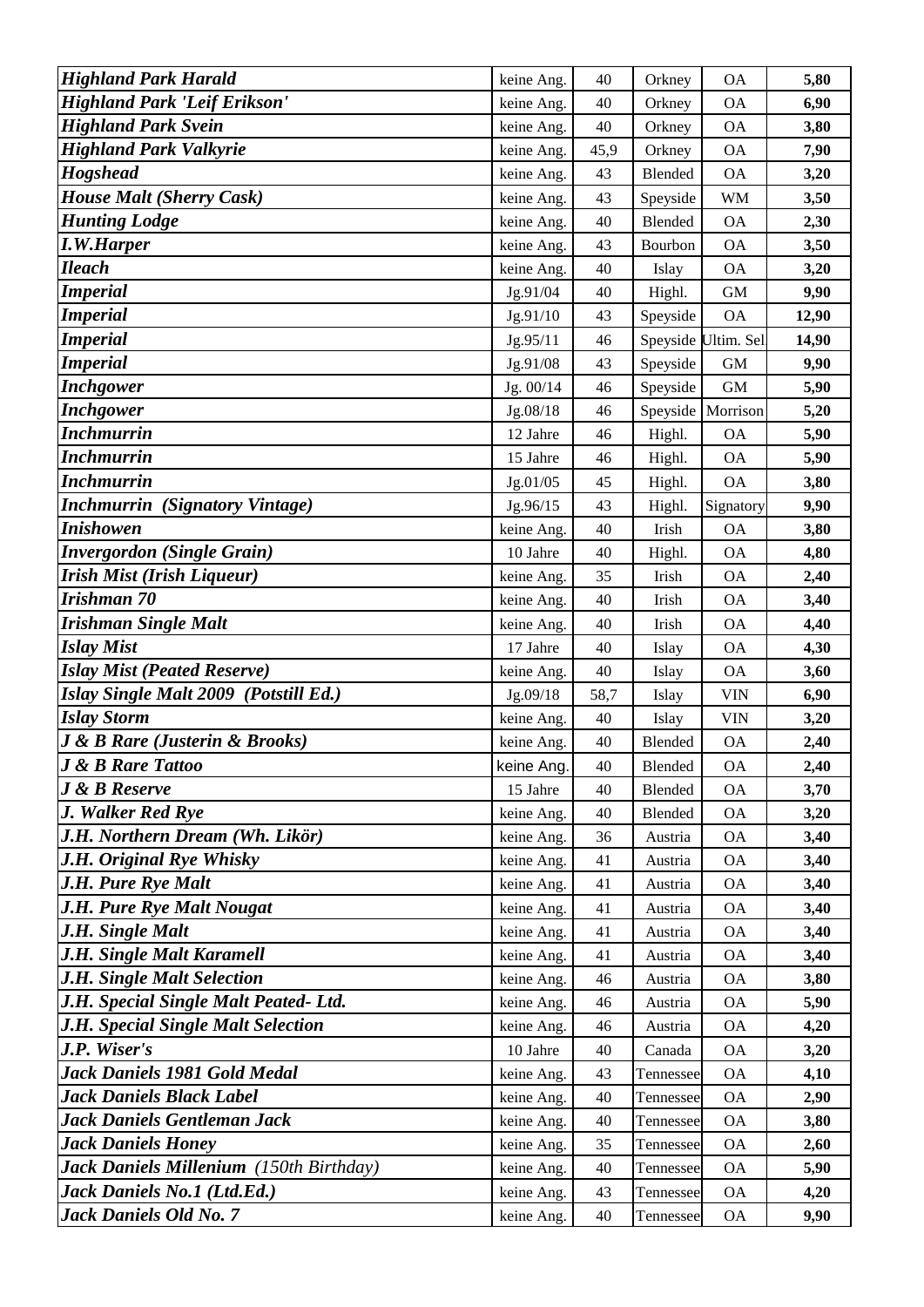| Jack Daniels Old No. 7 (Legacy Edition 2)    | keine Ang. | 43   | Tennessee    | <b>OA</b> | 3,40  |
|----------------------------------------------|------------|------|--------------|-----------|-------|
| Jack Daniels Silver Select                   | keine Ang. | 50   | Tennessee    | <b>OA</b> | 4,50  |
| Jack Daniels Single Barrel                   | keine Ang. | 45   | Tennessee    | <b>OA</b> | 3,90  |
| <b>Jack Daniels White Rabbit</b>             | keine Ang. | 43   | Tennessee    | <b>OA</b> | 4,50  |
| Jameson                                      | keine Ang. | 40   | Irish        | <b>OA</b> | 2,30  |
| Jameson (Ltd. Reserve)                       | 18 Jahre   | 40   | Irish        | <b>OA</b> | 12,90 |
| Jameson Black Barrel                         | keine Ang. | 40   | Irish        | <b>OA</b> | 4,20  |
| <b>Jameson Caskmates (IPA Edition)</b>       | keine Ang. | 40   | Irish        | <b>OA</b> | 3,50  |
| <b>Jameson Caskmates (Stout Edition)</b>     | keine Ang. | 40   | Irish        | <b>OA</b> | 3,50  |
| <b>Jameson Cooper's Croze</b>                | keine Ang. | 43   | Irish        | <b>OA</b> | 6,90  |
| <b>Jameson Gold</b>                          | keine Ang. | 40   | Irish        | <b>OA</b> | 7,50  |
| <b>Jameson Gold Reserve</b>                  | keine Ang. | 40   | Irish        | <b>OA</b> | 7,90  |
| <b>Jameson Select Reserve (Black Barrel)</b> | keine Ang. | 40   | Irish        | <b>OA</b> | 4,20  |
| <b>Jameson Select Reserve (Small Batch)</b>  | keine Ang. | 40   | Irish        | <b>OA</b> | 4,20  |
| <b>Jesse James</b>                           | keine Ang. | 40   | Bourbon      | <b>OA</b> | 3,20  |
| <b>Jim Beam</b>                              | keine Ang. | 40   | Kentucky     | <b>OA</b> | 2,30  |
| Jim Beam (Triple Aged)                       | 6 Jahre    | 43   | Kentucky     | <b>OA</b> | 3,80  |
| <b>Jim Beam Black Label</b>                  | 8 Jahre    | 43   | Kentucky     | <b>OA</b> | 3,30  |
| <b>Jim Beam Devil's Cut (90 Proof)</b>       | keine Ang. | 45   | Kentucky     | <b>OA</b> | 3,20  |
| <b>Jim Beam Double Oak</b>                   | keine Ang. | 43   | Bourbon      | <b>OA</b> | 3,10  |
| <b>Jim Beam Honey (Liqueur)</b>              | keine Ang. | 35   | Kentucky     | <b>OA</b> | 2,50  |
| Jim Beam Red Stag- Black Cherry              | keine Ang. | 40   | Kentucky     | <b>OA</b> | 2,60  |
| <b>Jim Beam Rye</b>                          | keine Ang. | 40   | Kentucky     | <b>OA</b> | 3,10  |
| Jim Beam Signature Craft                     | 12 Jahre   | 43   | Kentucky     | <b>OA</b> | 4,70  |
| <b>John B. Stetson</b>                       | keine Ang. | 42   | Kentucky     | <b>OA</b> | 3,20  |
| <b>John Player Special</b>                   | keine Ang. | 40   | Blended      | <b>OA</b> | 2,80  |
| Johnnie Walker Black (Anniversary)           | 12 Jahre   | 40   | Blended      | <b>OA</b> | 5,20  |
| Johnnie Walker Black Label                   | 12 Jahre   | 40   | Blended      | <b>OA</b> | 2,90  |
| Johnnie Walker Blue Label                    | keine Ang. | 43   | Blended      | <b>OA</b> | 19,90 |
| Johnnie Walker Double Black (Peated)         | keine Ang. | 40   | Blended      | ОA        | 6,90  |
| Johnnie Walker Explorers "Spice Route"       | keine Ang. | 40   | Blended      | <b>OA</b> | 4,60  |
| Johnnie Walker Gold Label                    | keine Ang. | 40   | Blended      | <b>OA</b> | 4,70  |
| Johnnie Walker Green L.                      | 15 Jahre   | 43   | Blended      | <b>OA</b> | 4,90  |
| Johnnie Walker Platinum                      | 18 Jahre   | 40   | Blended      | <b>OA</b> | 8,50  |
| Johnnie Walker Red Label                     | keine Ang. | 40   | Blended      | <b>OA</b> | 2,30  |
| <b>Johnnie Walker Swing</b>                  | keine Ang. | 43   | Blended      | <b>OA</b> | 5,50  |
| <b>Jonnie's Best</b>                         | 3 Jahre    | 40   | Blended      | <b>OA</b> | 2,20  |
| Jura                                         | 10 Jahre   | 40   | Isle of Jura | <b>OA</b> | 3,90  |
| Jura                                         | 16 Jahre   | 40   | Isle of Jura | <b>OA</b> | 5,20  |
| Jura                                         | 18 Jahre   | 43   | Isle of Jura | <b>OA</b> | 6,10  |
| Jura                                         | 21 Jahre   | 44   | Isle of Jura | <b>OA</b> | 6,90  |
| Jura - The Road                              | keine Ang. | 43,6 | Jura         | <b>OA</b> | 6,20  |
| Jura - The Sound                             | keine Ang. | 42,5 | Jura         | <b>OA</b> | 5,20  |
| Jura (Boutique Barrels)                      | Jg.99/?    | 55   | Isle of Jura | <b>OA</b> | 6,20  |
| Jura (Hogshead)                              | Jg.98/15   | 46   | Isle of Jura | ML        | 6,90  |
| Jura (Turas-Mara)                            | keine Ang. | 42   | Isle of Jura | <b>OA</b> | 4,20  |
| <b>Jura Prophecy</b>                         | keine Ang. | 46   | Isle of Jura | <b>OA</b> | 5,20  |
| Jura Superstition                            | keine Ang. | 45   | Isle of Jura | <b>OA</b> | 4,90  |
| Juraj Dobrila                                | keine Ang. | 40   | Croatia      | <b>OA</b> | 4,60  |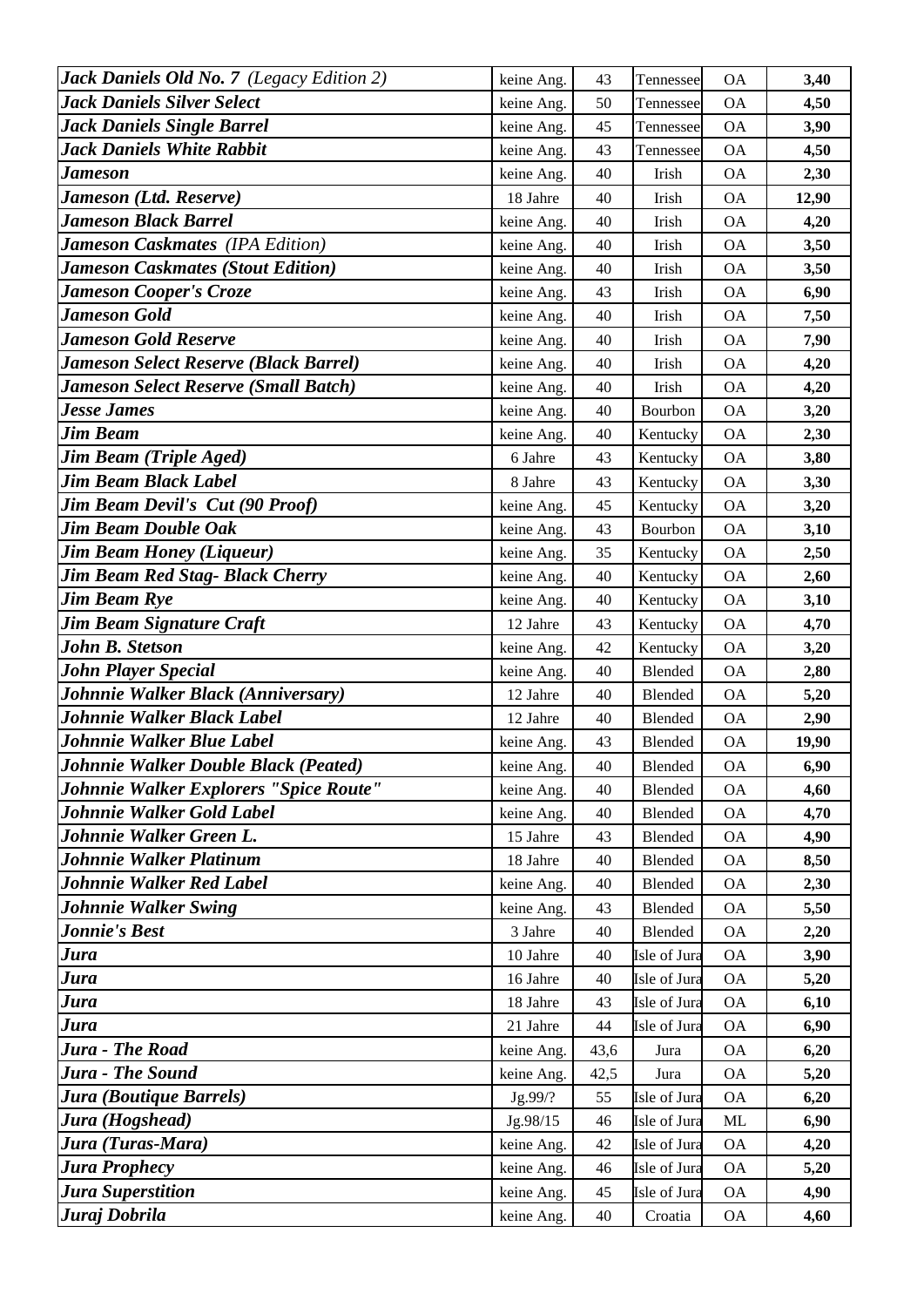| <b>Kavalan</b>                                            | keine Ang.       | 40       | Taiwan            | <b>OA</b>              | 8,50         |
|-----------------------------------------------------------|------------------|----------|-------------------|------------------------|--------------|
| Kensai                                                    | keine Ang.       | 40       | Japan             | <b>OA</b>              | 5,90         |
| <b>Kentucky Jack</b>                                      | 3 Jahre          | 40       | Kentucky          | <b>OA</b>              | 2,60         |
| <b>Kentucky Rose</b>                                      | keine Ang.       | 40       | Kentucky          | <b>OA</b>              | 2,20         |
| Kilbeggan                                                 | keine Ang.       | 40       | Irish             | <b>OA</b>              | 2,40         |
| Kilchoman (Bourbon Cask / Potstill Ed.)                   | Jg.11/17         | 58,9     | Islay             | <b>OA</b>              | 9,90         |
| Kilchoman Cask Strength                                   | Jg.10/16         | 56,9     | Islay             | <b>OA</b>              | 9,90         |
| Kilchoman Cask Strength                                   | Jg:09/14         | 59,2     | Islay             | <b>OA</b>              | 9,90         |
| Kilchoman Loch Gorm (Sherry Cask)                         | keine Ang.       | 46       | Islay             | <b>OA</b>              | 7,20         |
| Kilchoman Loch Gorm 2019                                  | keine Ang.       | 46       | Islay             | <b>OA</b>              | 8,90         |
| Kilchoman Machir Bay 2012                                 | keine Ang.       | 46       | Islay             | <b>OA</b>              | 6,20         |
| Kilchoman Machir Bay 2013                                 | keine Ang.       | 46       | Islay             | <b>OA</b>              | 4,50         |
| Kilchoman Machir Bay 2014                                 | keine Ang.       | 59,2     | Islay             | <b>OA</b>              | 8,90         |
| Kilchoman Machir Bay 2015                                 | keine Ang.       | 46       | Islay             | <b>OA</b>              | 8,90         |
| Kilchoman Machir Bay 2018                                 | keine Ang.       | 46       | Islay             | <b>OA</b>              | 8,20         |
| Kilchoman Machir Bay 2019                                 | keine Ang.       | 46       | Islay             | <b>OA</b>              | 8,60         |
| kilchoman Machir Bay European Tour 2018                   | keine Ang.       | 59,8     | Islay             | <b>OA</b>              | 9,20         |
| <b>Kilchoman Port Cask Matured</b>                        | Jg.11/14         | 55       | Islay             | <b>OA</b>              | 8,20         |
| Kilchoman Potst. Ed. (Sherry Hogshead)                    | Jg.11/16         | 58,9     | Islay             | <b>OA</b>              | 9,90         |
| Kilchoman Potst. Ed. PX Sherry Finish                     | Jg.10/15         | 59,3     | Islay             | <b>OA</b>              | 9,90         |
| Kilchoman Rum Finish (Potstill Ed.)                       | Jg.11/19         | 56,3     | Islay             | <b>OA</b>              | 9,90         |
| Kilchoman Sanaig                                          | keine Ang.       | 46       | Islay             | <b>OA</b>              | 8,90         |
| Kilchoman Sauternes Cask                                  | Jg.11/16         | 46       | Islay             | <b>OA</b>              | 9,90         |
| Kilchoman Vintage 2007                                    | Jg.07/13         | 46       | Islay             | <b>OA</b>              | 6,80         |
| Kilchoman Vintage 2008                                    | Jg. 08/15        | 46       | Islay             | <b>OA</b>              | 9,90         |
| Kilchoman Vintage 2010                                    | Jg. 10/19        | 48       | Islay             | <b>OA</b>              | 8,90         |
| Kilckoman 100% Islay (3nd Ed.)                            | keine Ang.       | 50       | Islay             | <b>OA</b>              | 8,20         |
| <b>Kilkerran</b>                                          | keine Ang.       | 46       | Campbelt.         | <b>OA</b>              | 4,20         |
| <b>Kilkerran</b>                                          | 12 Jahre         | 46       | Campbelt.         | <b>OA</b>              | 5,80         |
| <b>Kilkerran</b>                                          | 8 Jahre          | 56,5     | Campbelt.         | ОA                     | 5,80         |
| Kilkerran Wip                                             | keine Ang.       | 46       | Campbelt.         | <b>OA</b>              | 4,40         |
| Kilkerran Wip 3                                           | keine Ang.       | 46       | Campbelt.         | <b>OA</b>              | 4,20         |
| Kilkerran Wip 4                                           | keine Ang.       | 46       | Campbelt.         | <b>OA</b>              | 4,60         |
| Kilkerran WIP 7 (Sherry Wood)                             | keine Ang.       | 46       | Campbelt.         | <b>OA</b>              | 4,60         |
| <b>Kincaple</b>                                           | 10 Jahre         | 40       | Lowl.             | Inverg.                | 3,90         |
| <b>King Car Whisky (Kavalan)</b><br><b>King Robert II</b> | keine Ang.       | 46<br>43 | Taiwan<br>Blended | <b>OA</b>              | 9,20         |
| <b>Knappogue Castle</b>                                   | keine Ang.       | 40       | Irish             | <b>OA</b><br><b>OA</b> | 2,60<br>4,90 |
| <b>Knob Creek</b>                                         | Jg.95<br>9 Jahre | 60       | Bourbon           | <b>OA</b>              | 4,40         |
| <b>Knockando</b>                                          | 12 Jahre         | 43       | Highl.            | <b>OA</b>              | 4,50         |
| <b>Knockando Master Reserve</b>                           | Jg.87/08         | 40       | Highl.            | <b>OA</b>              | 10,90        |
| <b>Koval Bourbon</b>                                      | keine Ang.       | 47       | Chicago           | <b>OA</b>              | 4,20         |
| <b>Koval Rye</b>                                          | keine Ang.       | 47       | Chicago           | <b>OA</b>              | 4,20         |
| Label 5 (Classic Black)                                   | keine Ang.       | 40       | Blended           | <b>OA</b>              | 2,20         |
| Lagavulin                                                 | 16 Jahre         | 43       | Islay             | <b>OA</b>              | 4,60         |
| Lagavulin (Dist. Ed. Double Matured)                      | Jg.99/15         | 43       | Islay             | <b>OA</b>              | 8,90         |
| Lagavulin (Dist. Ed. Double Matured)                      | Jg.98/14         | 43       | Islay             | <b>OA</b>              | 7,90         |
| Lagavulin (Dist. Ed. Double Matured)                      | Jg.95/13         | 43       | Islay             | <b>OA</b>              | 8,50         |
| Lagavulin (Dist. Ed. Double Matured)                      | Jg.00/16         | 43       | Islay             | <b>OA</b>              | 8,90         |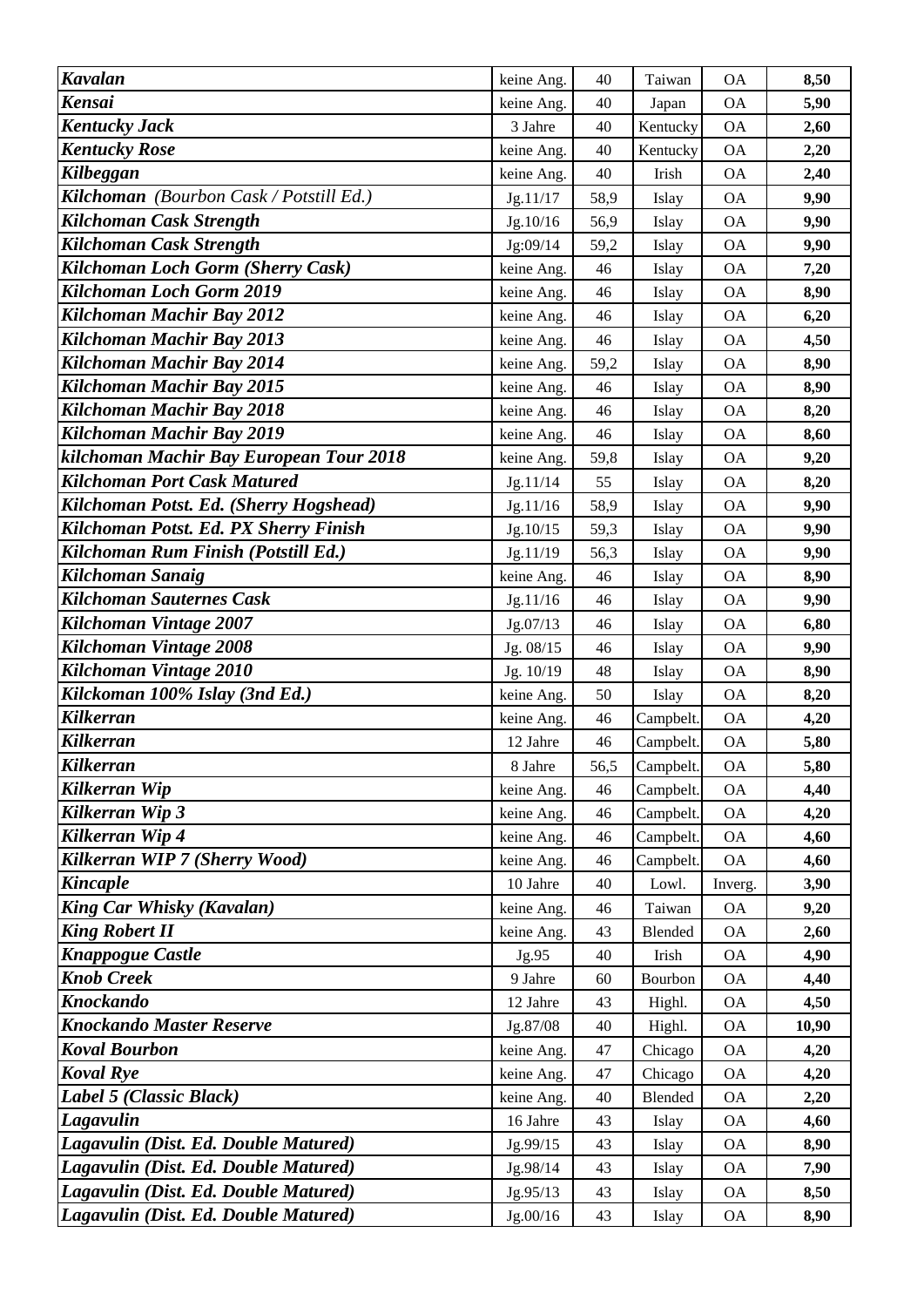| Lagavulin (Ltd. Edition 2017)                | 12 Jahre               | 56,5     | Islay                             | <b>OA</b>              | 6,90         |
|----------------------------------------------|------------------------|----------|-----------------------------------|------------------------|--------------|
| Lagavulin Ltd. Ed. (200th Anniversary)       | 8 Jahre                | 48       | Islay                             | <b>OA</b>              | 7,90         |
| Laggan Mill                                  | Jg:01/13               | 46       | Islay                             | <b>VIN</b>             | 6,50         |
| Laggan Mill                                  | Jg.07/16               | 54,5     | Islay                             | <b>VIN</b>             | 8,90         |
| Laggan Mill (Single Cask - Bottled 2015)     | keine Ang.             | 46       | Islay                             | <b>VIN</b>             | 5,90         |
| Lakes Single Malt No.1 (PX & red wine casks) | keine Ang.             | 60,6     | GB                                | <b>OA</b>              | 7,50         |
| <b>Lammerlaw</b>                             | 10 Jahre               | 43       | Neuseel.                          | <b>OA</b>              | 6,20         |
| Lammerlaw                                    | 10 Jahre               | 48,6     | Neuseel.                          | Cad.                   | 6,20         |
| <b>Langs Supreme</b>                         | keine Ang.             | 40       | Blended                           | Glengoyne              | 2,30         |
| <b>Laphroaig</b>                             | Jg.98/12               | 44,3     | Islay                             | <b>ML</b>              | 8,20         |
| Laphroaig                                    | Jg.98/13               | 46       | Islay                             | U.S.                   | 8,20         |
| Laphroaig                                    | 10 Jahre               | 40       | Islay                             | <b>OA</b>              | 3,90         |
| <b>Laphroaig</b>                             | 18 Jahre               | 43       | Islay                             | <b>OA</b>              | 14,90        |
| Laphroaig - The 1815                         | keine Ang.             | 48       | Islay                             | <b>OA</b>              | 9,20         |
| Laphroaig An Cuan Mor                        | keine Ang.             | 48       | Islay                             | <b>OA</b>              | 8,20         |
| <b>Laphroaig Lore</b>                        | keine Ang.             | 48       | Islay                             | <b>OA</b>              | 9,90         |
| Laphroaig QA Cask                            | keine Ang.             | 40       | Islay                             | <b>OA</b>              | 5,20         |
| Laphroaig Quarter Cask                       | keine Ang.             | 48       | Islay                             | <b>OA</b>              | 4,40         |
| <b>Laphroaig Select</b>                      | keine Ang.             | 40       | Islay                             | <b>OA</b>              | 3,60         |
| <b>Laphroaig Triple Wood</b>                 | keine Ang.             | 48       | Islay                             | <b>OA</b>              | 5,20         |
| Lauder's                                     | keine Ang.             | 40       | Blended                           | <b>OA</b>              | 2,40         |
| Le Frog                                      | 7 Jahre                | 46,5     | Islay                             | McCal.                 | 5,50         |
| Ledaig                                       | Jg.93/11               | 43       | sle of Mul                        | GM                     | 6,20         |
| Ledaig                                       | Jg.07/19               | 46,5     | sle of Mul                        | McCal.                 | 6,20         |
| Ledaig (Sherry Finish)                       | keine Ang.             | 42       | sle of Mul <sub>B</sub> . Stewart |                        | 3,20         |
| Ledaig Potstill Ed. (Sherry Butt)            | Jg.08/17               | 59,9     | Highl.                            | D.Rattray              | 8,90         |
| <b>Linkwood</b>                              | Jg 69/99               | 40       | Highl.                            | GM                     | 25,00        |
| Linkwood                                     | 10 Jahre               | 43       | Highl.                            | Chieft.                | 4,20         |
| Linkwood                                     | 15 Jahre               | 40       | Highl.                            | <b>GM</b>              | 5,20         |
| Linkwood                                     | Jg.89/07               | 50,1     | Highl.                            | <b>JMA</b>             | 9,90         |
| Linkwood                                     | Jg.95/09               | 46       | Speyside                          | <b>VIN</b>             | 5,60         |
| <b>Linkwood</b>                              | Jg.91/10               | 43       | Highl.                            | <b>OA</b>              | 9,90         |
| Linkwood (Signatory Vintage)                 | Jg.95/15               | 43       | Highl.                            | Signatory              | 9,90         |
| Linkwood Potst. Ed. (Blauf. Fin.)            | Jg.06/17               | 57,9     |                                   | Speyside A.D.Rattra    | 8,90         |
| Linkwood Potst. Ed. (Blauf. Fin.)            | Jg.06/17               | 57,9     |                                   | Speyside A.D.Rattra    | 8,90         |
| Lochranza                                    | keine Ang.             | 40       | Blended                           | Arran                  | 2,20         |
| Lochside                                     | Jg.81/96               | 40       | Highl.                            | $\,$ GM $\,$           | 22,90        |
| Locke's                                      | keine Ang.             | 40       | Irish                             | <b>OA</b>              | 3,20         |
| Locke's Irish Single Malt                    | 8 Jahre                | 40       | Irish                             | <b>OA</b>              | 4,50         |
| <b>Long John Special Reserve</b>             | keine Ang.             | 43       | Blended                           | <b>OA</b>              | 2,80         |
| Longmorn                                     | 13 Jahre               | 43       | Speyside                          | Chieft.                | 4,60         |
| <b>Longmorn Glenlivet</b>                    | Jg.62/96               | 40       | Highl.                            | $\,$ GM $\,$           | 25,00        |
| <b>Longmorn Glenlivet</b>                    | 12 Jahre               | 40       | Highl.                            | GM                     | 4,40         |
|                                              |                        |          |                                   | <b>OA</b>              | 4,60         |
| <b>Longrow CV</b>                            | keine Ang.             | 46       | Campbelt.                         |                        |              |
| <b>Longrow Peated</b>                        | keine Ang.             | 46       | Campbelt.                         | <b>OA</b>              | 4,20         |
| <b>Longrow Red</b>                           | 11 Jahre               | 51,8     | Campbelt.                         | <b>OA</b>              | 6,20         |
| <b>Longrow Sherry Wood</b>                   | 14 Jahre               | 57,8     | Campbelt.                         | <b>OA</b>              | 7,90         |
| <b>Lord Waterloo</b><br>Lot No. 40           | 12 Jahre<br>keine Ang. | 40<br>40 | Blended<br>Canada                 | <b>OA</b><br><b>OA</b> | 2,60<br>3,40 |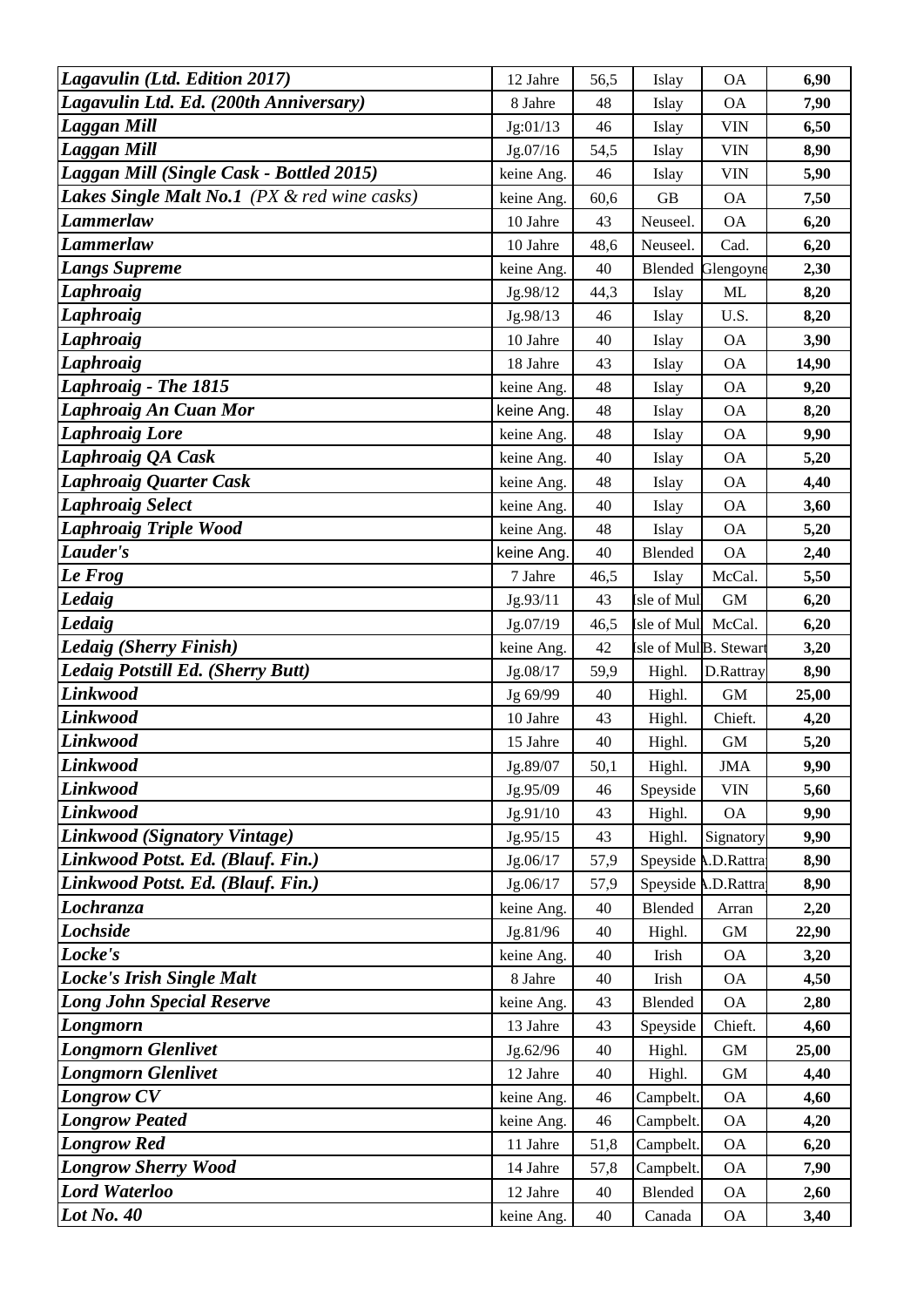| <b>Mac Naughton</b>                           | keine Ang. | 40   | Canada   | <b>OA</b>          | 2,90  |
|-----------------------------------------------|------------|------|----------|--------------------|-------|
| Macallan (Galore)                             | Jg. 89     | 40   | Speyside | <b>OA</b>          | 6,20  |
| Macallan Amber                                | keine Ang. | 40   | Speyside | <b>OA</b>          | 4,50  |
| Macallan Double Cask (Sherry & Oak Casks)     | 12 Jahre   | 40   | Speyside | <b>OA</b>          | 5,80  |
| <b>Macallan Fine Oak</b>                      | 12 Jahre   | 40   | Speyside | <b>OA</b>          | 8,20  |
| Macallan Gold                                 | keine Ang. | 40   | Speyside | <b>OA</b>          | 4,90  |
| <b>Macallan Select Oak (Five Cask)</b>        | keine Ang. | 40   | Speyside | <b>OA</b>          | 5,50  |
| <b>Macallan Sherry Cask</b>                   | 12 Jahre   | 40   | Speyside | <b>OA</b>          | 5,80  |
| <b>Macallan Sherry Cask</b>                   | 10 Jahre   | 40   | Speyside | <b>OA</b>          | 5,80  |
| Macallan Sienna                               | keine Ang. | 43   | Speyside | <b>OA</b>          | 7,20  |
| Macallan Speymalt                             | Jg.04/13   | 43   | Speyside | $\mbox{GM}$        | 4,80  |
| Macallan Speymalt                             | Jg.75/01   | 40   | Speyside | $\mbox{GM}$        | 19,90 |
| Macallan Speymalt                             | Jg.78/98   | 40   | Speyside | <b>GM</b>          | 15,90 |
| Macallan Speymalt                             | Jg.05/14   | 43   | Speyside | <b>GM</b>          | 4,20  |
| Macallan Speymalt                             | Jg.98/16   | 43   | Speyside | <b>GM</b>          | 9,90  |
| <b>Macduff</b>                                | Jg.91/07   | 59,6 | Highl.   | <b>SD</b>          | 14,90 |
| Macleod's                                     | 8 Jahre    | 40   | Island   | Macleod            | 2,90  |
| Macleod's                                     | 8 Jahre    | 40   | Islay    | Macleod            | 2,90  |
| Macleod's                                     | 8 Jahre    | 40   | Lowl.    | Macleod            | 2,90  |
| Macleod's                                     | 8 Jahre    | 40   | Speyside | Macleod            | 2,90  |
| Macphail's                                    | 10 Jahre   | 40   | Highl.   | <b>GM</b>          | 4,20  |
| <b>Madison</b>                                | keine Ang. | 40   | Bourbon  | <b>OA</b>          | 2,20  |
| Magilligan                                    | keine Ang. | 40   | Irish    | <b>OA</b>          | 3,50  |
| <b>Makers Mark Red Label</b>                  | keine Ang. | 45   | Bourbon  | <b>OA</b>          | 4,20  |
| <b>Mannochmore</b>                            | Jg.91/11   | 46   | Speyside | $\mbox{GM}$        | 9,90  |
| Mannochmore                                   | Jg.84/98   | 40   | Speyside | <b>GM</b>          | 9,90  |
| <b>Mannochmore</b>                            | Jg.90/01   | 59,8 | Speyside | MA                 | 9,90  |
| Mason's                                       | keine Ang. | 40   | Bourbon  | <b>OA</b>          | 2,80  |
| Mc Clelland's                                 | keine Ang. | 40   | Highl.   | <b>OA</b>          | 2,90  |
| Mc Clelland's                                 | keine Ang. | 40   | Islay    | <b>OA</b>          | 2,90  |
| Mc Clelland's                                 | keine Ang. | 40   | Lowl.    | <b>OA</b>          | 2,90  |
| Mc Clelland's                                 | keine Ang. | 40   | Speyside | <b>OA</b>          | 2,90  |
| Mc Guinness Old Canadian                      | keine Ang. | 40   | Canada   | <b>OA</b>          | 2,90  |
| Mc Illroy                                     | keine Ang. | 40   | Blended  | <b>OA</b>          | 2,30  |
| Mc Kilgour                                    | 8 Jahre    | 40   | Blended  | <b>OA</b>          | 2,50  |
| Mc Pink - The Art of Whisky (Blend/Port Fin.) | keine Ang. | 43,5 | Scotland | McCal.             | 3,90  |
| Medley's                                      | 8 Jahre    | 43   | Bourbon  | <b>OA</b>          | 2,50  |
| <b>Mekhong</b>                                | keine Ang. | 35   | Thailand | <b>OA</b>          | 3,20  |
| Migaki Japanese Shochu                        | keine Ang. | 40   | Japan    | <b>OA</b>          | 4,90  |
| <b>Millars Special Reserve</b>                | keine Ang. | 40   | Irish    | <b>OA</b>          | 4,50  |
| <b>Millstone Dutch Malt PX 2008</b>           | Jg.03/15   | 59,2 | Dutch    | Zuidem             | 7,90  |
| <b>Miltonduff</b>                             | 10 Jahre   | 40   | Highl.   | <b>GM</b>          | 3,80  |
| <b>Miltonduff</b>                             | 10 Jahre   | 43   | Highl.   | MA                 | 3,80  |
| <b>Miltonduff</b>                             | 12 Jahre   | 43   | Highl.   | MA                 | 4,20  |
| <b>Miltonduff</b>                             | Jg. 96/09  | 46   |          | Speyside Blackadde | 4,20  |
| <b>Miltonduff (Portwood Finish)</b>           | Jg. 98/11  | 46   | Speyside | <b>VIN</b>         | 6,50  |
| Mitchell's                                    | 12 Jahre   | 43   | Blended  | <b>OA</b>          | 3,80  |
| Moidart Old                                   | 10 Jahre   | 43   | Campbelt | Cad.               | 3,60  |
| <b>Monkey Shoulder</b>                        | keine Ang. | 40   | Blended  | <b>OA</b>          | 4,80  |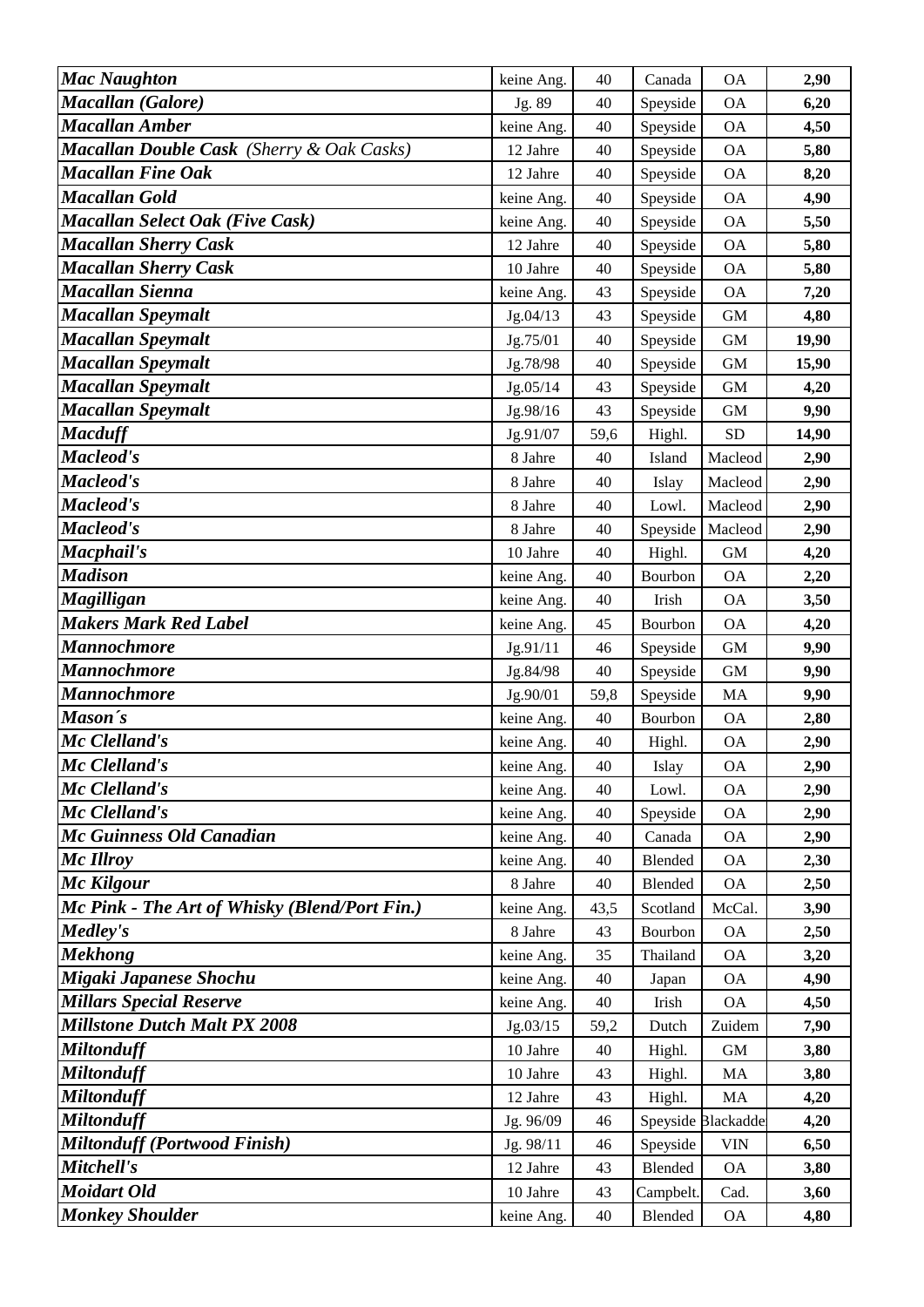| <b>Mortlach</b>                                     | 10 Jahre                 | 43         | Highl.            | Chieft.                       | 4,20         |
|-----------------------------------------------------|--------------------------|------------|-------------------|-------------------------------|--------------|
| <b>Mortlach</b>                                     | 15 Jahre                 | 40         | Highl.            | <b>GM</b>                     | 4,90         |
| <b>Mortlach</b>                                     | 21 Jahre                 | 40         | Highl.            | <b>GM</b>                     | 7,20         |
| <b>Mortlach</b>                                     | 12 Jahre                 | 43,4       | Speyside          | <b>OA</b>                     | 5,20         |
| <b>Mortlach</b>                                     | 16 Jahre                 | 43,4       | Speyside          | <b>OA</b>                     | 8,90         |
| Mortlach Boisdale                                   | Jg.91/08                 | 46         | Highl.            | <b>Berry</b>                  | 9,90         |
| <b>Mosstowie</b>                                    | Jg.79/99                 | 40         | Highl.            | <b>GM</b>                     | 19,90        |
| <b>Muirhead</b>                                     | keine Ang.               | 40         | Blended           | <b>OA</b>                     | 2,50         |
| <b>Muirhead Silver Seal</b>                         | 12 Jahre                 | 40         | Speyside          | <b>OA</b>                     | 2,90         |
| Mulligan (Irish Liqueur)                            | keine Ang.               | 35         | Irish             | <b>OA</b>                     | 2,40         |
| Nikka                                               | 10 Jahre                 | 45         | Japan             | <b>OA</b>                     | 6,80         |
| Nikka                                               | 12 Jahre                 | 45         | Japan             | <b>OA</b>                     | 7,90         |
| Nikka                                               | 15 Jahre                 | 45         | Japan             | <b>OA</b>                     | 9,90         |
| Nikka (Pure Malt)                                   | keine Ang.               | 43         | Japan             | <b>OA</b>                     | 4,50         |
| Nikka All Malt                                      | keine Ang.               | 40         | Japan             | <b>OA</b>                     | 6,20         |
| <b>Nikka From The Barrell</b>                       | keine Ang.               | 51,4       | Japan             | <b>OA</b>                     | 4,80         |
| Nikka Super Revival Whisky                          | keine Ang.               | 43         | Japan             | <b>OA</b>                     | 5,60         |
| <b>Nock-Land Whisky</b>                             | Jg. 2000                 | 48         | Austria           | <b>OA</b>                     | 4,50         |
| <b>North Port-Brechin</b>                           | Jg.70/?                  | 40         | Highl.            | <b>GM</b>                     | 19,90        |
| <b>Oban</b>                                         | 14 Jahre                 | 43         | Highl.            | <b>OA</b>                     | 3,90         |
| <b>Oban Little Bay</b>                              | keine Ang.               | 43         | Highl.            | <b>OA</b>                     | 7,50         |
| O'Connor                                            | keine Ang.               | 40         | Irish             | Cooley                        | 2,70         |
| O'Kanagan                                           | keine Ang.               | 40         | Irish             | <b>OA</b>                     | 3,90         |
| <b>Old Ballantruan (Peated)</b>                     | keine Ang.               | 50         | Highl.            | <b>OA</b>                     | 3,90         |
| <b>Old Ballantruan (Peated)</b>                     | 10 Jahre                 | 50         | Speyside          | <b>OA</b>                     | 4,60         |
| <b>Old Blacksmith</b>                               | keine Ang.               | 40         | Bourbon           | <b>OA</b>                     | 2,30         |
| <b>Old Charter</b>                                  | 8 Jahre                  | 40         | Bourbon           | <b>OA</b>                     | 2,80         |
| <b>Old Comber</b>                                   | 30 Jahre                 | 43         | Irish             | <b>OA</b>                     | 99,90        |
| Old Grand Dad - 114 Proof                           | keine Ang.               | 57         | Bourbon           | <b>OA</b>                     | 4,40         |
| Old Grand Dad - 80 Proof                            | keine Ang.               | 40         | Bourbon           | ОA                            | 3,20         |
| <b>Old Havana</b>                                   | keine Ang.               | 40         | Cuba              | <b>OA</b>                     | 6,50         |
| <b>Old House</b>                                    | 5 Jahre                  | 40         | Blended           | <b>OA</b>                     | 2,40         |
| <b>Old House</b>                                    | keine Ang.               | 40         | Blended           | <b>OA</b>                     | 2,20         |
| <b>Old Keeper</b>                                   | keine Ang.               | 40         | Blended           | <b>OA</b>                     | 2,30         |
| Old Man of Hoy (Orcadian)                           | 12 Jahre                 | 43         | Highl.            | <b>Blackadde</b>              | 4,90         |
| <b>Old Nobility</b>                                 | 3 Jahre                  | 40         | <b>Blended</b>    | <b>OA</b>                     | 2,20         |
| <b>Old Pulteney</b>                                 | 15 Jahre                 | 40         | Highl.            | $\mbox{GM}$                   | 5,20         |
| <b>Old Pulteney</b>                                 | 12 Jahre                 | 40         | Highl.            | $\,$ GM $\,$                  | 4,20         |
| <b>Old Raven Triple Dist. Smoky Single Malt</b>     | keine Ang.               | 42         | Austria           | <b>OA</b>                     | 7,90         |
| <b>Old Rhosdhu</b>                                  | 5 Jahre                  | 40         | Highl.            | <b>OA</b>                     | 2,90         |
| <b>Old Smuggler</b>                                 | keine Ang.               | 40         | Blended           | OA                            | 2,90         |
| <b>Old St. Andrews</b><br>Paddy                     | keine Ang.               | 40         | Blended           | <b>OA</b>                     | 3,20         |
|                                                     | keine Ang.               | 40         | Irish             | <b>OA</b>                     | 2,80         |
| <b>Passport</b>                                     | keine Ang.               | 40         | Blended           | <b>OA</b>                     | 2,30         |
| Peat Reek (Raw Cask)<br><b>Peat Reek (Raw Cask)</b> | keine Ang.               | 46         | Islay             | <b>Blackadde</b>              | 4,20         |
| <b>Peat's Beast</b>                                 | 10 Jahre                 | 58,6<br>46 | Islay<br>Scotland | <b>Blackadde</b><br><b>OA</b> | 8,20         |
| <b>Peat's Beast (Cask Strengh)</b>                  | keine Ang.<br>keine Ang. | 52,1       | Scotland          | $\mathcal{O}\mathcal{A}$      | 3,60<br>5,90 |
| Penderyn (Sherry Wood)                              | keine Ang.               | 46         | Wales             | <b>OA</b>                     | 5,80         |
|                                                     |                          |            |                   |                               |              |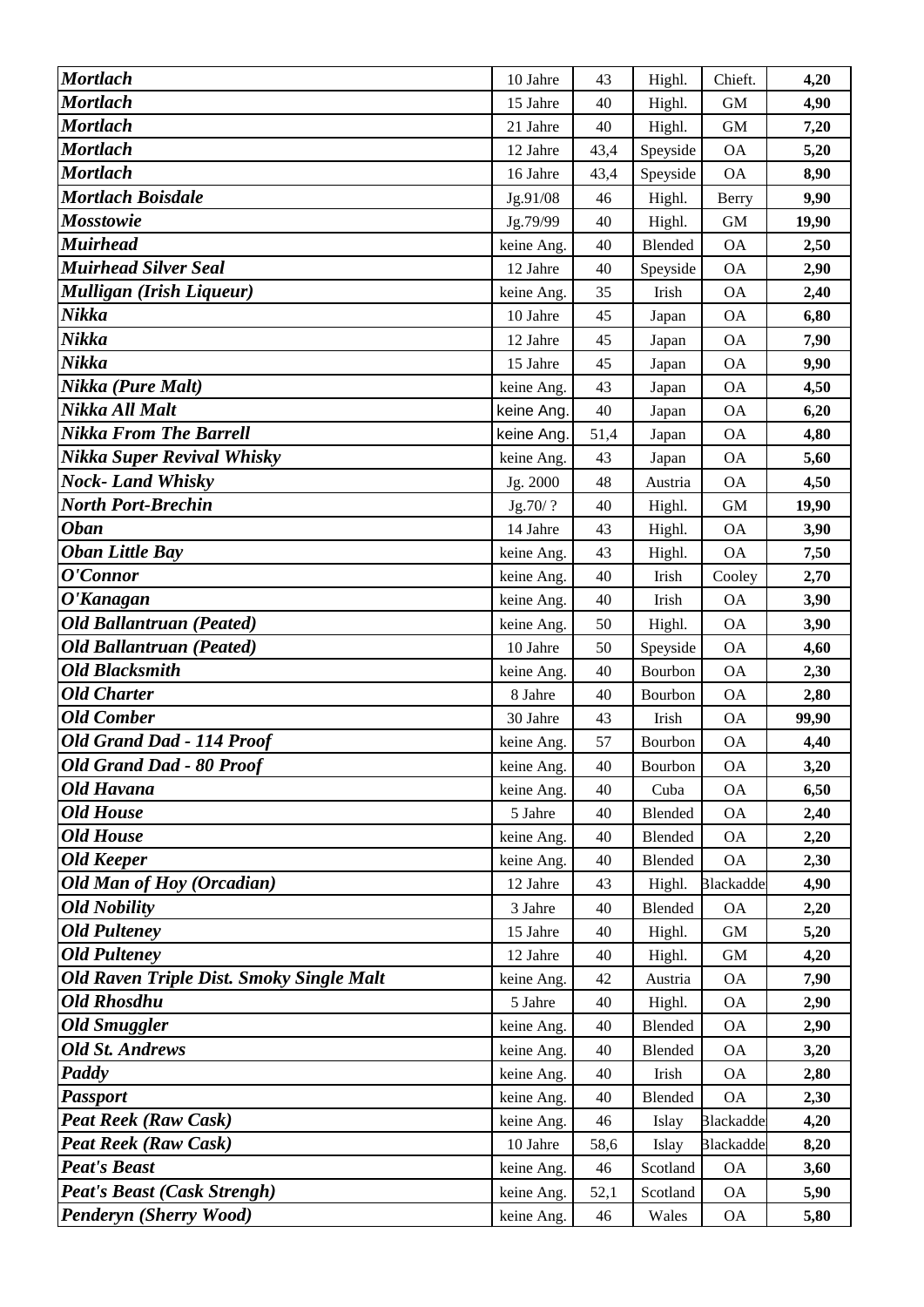| Penderyn Aur Cymru                                 | keine Ang.          | 46   | Wales          | <b>OA</b>    | 4,50  |
|----------------------------------------------------|---------------------|------|----------------|--------------|-------|
| <b>Penderyn Peated (Laphroaig Cask finish)</b>     | keine Ang.          | 46   | Wales          | <b>OA</b>    | 6,20  |
| <b>Penny Packer</b>                                | keine Ang.          | 40   | Bourbon        | <b>OA</b>    | 2,20  |
| <b>Pike Creek</b>                                  | keine Ang.          | 40   | Canada         | <b>OA</b>    | 3,60  |
| <b>Pipers Clan</b>                                 | keine Ang.          | 40   | Blended        | <b>OA</b>    | 2,60  |
| Pittyvaich                                         | 14 Jahre            | 55   | Highl.         | MA           | 7,90  |
| <b>Poit Dhubh</b>                                  | 12 Jahre            | 43   | sle of Sky     | Pràban       | 3,60  |
| <b>Poit Dhubh</b>                                  | 21 Jahre            | 43   | sle of Sky     | Pràban       | 8,90  |
| <b>Poit Dhubh</b>                                  | 8 Jahre             | 43   | sle of Sky     | Pràban       | 2,90  |
| Port Askaig                                        | keine Ang.          | 57,1 | Islay          | <b>OA</b>    | 6,50  |
| Potcheen                                           | keine Ang.          | 40   | Irish          | <b>OA</b>    | 2,80  |
| <b>Poteen</b>                                      | keine Ang.          | 60   | Irish          | <b>OA</b>    | 6,20  |
| <b>Powers</b>                                      | 12 Jahre            | 40   | Irish          | <b>OA</b>    | 4,80  |
| <b>Powers</b>                                      | keine Ang.          | 40   | Irish          | <b>OA</b>    | 2,80  |
| <b>Probably Speyside finest</b>                    | Jg.91/08            | 50   | Speyside       | DL           | 9,90  |
| Queen Anne                                         | keine Ang.          | 40   | <b>Blended</b> | <b>OA</b>    | 2,30  |
| Queen Margot                                       | 3 Jahre             | 40   | Blended        | <b>OA</b>    | 2,20  |
| R & B                                              | keine Ang.          | 40   | Blended        | <b>OA</b>    | 2,20  |
| $R \& R$ (Rich $\&$ Rare)                          | keine Ang.          | 40   | Canada         | <b>OA</b>    | 3,50  |
| <b>Ranchwood</b>                                   | keine Ang.          | 40   | Bourbon        | <b>OA</b>    | 2,20  |
| <b>Real Mackenzie</b>                              | keine Ang.          | 40   | Blended        | <b>OA</b>    | 2,40  |
| Reannag                                            | keine Ang.          | 40   | Blended        | <b>OA</b>    | 2,50  |
| <b>Rebel Yell</b>                                  | keine Ang.          | 40   | Bourbon        | <b>OA</b>    | 2,80  |
| <b>Red Eagle</b>                                   | keine Ang.          | 40   | Bourbon        | <b>OA</b>    | 2,20  |
| <b>Redbreast</b>                                   | 12 Jahre            | 40   | Irish          | <b>OA</b>    | 4,10  |
| <b>Redbreast</b>                                   | 15 Jahre            | 46   | Irish          | <b>OA</b>    | 5,40  |
| Redbreast Lustau Ed. (Single Potstill-Sherry Fin.) | keine Ang.          | 46   | Irish          | <b>OA</b>    | 6,90  |
| <b>Reisetbauer</b>                                 | 6 Jahre             | 56   | Austria        | <b>OA</b>    | 5,90  |
| <b>Reisetbauer</b>                                 | 12 Jahre            | 48   | Austria        | <b>OA</b>    | 7,20  |
| Reisetbauer                                        | 7 Jahre             | 43   | Austria        | ОA           | 5,90  |
| <b>Rittenhouse Rye</b>                             | keine Ang.          | 40   | Bourbon        | <b>OA</b>    | 3,20  |
| <b>Rob Roy</b>                                     | keine Ang.          | 40   | Blended        | M.Bowm.      | 2,30  |
| <b>Rosebank</b>                                    | Jg.91/09            | 43   | Lowl.          | $\,$ GM $\,$ | 14,90 |
| <b>Rosebank</b>                                    | Jg.91/04            | 43   | Lowl.          | <b>VIN</b>   | 9,90  |
| Route 66                                           | keine Ang.          | 40   | Bourbon        | <b>OA</b>    | 2,20  |
| Royal Brackla                                      | 12 Jahre            | 40   | Highl.         | <b>OA</b>    | 4,90  |
| Royal Brackla                                      | Jg. 98/15           | 46   | Highl.         | $\mbox{GM}$  | 6,80  |
| Royal Brackla                                      | Jg.72/95            | 40   | Highl.         | $\,$ GM $\,$ | 19,90 |
| <b>Royal Bruce</b>                                 | keine Ang.          | 40   | Blended        | <b>OA</b>    | 2,30  |
| <b>Royal Canadian</b>                              | keine Ang.          | 40   | Canada         | <b>OA</b>    | 2,50  |
| <b>Royal Escort</b>                                | keine Ang.          | 40   | Blended        | <b>OA</b>    | 2,20  |
| Royal Lochnagar                                    | 10 Jahre            | 59,6 | Highl.         | Dewar        | 5,40  |
| <b>Royal Lochnagar</b>                             | 12 Jahre            | 40   | Highl.         | <b>OA</b>    | 3,90  |
| Royal Lochnagar (Dist.Ed.Muskat Cask)              | Jg.00/12            | 40   | Highl.         | <b>OA</b>    | 5,20  |
| <b>Royal Lochnagar (Rare Malt)</b>                 | Jg.73/97            | 59,7 | Highl.         | <b>UDV</b>   | 25,00 |
| <b>Royal Park</b>                                  | keine Ang.          | 40   | Blended        | <b>OA</b>    | 2,20  |
| $\boldsymbol{R} \boldsymbol{X}$                    | 6 Jahre             | 40   | Bourbon        | <b>OA</b>    | 3,20  |
| <b>Sang Thip</b>                                   |                     | 38   | Thailand       | <b>OA</b>    | 4,20  |
| <b>Scapa</b>                                       | 5 Jahre<br>16 Jahre | 40   | Orkney         | <b>OA</b>    | 6,90  |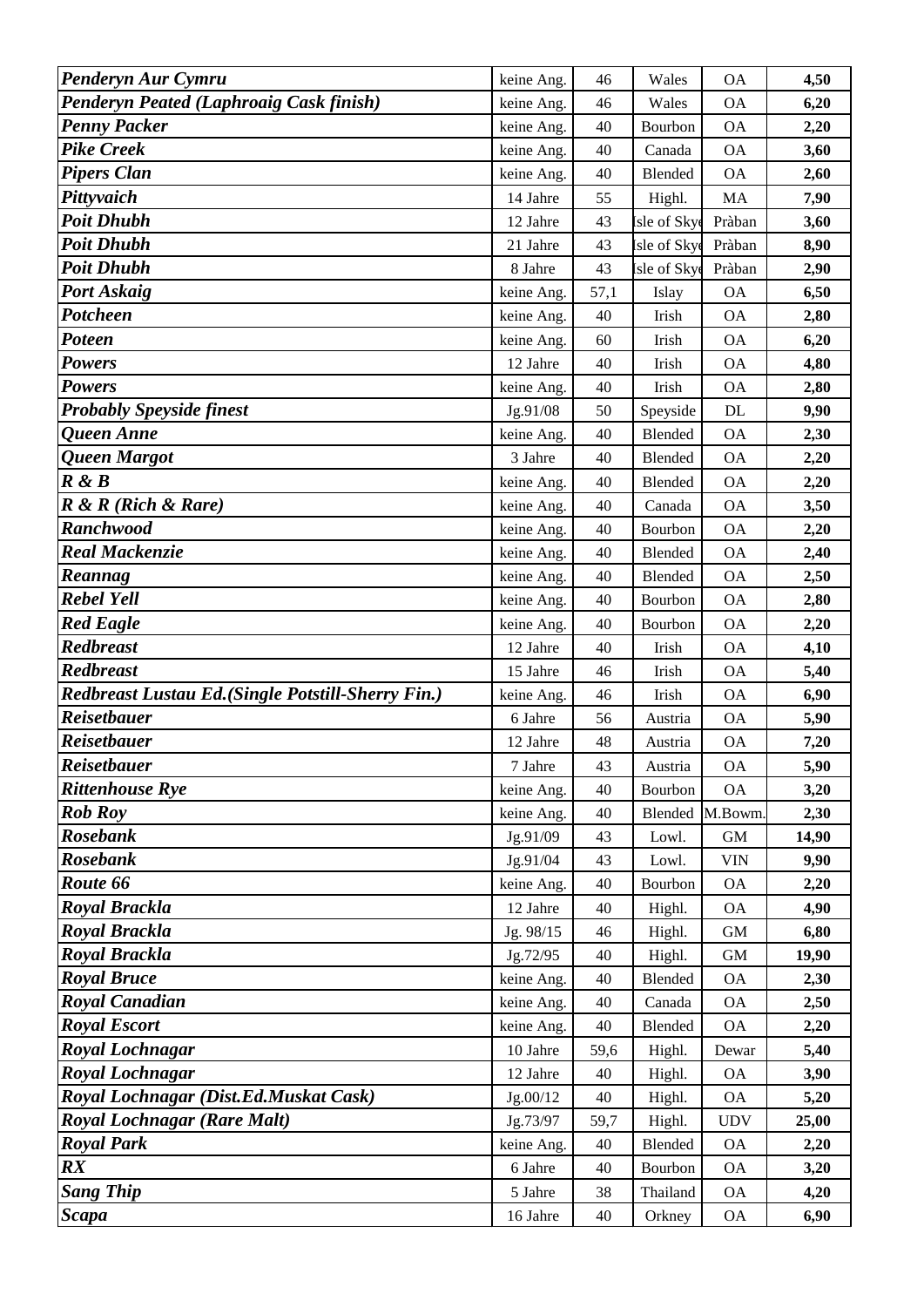| <b>Scottish Leader</b>                         | keine Ang.           | 40       | Blended                | <b>OA</b>              | 2,50          |
|------------------------------------------------|----------------------|----------|------------------------|------------------------|---------------|
| <b>Scottish Legend</b>                         | keine Ang.           | 40       | Blended                | <b>OA</b>              | 2,30          |
| <b>Seagram's 100 Pipers</b>                    | keine Ang.           | 40       | Blended                | <b>OA</b>              | 2,30          |
| <b>Seagrams Blenders Pride</b>                 | keine Ang.           | 40       | Blended                | <b>OA</b>              | 2,30          |
| <b>Seagram's Seven Crown</b>                   | keine Ang.           | 40       | Bourbon                | <b>OA</b>              | 2,30          |
| Seagrams V.O.                                  | 6 Jahre              | 40       | Canada                 | <b>OA</b>              | 2,80          |
| <b>Sheep Dip Islay</b>                         | keine Ang.           | 40       | Islay                  | <b>OA</b>              | 3,90          |
| <b>Sheffer Fort</b>                            | keine Ang.           | 40       | Bourbon                | <b>OA</b>              | 2,30          |
| <b>Sheridan's (Irish Liqueur)</b>              | keine Ang.           | 19       | Irish                  | <b>OA</b>              | 2,50          |
| <b>Singleton of Auchroisk</b>                  | 10 Jahre             | 40       | Speyside               | <b>OA</b>              | 5,90          |
| <b>Singleton of Dufftown</b>                   | 12 Jahre             | 40       | Speyside               | <b>OA</b>              | 3,90          |
| <b>Singleton of Dufftown</b>                   | 15 Jahre             | 40       | Speyside               | <b>OA</b>              | 4,60          |
| <b>Singleton of Dufftown</b>                   | 18 Jahre             | 40       | Speyside               | <b>OA</b>              | 7,80          |
| <b>Singleton of Dufftown Spey Cascade</b>      | keine Ang.           | 40       | Speyside               | <b>OA</b>              | 3,20          |
| <b>Singleton of Dufftown Sunray</b>            | keine Ang.           | 40       | Speyside               | <b>OA</b>              | 3,50          |
| <b>Singleton of Dufftown Tailfire</b>          | keine Ang.           | 40       | Speyside               | <b>OA</b>              | 3,50          |
| <b>Singleton of Dufftown Unité</b>             | keine Ang.           | 40       | Speyside               | <b>OA</b>              | 6,20          |
| <b>Six Isles Malt Whisky</b>                   | keine Ang.           | 40       | Island                 | Mac Leod               | 3,40          |
| <b>Six Isles Pomerol Finish</b>                | keine Ang.           | 48       | Island                 | <b>OA</b>              | 4,90          |
| <b>Slane Triple Cask</b>                       | keine Ang.           | 40       | Irish                  | <b>OA</b>              | 4,60          |
| <b>Slyrs Oloroso Edition</b>                   | keine Ang.           | 46       | Bayern                 | <b>OA</b>              | 5,90          |
| <b>Slyrs Portwein Edition</b>                  | keine Ang.           | 46       | Bayern                 | <b>OA</b>              | 5,90          |
| <b>Slyrs Sautern Edition</b>                   | keine Ang.           | 46       | Bayern                 | <b>OA</b>              | 5,90          |
| <b>Smokehead</b>                               | keine Ang.           | 43       | Islay                  | <b>OA</b>              | 3,30          |
| <b>Smokehead Extra Black</b>                   | 18 Jahre             | 46       | Islay                  | <b>OA</b>              | 8,20          |
| <b>Smokehead Extra Rare</b>                    | keine Ang.           | 40       | Islay                  | <b>OA</b>              | 5,20          |
| <b>Smokehead High Voltage</b>                  | keine Ang.           | 58       | Islay                  | ML                     | 6,20          |
| <b>Smokehead Rock Ed.</b>                      | keine Ang.           | 44,2     | Islay                  | <b>OA</b>              | 5,40          |
| <b>Smokehead Rock Ed. II (Red)</b>             | keine Ang.           | 46,6     | Islay                  | <b>OA</b>              | 6,90          |
| <b>Smokehead Sherry Bomb</b> (Limited Edition) | keine Ang.           | 48       | Islay                  | ML                     | 8,20          |
| <b>Smokey Joe</b>                              | keine Ang.           | 46       | Islay                  | <b>OA</b>              | 3,60          |
| <b>Smoking Islay</b>                           | keine Ang.           | 45       | Islay                  | <b>Blackadde</b>       | 4,20          |
| <b>Smoky Goat</b>                              | keine Ang.           | 40       | Scotland               | <b>OA</b>              | 2,60          |
| <b>Something Special</b>                       | keine Ang.           | 40       | Blended                | <b>OA</b>              | 4,20          |
| <b>Southern Belle (Whisky Liqueur)</b>         | keine Ang.           | 35       | Bourbon                | <b>OA</b>              | 3,20          |
| <b>Southern Comfort (Whisky Liqueur)</b>       | keine Ang.           | 38       | Bourbon                | <b>OA</b>              | 2,40          |
| <b>Spey</b>                                    | 12 Jahre             | 40       | Speyside               | <b>OA</b>              | 4,20          |
| <b>Spey</b>                                    | 18 Jahre             | 46       | Speyside               | <b>OA</b>              | 8,20          |
| <b>Spey Beinn Dubh</b>                         | keine Ang.           | 43       | Speyside               | <b>OA</b>              | 5,60          |
| <b>Spey Fumare</b>                             | keine Ang.           | 46       | Speyside               | <b>OA</b>              | 5,20          |
| <b>Spey Trutina</b>                            | keine Ang.           | 46       | Speyside               | <b>OA</b>              | 4,90          |
| <b>Speyburn</b>                                | 10 Jahre             | 40       | Highl.                 | <b>OA</b>              | 3,90          |
| <b>Speyburn</b>                                | Jg.88/10             | 43       | Speyside               | <b>GM</b>              | 12,90         |
| <b>Speyburn</b>                                | Jg. 91/15            | 46       | Speyside               | $\,$ GM $\,$           | 9,90          |
| <b>Springbank</b>                              | 10 Jahre             | 46       | Campbelt.              | <b>OA</b>              | 4,50          |
| <b>Springbank</b>                              | 13 Jahre             | 57,1     | Campbelt.              | <b>OA</b>              | 8,20          |
| <b>Springbank</b>                              |                      |          |                        |                        |               |
|                                                | 15 Jahre             | 46       | Campbelt.              | <b>OA</b>              | 7,90          |
| <b>Springbank</b><br><b>Springbank</b>         | 18 Jahre<br>25 Jahre | 46<br>46 | Campbelt.<br>Campbelt. | <b>OA</b><br><b>OA</b> | 9,90<br>25,00 |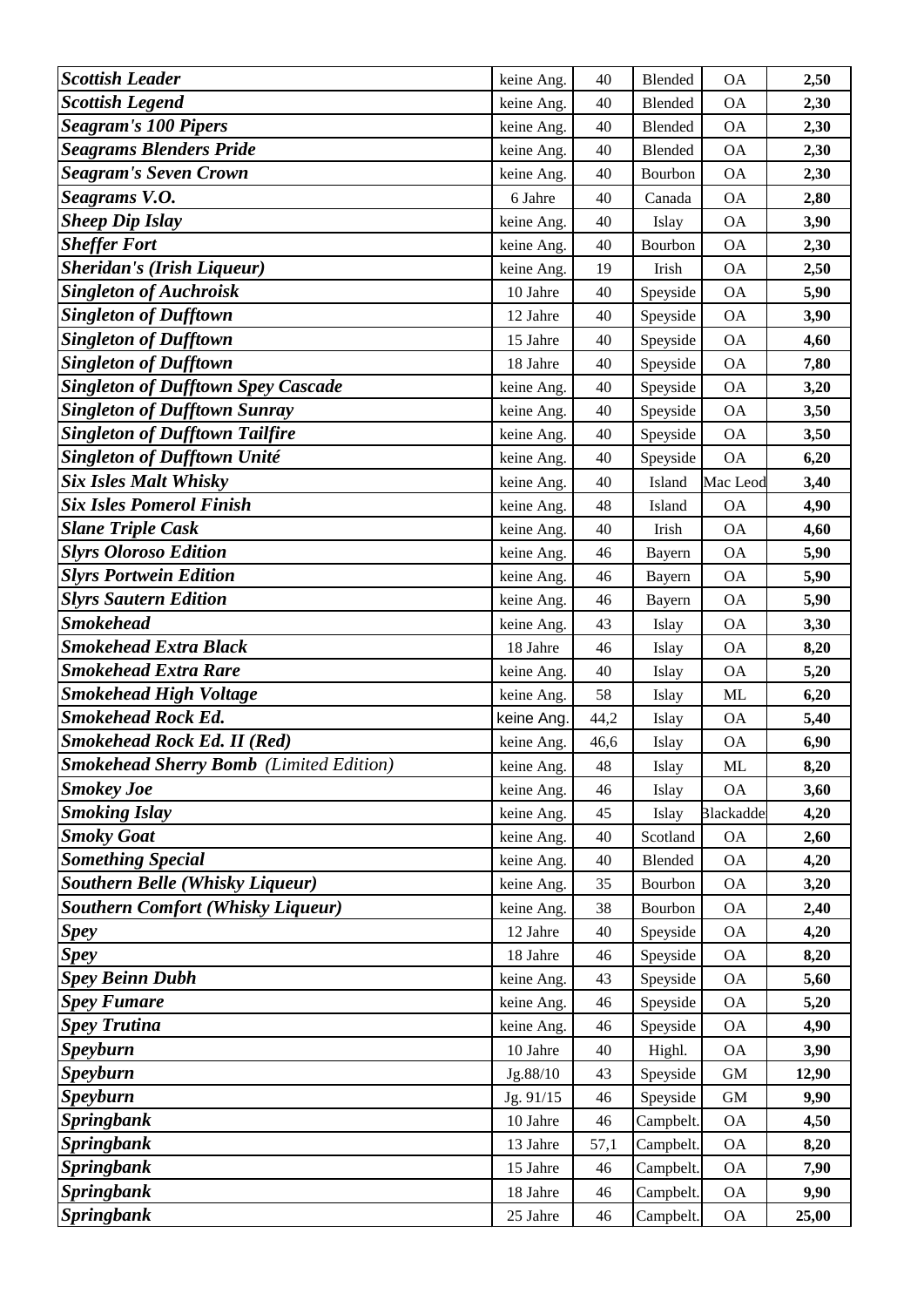| <b>Springbank</b>                                | 12 Jahre   | 56,5 | Campbelt.            | <b>OA</b>           | 6,90  |
|--------------------------------------------------|------------|------|----------------------|---------------------|-------|
| Springbank (Bourb. Wood)                         | 14 Jahre   | 55,8 | Campbelt.            | <b>OA</b>           | 6,90  |
| Springbank (Bourb. Wood)                         | 14 Jahre   | 55,8 | Campbelt.            | <b>OA</b>           | 9,20  |
| <b>Springbank (Cask Strength)</b>                | 12 Jahre   | 54,6 | Campbelt.            | <b>OA</b>           | 5,20  |
| <b>Springbank</b> (Cask Strength)                | 12 Jahre   | 56,5 | Campbelt.            | <b>OA</b>           | 7,90  |
| Springbank (Gaja Barolo Cask)                    | 9 Jahre    | 54,7 | Campbelt.            | <b>OA</b>           | 6,80  |
| Springbank (Rum Wood)                            | 15 Jahre   | 51   | Campbelt.            | <b>OA</b>           | 8,20  |
| <b>Springbank Green</b>                          | 12 Jahre   | 46   | Campbelt.            | <b>OA</b>           | 5,90  |
| <b>Springbank Green</b>                          | 13 Jahre   | 46   | Campbelt.            | <b>OA</b>           | 6,90  |
| <b>Springbank Local Barley (Bourbon Cask)</b>    | 11 Jahre   | 53,1 | Campbelt.            | <b>OA</b>           | 12,90 |
| <b>Stars &amp; Stripes</b>                       | keine Ang. | 40   | Bourbon              | <b>OA</b>           | 2,20  |
| <b>Stratheden (Blended Malt)</b>                 | keine Ang. | 46   | Scotland             | Lost                | 8,90  |
| <b>Strathisla</b>                                | 12 Jahre   | 43   | Highl.               | Chivas              | 5,20  |
| <b>Strathmill</b>                                | Jg.89/12   | 58,6 | Speyside             | DR                  | 9,90  |
| <b>Stronachie</b>                                | 10 Jahre   | 43   | Speyside             | Dewar               | 3,60  |
| <b>Stronachie</b>                                | 12 Jahre   | 43   | Speyside             | <b>OA</b>           | 3,90  |
| <b>Stronachie</b>                                | 18 Jahre   | 46   | Speyside             | <b>OA</b>           | 6,20  |
| <b>Suntory - The Chita</b> (Single Grain Whisky) | keine Ang. | 43   | Japan                | <b>OA</b>           | 6,20  |
| <b>Suntory Kakubin</b> (Blend. Yellow Label)     | keine Ang. | 40   | Japan                | <b>OA</b>           | 4,50  |
| <b>Suntory Toki</b>                              | keine Ang. | 43   | Japan                | <b>OA</b>           | 4,50  |
| <b>Sweden Rock Malt 2015</b>                     | keine Ang. | 40   | Schweden             | <b>OA</b>           | 9,20  |
| <b>Talisker</b>                                  | 10 Jahre   | 46   | Isle of Sky          | <b>OA</b>           | 3,90  |
| <b>Talisker</b>                                  | 18 Jahre   | 45,8 | Isle of Sky          | <b>OA</b>           | 7,60  |
| Talisker 57 'North                               | keine Ang. | 57   | Isle of Sky          | <b>OA</b>           | 5,40  |
| Talisker Dist. Ed. (Amoroso Cask)                | Jg.05/15   | 45,8 | Isle of Sky          | <b>OA</b>           | 5,60  |
| Talisker Dist. Ed. (Amoroso Cask)                | Jg.06/16   | 45,8 | [sle of Sky          | <b>OA</b>           | 6,20  |
| <b>Talisker Port Ruighe</b>                      | keine Ang. | 45,8 | Isle of Sky          | <b>OA</b>           | 4,50  |
| <b>Talisker Skye</b>                             | keine Ang. | 45,8 | sle of Sky           | <b>OA</b>           | 4,20  |
| <b>Talisker Storm</b>                            | keine Ang. | 45,8 | Isle of Sky          | <b>OA</b>           | 4,40  |
| <b>Tamdhu</b>                                    | 8 Jahre    | 40   |                      | Speyside Macphail's | 3,90  |
| <b>Tamdhu</b>                                    | keine Ang. | 40   | Speyside             | <b>OA</b>           | 3,20  |
| <b>Tamdhu</b>                                    | 10 Jahre   | 43   | Speyside             | <b>OA</b>           | 4,20  |
| <b>Tamdhu</b>                                    | 12 Jahre   | 43   | Speyside             | Chieft.             | 4,40  |
| <b>Tamdhu Batch Strength</b>                     | keine Ang. | 58,8 | Speyside             | <b>OA</b>           | 5,90  |
| <b>Tamnavulin</b>                                | Jg.91/10   | 50   | Highl.               | DL                  | 9,90  |
| Tè Bheag                                         | keine Ang. | 40   | Blended              | <b>OA</b>           | 2,30  |
| Teacher's                                        | keine Ang. | 40   | Blended              | <b>OA</b>           | 2,30  |
| <b>Teaninich</b>                                 | Jg.82/96   | 40   | Highl.               | GM                  | 14,90 |
| <b>Teaninich (Rare Malt)</b>                     | Jg.73/97   | 57   | Highl.               | <b>UDV</b>          | 25,00 |
| <b>Teeling (Irish Singe Malt)</b>                | keine Ang. | 40   | Irish                | <b>OA</b>           | 4,20  |
| <b>Teeling (Rum Cask - Small Batch)</b>          | keine Ang. | 46   | Irish                | <b>OA</b>           | 3,20  |
| <b>Teeling (Single Grain)</b>                    | keine Ang. | 46   | Irish                | <b>OA</b>           | 3,80  |
| <b>The Dubliner (Bourbon Cask)</b>               | keine Ang. | 40   | Irish                | <b>OA</b>           | 3,20  |
| <b>The English Original</b>                      | keine Ang. | 43   | England              | <b>OA</b>           | 4,90  |
| <b>The Pogues</b>                                | keine Ang. | 40   | Irish                | <b>OA</b>           | 3,20  |
| Tiomorous Beastie (Blended Malt)                 | keine Ang. | 46,8 | Highl.               | DL                  | 5,60  |
| <b>Tipperary Boutique Sel. "Rising"</b>          | 11 Jahre   | 47   | Irish                | <b>OA</b>           | 6,20  |
| <b>Tobermory</b>                                 | 10 Jahre   | 40   | sle of Mul           | <b>OA</b>           | 4,20  |
| <b>Tobermory (Single Cask)</b>                   | Jg.08/17   | 46   | Isle of Mul Morrison |                     | 5,20  |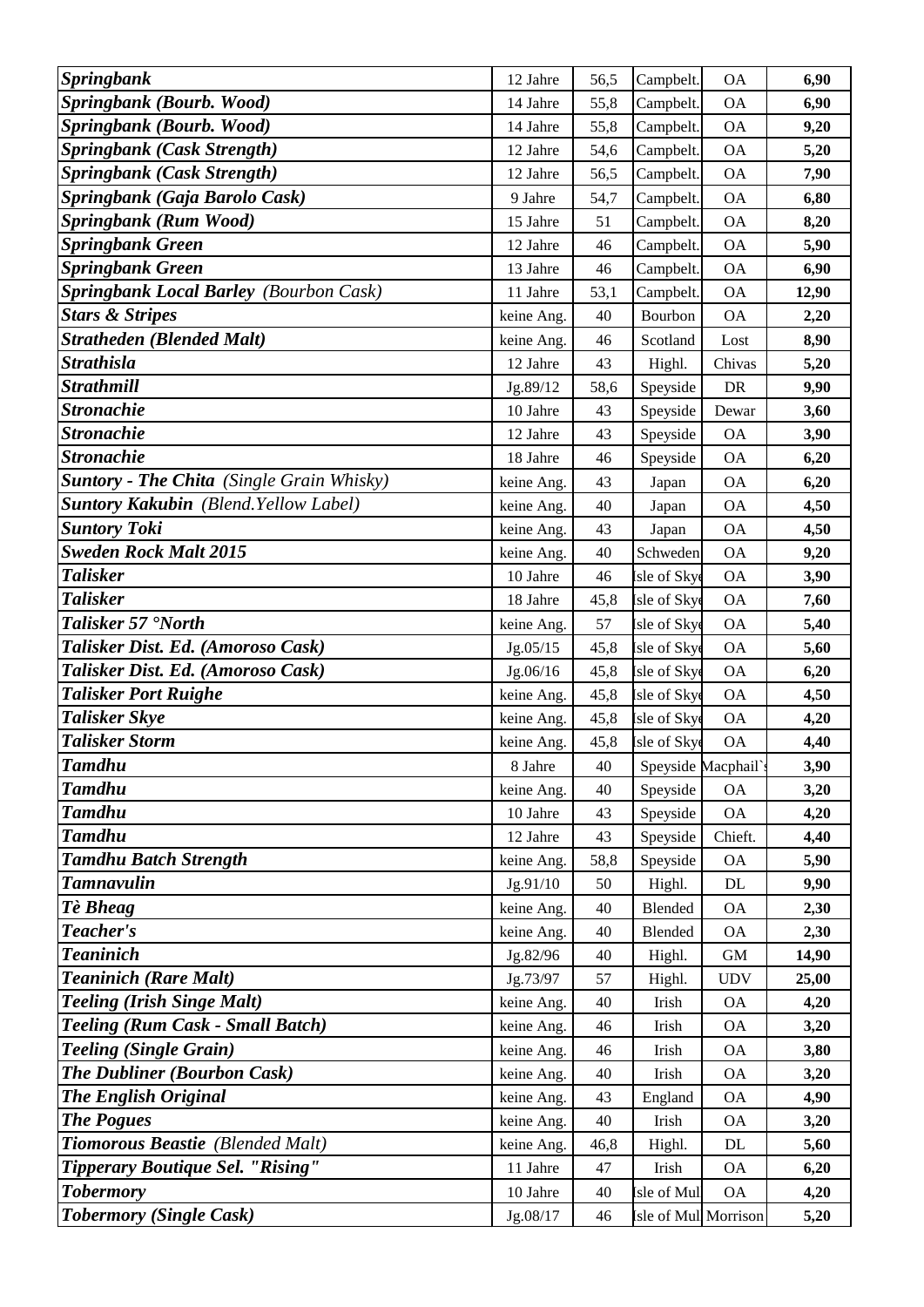| Tokinoka (White Oak - Blended Whisky)                       | keine Ang.   | 40     |                 | <b>OA</b>  | 5,20 |
|-------------------------------------------------------------|--------------|--------|-----------------|------------|------|
| <b>Tomatin</b>                                              | 14 Jahre     | 46     | Japan<br>Highl. | <b>OA</b>  | 4,20 |
| <b>Tomatin</b>                                              | 12 Jahre     | 40     | Speyside        | <b>OA</b>  | 2,90 |
| <b>Tomatin</b>                                              | 15 Jahre     | 43     | Speyside        | <b>OA</b>  | 4,20 |
| <b>Tomatin</b>                                              | 18 Jahre     | 46     | Speyside        | <b>OA</b>  | 5,20 |
| Tomatin (Caribbian Rum)                                     | g.07(9 Jahre | 46     | Highl.          | <b>OA</b>  | 6,90 |
| Tomatin (Caribbian Rum)                                     | Jg.09/19     | 46     | Highl.          | <b>OA</b>  | 5,90 |
| Tomatin (Sherry/Bourbon W.)                                 | 12 Jahre     | 40     | Speyside        | <b>OA</b>  | 4,60 |
| <b>Tomatin Cask Strength</b>                                | keine Ang.   | 57,5   | Highl.          | <b>OA</b>  | 4,80 |
| Tomatin Cù Bòcan                                            | keine Ang.   | 46     | Speyside        | <b>OA</b>  | 5,20 |
| Tomatin Cù Bòcan (Bourbon Cask)                             | keine Ang.   | 46     | Speyside        | <b>OA</b>  | 5,20 |
| Tomatin Five Virtues W. (French, America, Hung. Oak)        | keine Ang.   | 46     | Highl.          | <b>OA</b>  | 6,90 |
| <b>Tomatin Legacy</b>                                       | keine Ang.   | 43     | Speyside        | <b>OA</b>  | 3,50 |
| <b>Tomatin Potstill Ed.</b>                                 | Jg. 04/15    | 59,1   | Highl.          | <b>OA</b>  | 7,90 |
| <b>Tomintoul</b>                                            | 10 Jahre     | 40     | Speyside        | <b>OA</b>  | 3,50 |
| <b>Tomintoul</b>                                            | 12 Jahre     | 46     | Speyside        | <b>OA</b>  | 3,90 |
| <b>Tomintoul</b>                                            | 14 Jahre     | 46     | Speyside        | <b>OA</b>  | 4,80 |
| <b>Tomintoul</b>                                            | 16 Jahre     | 40     | Speyside        | <b>OA</b>  | 6,20 |
| <b>Tomintoul</b>                                            | 21 Jahre     | 40     | Speyside        | <b>OA</b>  | 8,90 |
| <b>Tomintoul Tláth</b>                                      | keine Ang.   | 40     | Speyside        | <b>OA</b>  | 4,90 |
| Tomore (1st fill Bourbon Cask)                              | Jg.97/13     | 46     | Speyside        | <b>GM</b>  | 4,50 |
| <b>Tormore</b>                                              | Jg.84/97     | 46     | Highl.          | Cad.       | 8,20 |
| <b>Tormore</b>                                              | 12 Jahre     | 40     | Speyside        | <b>OA</b>  | 4,30 |
| <b>Tormore</b>                                              | Jg.95/15     | 43     | Highl.          | Signatory  | 9,90 |
| <b>Tormore Sweet &amp; Smoky</b> (Coopers Port Cask finish) | keine Ang.   | 56,5   | Speyside        | <b>VIN</b> | 6,20 |
| <b>Tullamore Dew</b>                                        | 10 Jahre     | 40     | Irish           | <b>OA</b>  | 4,80 |
| <b>Tullamore Dew</b>                                        | 12 Jahre     | 40     | Irish           | <b>OA</b>  | 3,40 |
| <b>Tullamore Dew</b>                                        | keine Ang.   | 40     | Irish           | <b>OA</b>  | 2,30 |
| Tullamore Dew (Cider Cask Finish)                           | keine Ang.   | 40     | Irish           | <b>OA</b>  | 3,90 |
| <b>Tullamore Dew (Tonkrug)</b>                              | keine Ang.   | $40\,$ | Irish           | <b>OA</b>  | 5,90 |
| Tullamore Dew Phoenix                                       | keine Ang.   | 55     | Irish           | <b>OA</b>  | 5,60 |
| <b>Tullibardine</b>                                         | 10 Jahre     | 40     | Highl.          | <b>OA</b>  | 3,80 |
| <b>Tullibardine</b>                                         | Jg.89/03     | 59,8   | Highl.          | Cad.       | 6,20 |
| <b>Tullibardine</b>                                         | Jg.93/03     | $40\,$ | Highl.          | <b>OA</b>  | 6,90 |
| <b>Tullibardine</b>                                         | Jg.93/07     | 40     | Highl.          | <b>VIN</b> | 6,90 |
| <b>Tullibardine</b> (Duthies)                               | 16 Jahre     | 46     | Highl.          | Cad.       | 4,90 |
| Tullibardine Sovereign                                      | keine Ang.   | 43     | Highl.          | <b>OA</b>  | 3,60 |
| <b>Tyrconnell Irish Single Malt</b>                         | keine Ang.   | 40     | Irish           | <b>OA</b>  | 2,50 |
| <b>Vat 69</b>                                               | keine Ang.   | 40     | Blended         | <b>OA</b>  | 2,20 |
| Velvet Fig (Blend. Malt)                                    | keine Ang.   | 46     | Blend. Mal      | Wemyss     | 3,50 |
| Via Saum Behm Wiski                                         | 3 Jahre      | 44     | Austria         | <b>OA</b>  | 3,50 |
| Wahowa                                                      | 7 Jahre      | 40     | Austria         | <b>OA</b>  | 4,80 |
| Wallace Single Malt Liqueur                                 | keine Ang.   | 35     | Scotland        | Wallace    | 2,90 |
| West Cork Blend. Irish Cask Strength                        | keine Ang.   | 62     | Irish           | <b>OA</b>  | 4,50 |
| <b>West Cork Original</b>                                   | keine Ang.   | $40\,$ | Irish           | <b>OA</b>  | 2,60 |
| <b>West Cork Single Malt</b>                                | 10 Jahre     | 40     | Irish           | <b>OA</b>  | 3,80 |
| Western Gold                                                | keine Ang.   | 40     | Canada          | <b>OA</b>  | 2,90 |
| <b>Westport Sherry Wood</b>                                 | Jg.97/14     | 48     | Highl.          | <b>WM</b>  | 5,40 |
| <b>Whisky Breton</b>                                        | keine Ang.   | 40     | Frankr.         | <b>OA</b>  | 2,90 |